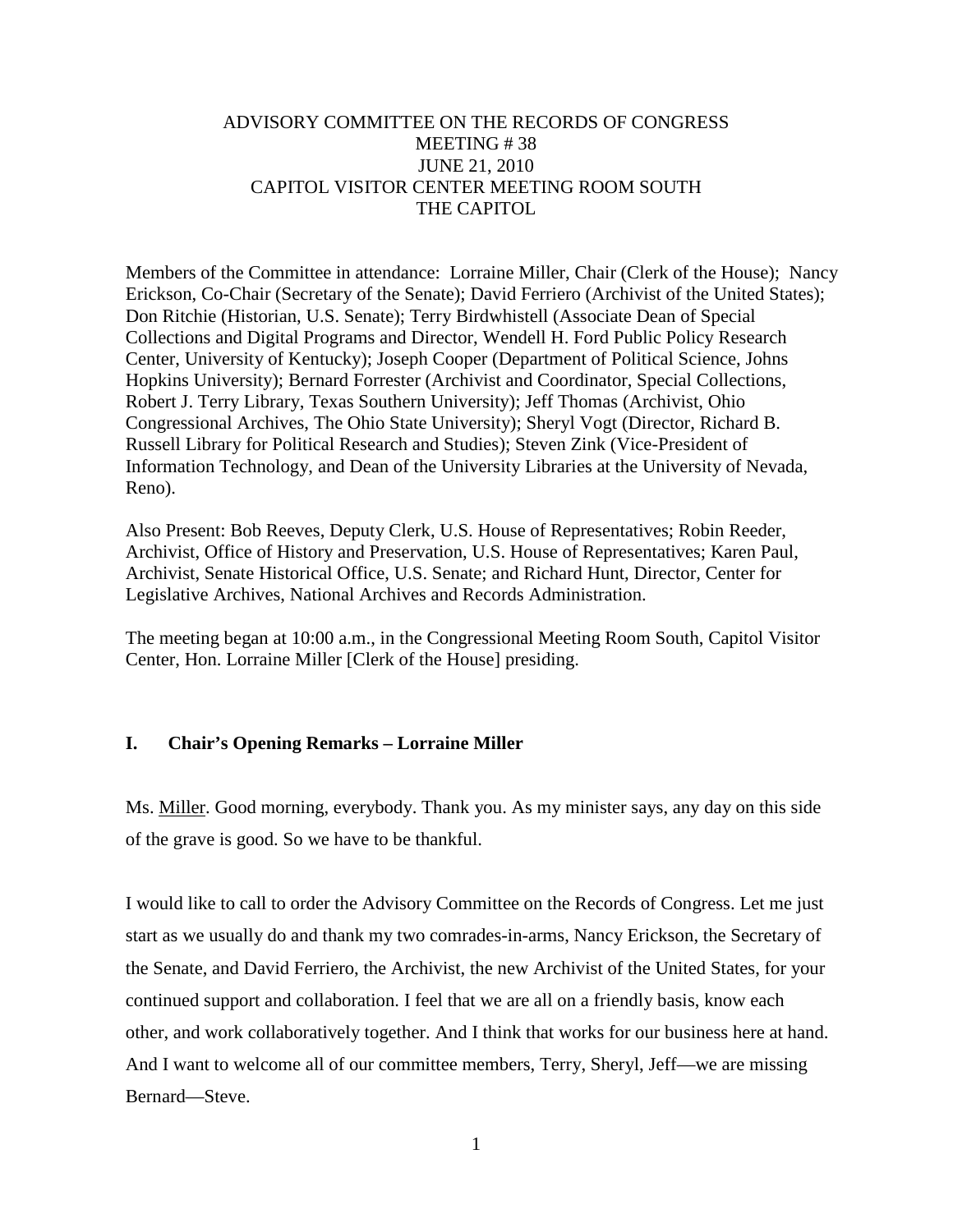Welcome, everybody. Good to see you. Everybody looks bright and chipper. I am ready for an interesting meeting. David, after our last meeting, at least you chose to come back, and didn't go away. I just want to take a moment to update you since our last meeting on some of the activities of the Office of the Clerk. I must say we have a tremendous Office of History and Preservation that is headed by -- where is Farar?

Ms. Elliott. Right over in the corner in the cool section.

Ms. Miller. Thanks, Farar. And Farar has been really busy. In 2004, the Clerk's Office started a project of web sites that feature oral histories, and we have devoted a lot of effort to this. It has really been a labor of love, and we have oral histories dating back to the 1930s.

Among them is Bill Goodwin's oral history—Bill Goodwin was a witness to the 1954 shootings in the House Chamber.

And another one features Frank Mitchell, who in 1965 became the first African American page to serve in the House. And I must note that Mr. Mitchell was our guest speaker at our recent page departure ceremony.

We have had interviews with former Clerks, including Donn Anderson, with the handlebar mustache. Donn has been associated with the House for 50 years. He started out as a page and worked his way up and became Clerk of the House for a number of years. Needless to say, he had plenty of stories to tell.

Irving Swanson was the Reading Clerk who took the roll call votes to declare war against Japan, Germany, and Italy in 1941. The Reading Clerk in our Chamber reads all of the gory details of the bills that the House is considering. So that was interesting.

And then we had an interview with Cokie Roberts. Cokie, as many of you know, is the daughter of Hale and Lindy Boggs. And I can remember the times that we used to sneak in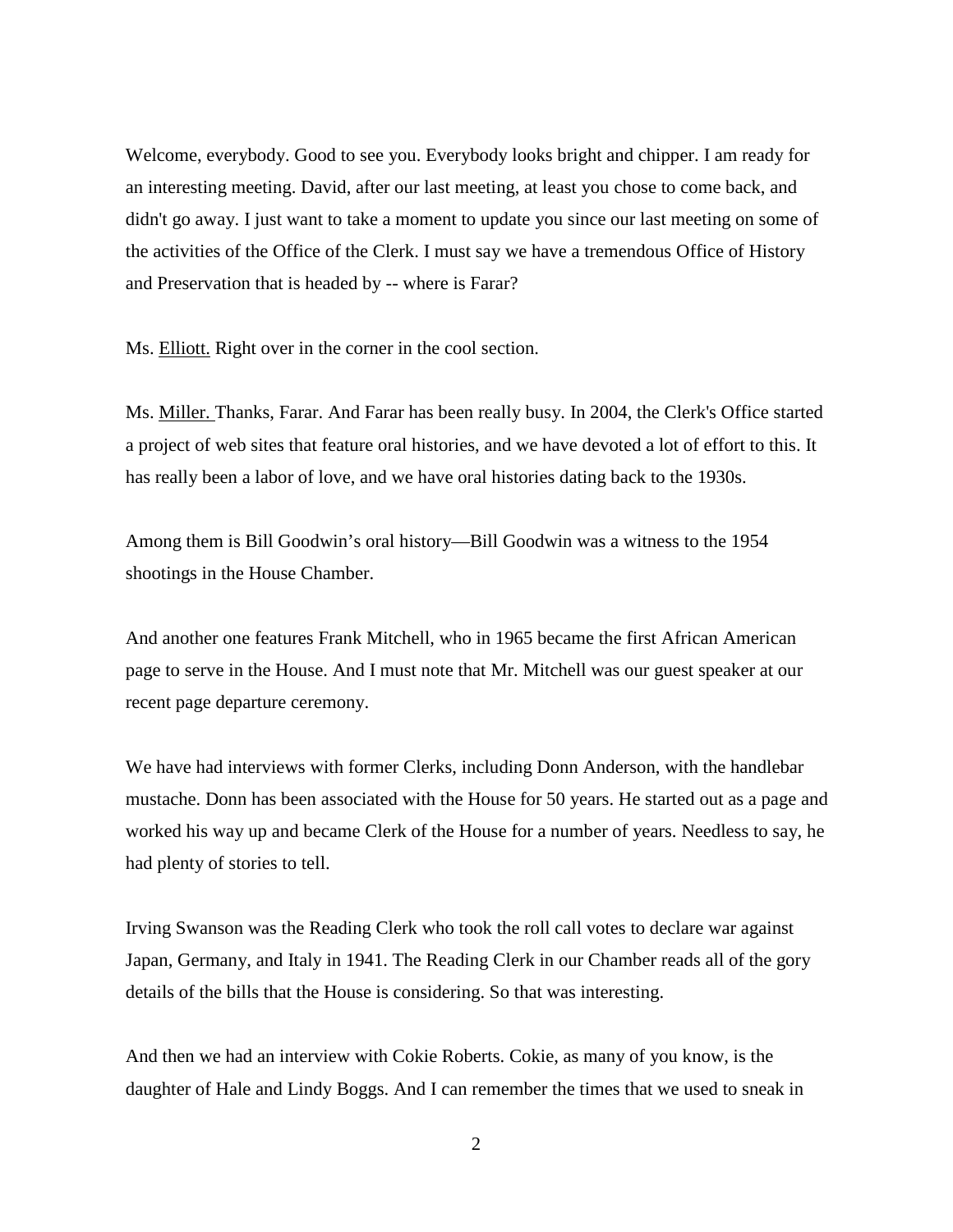the back of the cloakroom, especially during special orders in our Chamber. I had, as a staffer, the dubious honor of trying to help the presiding officer during special orders preside and get the Members up. So Cokie and I, sometimes when she was waiting for her mom, would sit in the back of the Chamber and shoot spit wads at whoever was talking. But anyway, those were the fun times. Needless to say, Cokie didn't mention that in her oral interviews.

But those are the kind of things that make the interviews very rich. So for any of you that have not had a chance to go to our web site, it is really fun and it is interesting.

As we speak, our staff is updating them. The site features full interviews. There is audio, video clips, biographies, images, and lesson plans. One of the things I like about what we have tried to do with our web site, and everything we do in the Clerk's Office, is to make it accessible as a teaching tool for our schools. That is a legacy we have been trying to leave: to make sure that our history lives, and we are working with teachers to make sure it gets out.

We have had lots of success with our web site, with thousands of monthly visits, and more interviews are being conducted and added to our web site as we speak.

The Clerk's History staff is also researching and writing "Hispanic Americans in Congress." That is our next volume in the series of *Women in Congress* and *Black Americans in Congress*. Those first two books were *Library Journal* choices for the top government publications in 2007 and 2008.

"Hispanic Americans"—that book is underway now—will have an equally fascinating story. Although the profiles are of a smaller group of Members than the previous two books, it presents some unique research challenges requiring intensive archival research in 19th and 20th century records and the translation of many resources. I have signed so many invoices for our staff who are traveling and purchasing new kinds of tools so that we can interpret and get to the root of what our Hispanic Members—especially in the 19th and 20th century contributed as a part of our Congress.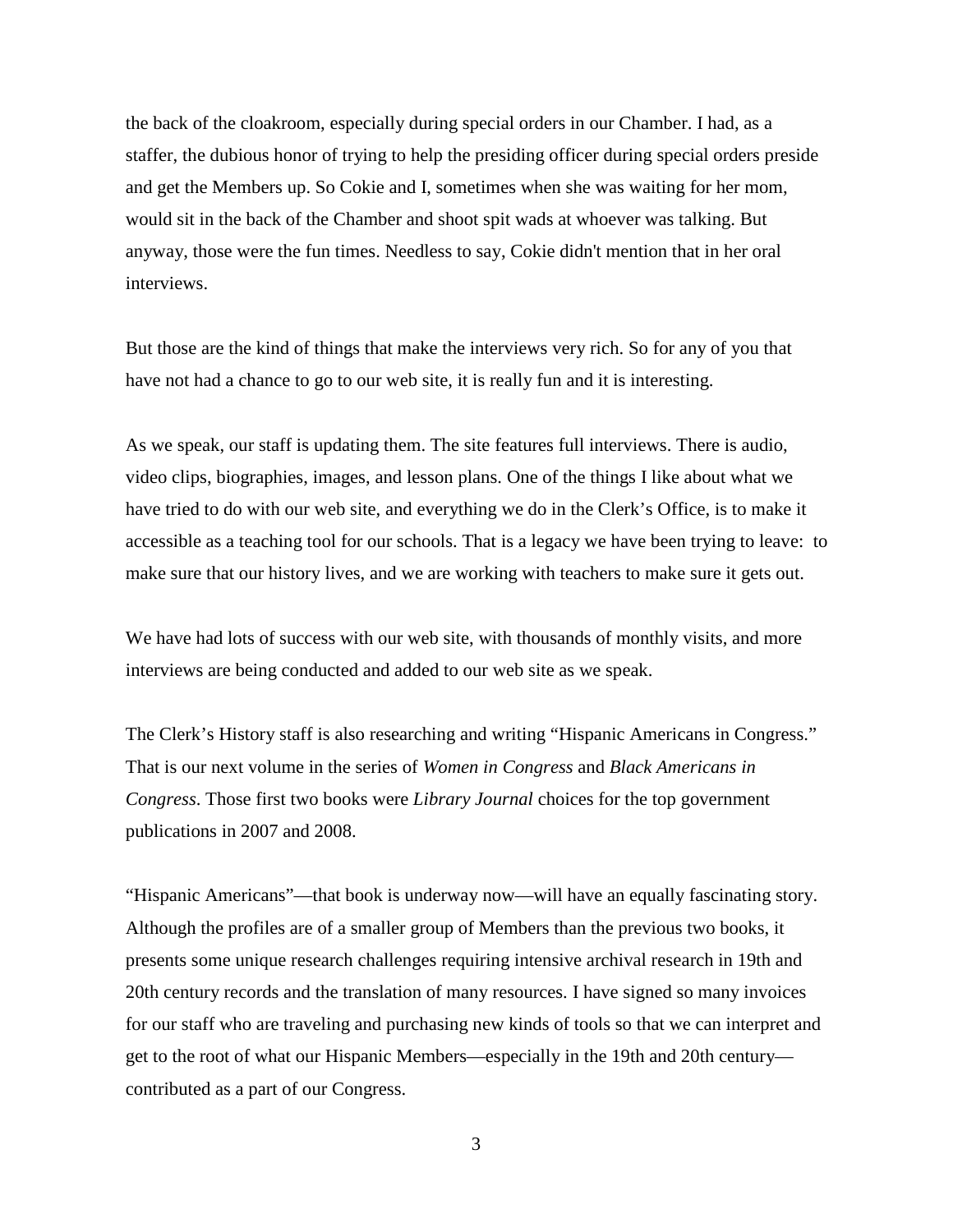The curatorial staff has been working on several conservation projects. Farar has been trolling the Web. What is the name of the site?

Ms. Elliott. My favorite? E-Bay.

Ms. Miller. Every few weeks I get a list of what we want to purchase—rare historical objects, and something we want to make sure that is preserved for our Members. We will find a place to display all of this memorabilia.

In your packet you will see—our booklet on Statuary Hall: the "National Statuary Hall Collection."

I have been around here a number of years, and people look at those statues in Statuary Hall and wonder who they are. This booklet gives you a synopsis of who these folks are, which I find quite interesting.

Robin Reeder, who will give you a full report in a few minutes, and all of the other archivists have been quite busy in putting in compact shelving in our holding area. It gives us an opportunity to have more historical records right here on the Hill and increased our shelving space by 65 percent. It is quite expensive, but it is a good thing, right, Robin?

Ms. Reeder. Right.

Ms. Miller. If there are no questions or queries about our report from the House side, I would like to recognize my friend and comrade, Nancy.

## **II. Recognition of Co-Chair – Nancy Erickson, Secretary of the Senate**

Ms. Erickson. Thank you. Lorraine and I were pleased to attend the recent meeting of the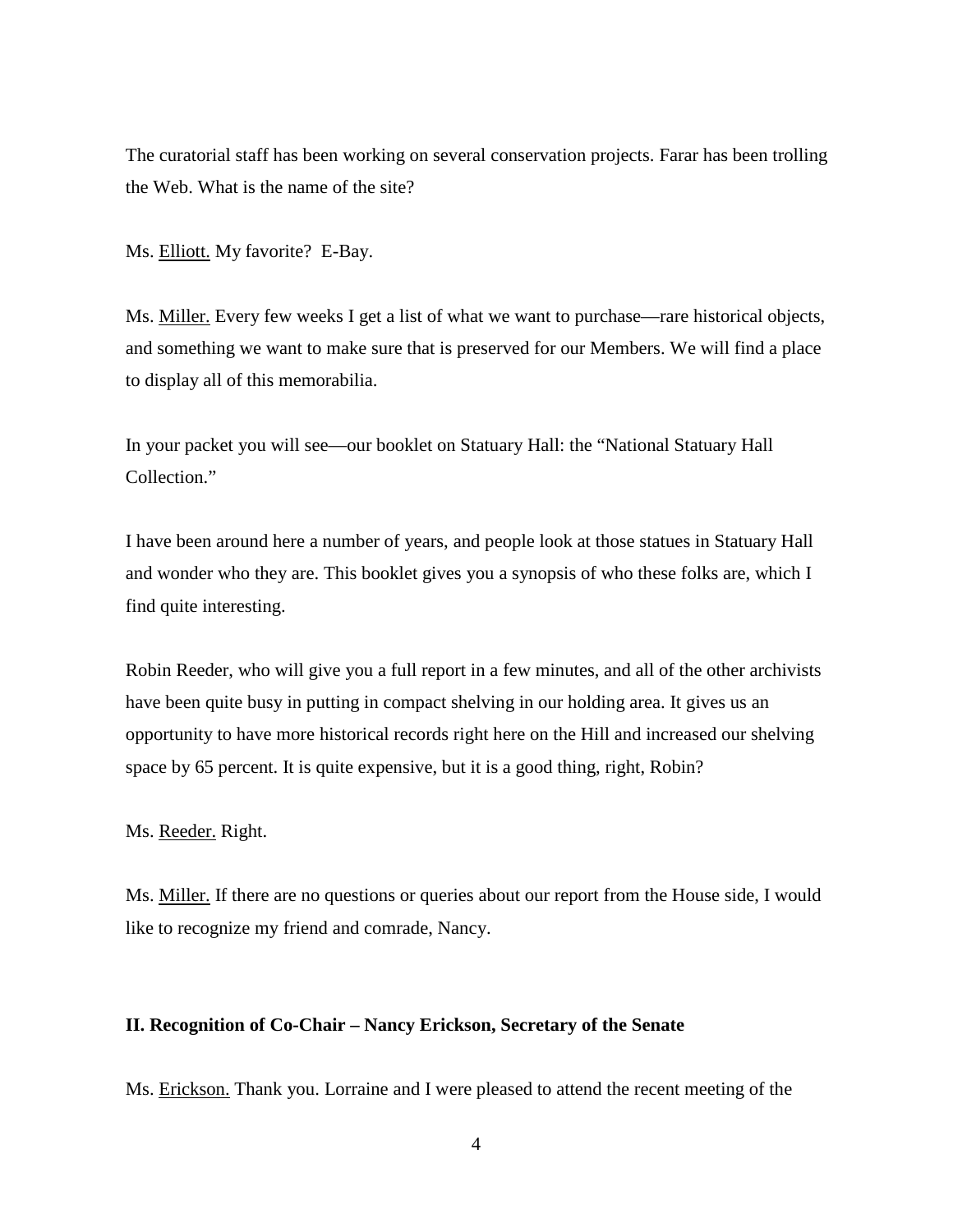Association of Centers for the Study of Congress, led by our own Sheryl Vogt. And we were pleased to hear the Archivist's keynote address where he described the history of the Center for Legislative Archives. But most importantly, he pledged his support to strengthen and provide resources to the Center.

And I think it is fair to say, Lorraine, that his remarks were well received by the attendees. Ms. Miller. Yes.

Ms. Erickson. On a personal note, Lorraine and I have appreciated having the opportunity to get to know David, especially over lunch. I think it is fair to say in his brief time at the Archives, he has quickly identified that the Center needs more help and that the Congress is an important customer of the National Archives. As I told folks in the Senate, the new Archivist "gets it."

Lorraine and I and this committee look forward to working closely with you in the months ahead.

The Senate played an important role in the Association's program as well. Jan Zastrow, who is here, is archivist for Majority Leader Reid. And Nan Mosher is the archivist for the Republican Leader, Senator McConnell. And they reported on a survey they had conducted on the topic of what archivists do in the Senate. This is the first time that both leaders simultaneously have archivists on their staff. And we are grateful for their hard work to preserve the leadership records.

In addition, I think it is fair to say they are important role models for other offices in the Senate. Both Nan and Jan have graciously hosted meetings of the Capitol Hill Archivists and Records Management group, better known as CHARM, which is an informal group of archivists that get together periodically to discuss an archival topic.

I understand that the next meeting of CHARM will be held at the Center, where our archivists will see firsthand how documents are delivered, processed, stored, and loaned back to the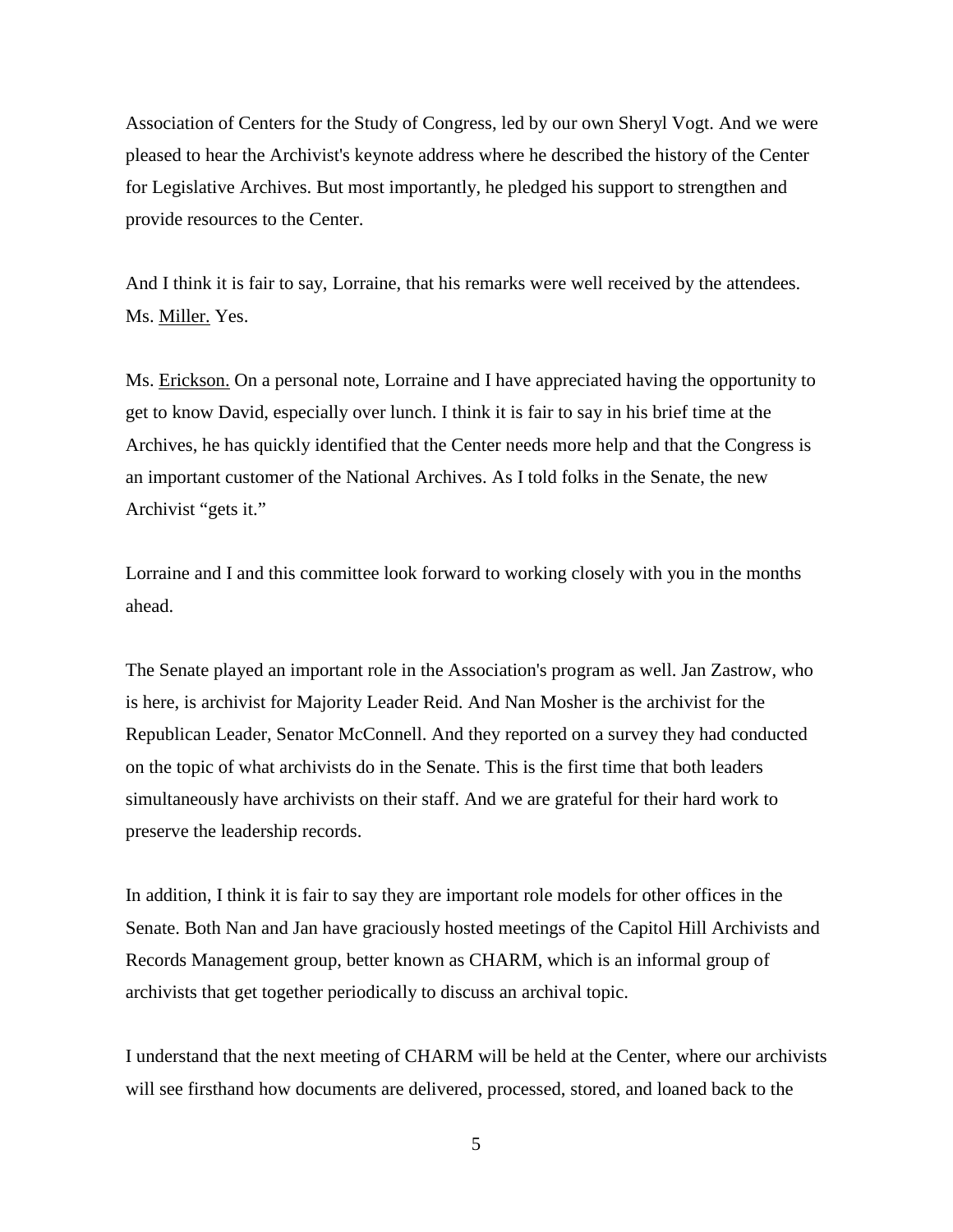Senate.

On the subject of loans, I learned that in fiscal year 2009, the Senate had 214 separate loan requests totaling 1.5 million pages. David, we keep your vans busy.

I am pleased to report that we are seeing progress in our efforts to strengthen committee archiving. Joining the five committees already enjoying the benefits of a staff professional archivist is one additional committee. Thanks to the leadership of Chairman Chris Dodd, the Senate Banking Committee has created the permanent nonpartisan position of archivist. Anu Kasarabada has been hired to assist the committee with archiving its paper and electronic records. Our Senate Historical Office will take credit for her career success, since she was our intern in 2005 when she was a student at the University of Maryland. Given the financial regulatory bill, we know she will have plenty to keep her busy.

We are continuing to host the Senate's brown bag meetings in an effort to reach out to our newer and more established Senate offices. The winter issue of *UNUM*, which you all have, is the Secretary's newsletter and is distributed to all Senate offices. It features an article based on a meeting entitled: "What Can an Archivist Do for You?" This discussion was designed to encourage offices to either hire an archivist or to train someone on staff to handle records management and archival duties. We shared this article with the attendees at the Association of Centers meeting and many felt that it will be useful for their own collection building activities.

Another recent meeting focused on records storage issues. Will Arthur, an archivist for the HELP Committee, described a recent tour he led of Senate archivists to the Russell attic, where Senate offices are allocated storage space—or cages, as we call them. He described a range of practices, some good practices and some not so good practices, and suggested best practices for managing their storage space.

It segued perfectly to the National Archives' Krista Connelly and Brenda Harrison's pitch for their courtesy storage services at the Washington National Records Center, as well as the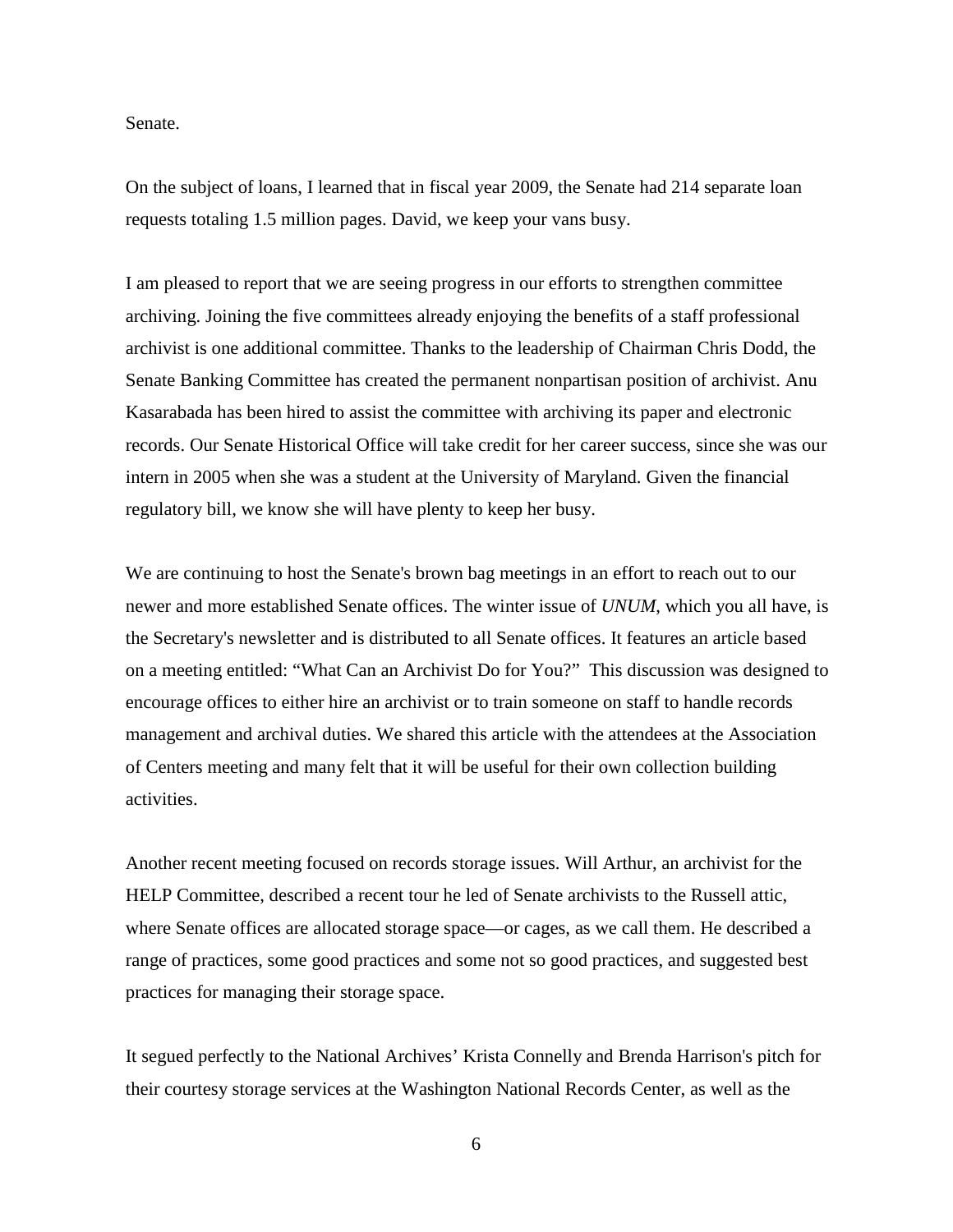Senate Sergeant at Arms Linda Daniels and Mike Peterson's presentation on the scanning services they provide Senate offices, as well as their Web-based document management system.

At our last meeting, I mentioned the publication of *An American Political Archives Reader*, edited by our own Karen Paul, along with Glenn Gray and Rebecca Johnson Melvin. I am pleased to share with you that it has been awarded this year's Leland award. This is the society's (Society of American Archivists) oldest award and it is not given every year if there are no worthy recipients. The award committee found the volume to be truly exemplary as a work of scholarship, thorough and well presented, and judged it to be of superior use to archivists. Congratulations to Karen and to all of those who contributed to this volume.

Finally, I am pleased to report that one of our Senate appointees to the Advisory Committee, Dr. Terry Birdwhistell, has just been named Dean of the University of Kentucky Libraries. Congratulations, Terry.

And that good news concludes my report.

Ms. Miller. Oh, great. Congratulations, Terry. And congratulations, Karen. That is wonderful news.

## **III. Introduction of David Ferriero, Archivist of the United States**

Now we will turn to our esteemed Archivist. I must tell you, one of his oversight guys told me that he had a chance to meet Mr. Ferriero. He was talking on the floor one day and said that David is a "good dude."

Mr. Ferriero. Let me see if I can figure out who that was. I just passed the 7-month mark on the job and have at the same time completed four oversight committee hearings, including one with the guy who called me a good dude. So I have had an opportunity to get up on the Hill and experience government firsthand at these hearings, and have also spent a lot of time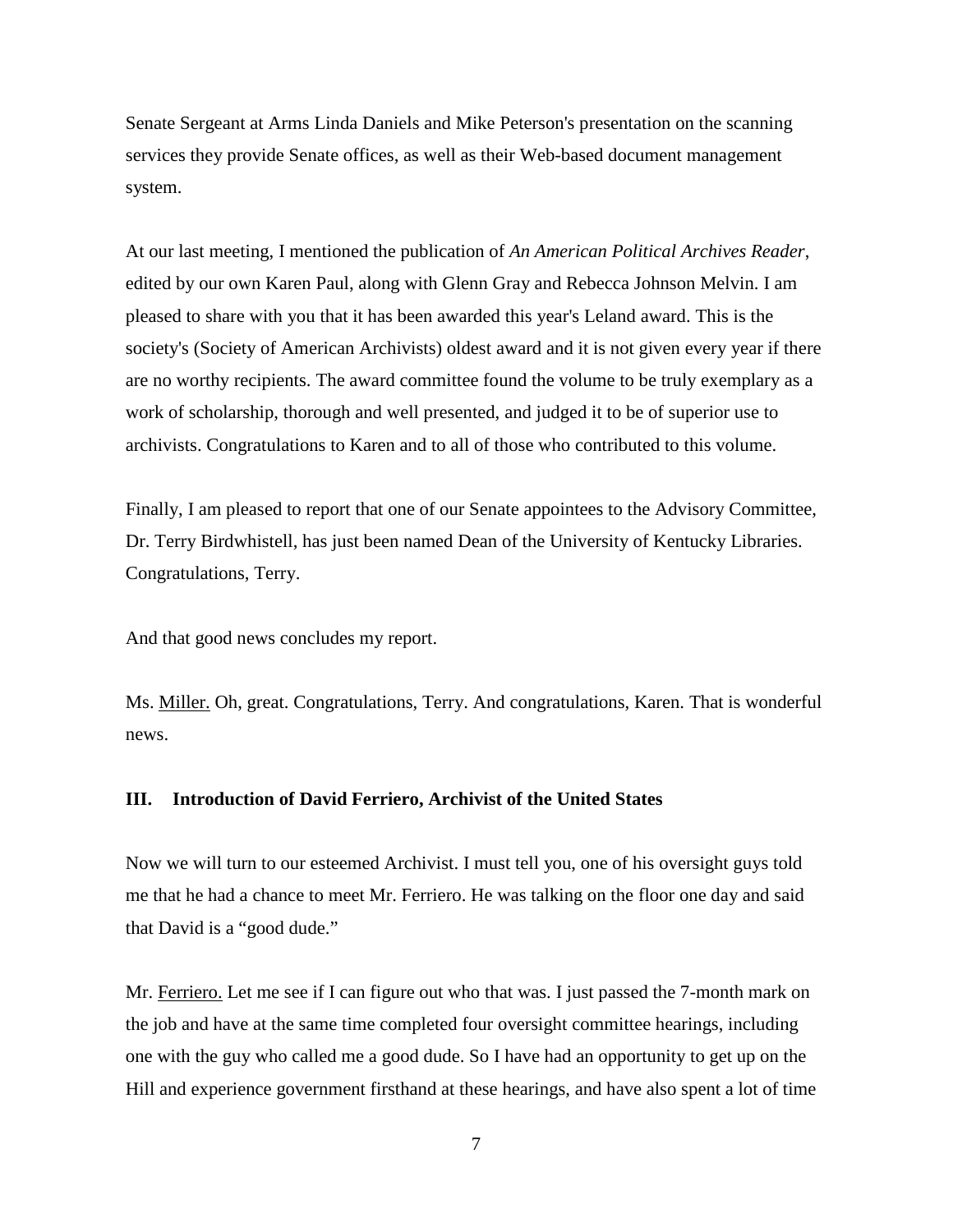in offices around the House and the Senate getting to meet the folks who are responsible for the records that are being created and for the funding for the Archives. I have had a chance to get a sense of their priorities, and concerns, and also an opportunity for them to get to meet me.

I have been spending a lot of time with stakeholder groups, getting a sense of the issues, and starting to create the agenda for the Archives. High on the agenda are the culture within the agency, our use of technology, and communication with our stakeholders. And internally, space is a huge problem, as you all know, and digitization in general is a huge issue. When I hear about committee pages going back and forth, up and down the street, it bothers me that we are still using a van to deliver loans to the Hill.

The agenda is emerging quite rapidly, as well as my desire to create a nimble, agile agency that responds well to the needs of our various stakeholders and at the same time creates a sense of urgency around the agency.

So one of the joys in this learning process has been getting to know Nancy and Lorraine and the welcoming attitude that you both expressed and demonstrated to me, and the collegial atmosphere that we are working in, and I appreciate that.

Let me tell you a couple of things that are in the works or underway for the Archives. We have just finished, I hope, the last delivery of documentation from the Clinton Presidential Library on the Elena Kagan nomination, which will happen on the 28th. That has been a heroic effort on the part of my staff to deliver 165,000 pages of documentation in record time. We set a new record for delivery of this information, and I hope that not only the Hill but the American public realizes what an extraordinary effort that required.

As Nancy mentioned, I had an opportunity to speak at the recent meeting at the Archives and to publicly thank my staff and to express my commitment to the work of the staff.

Richard and I are joined at the hip as far as I am concerned in terms of ensuring that the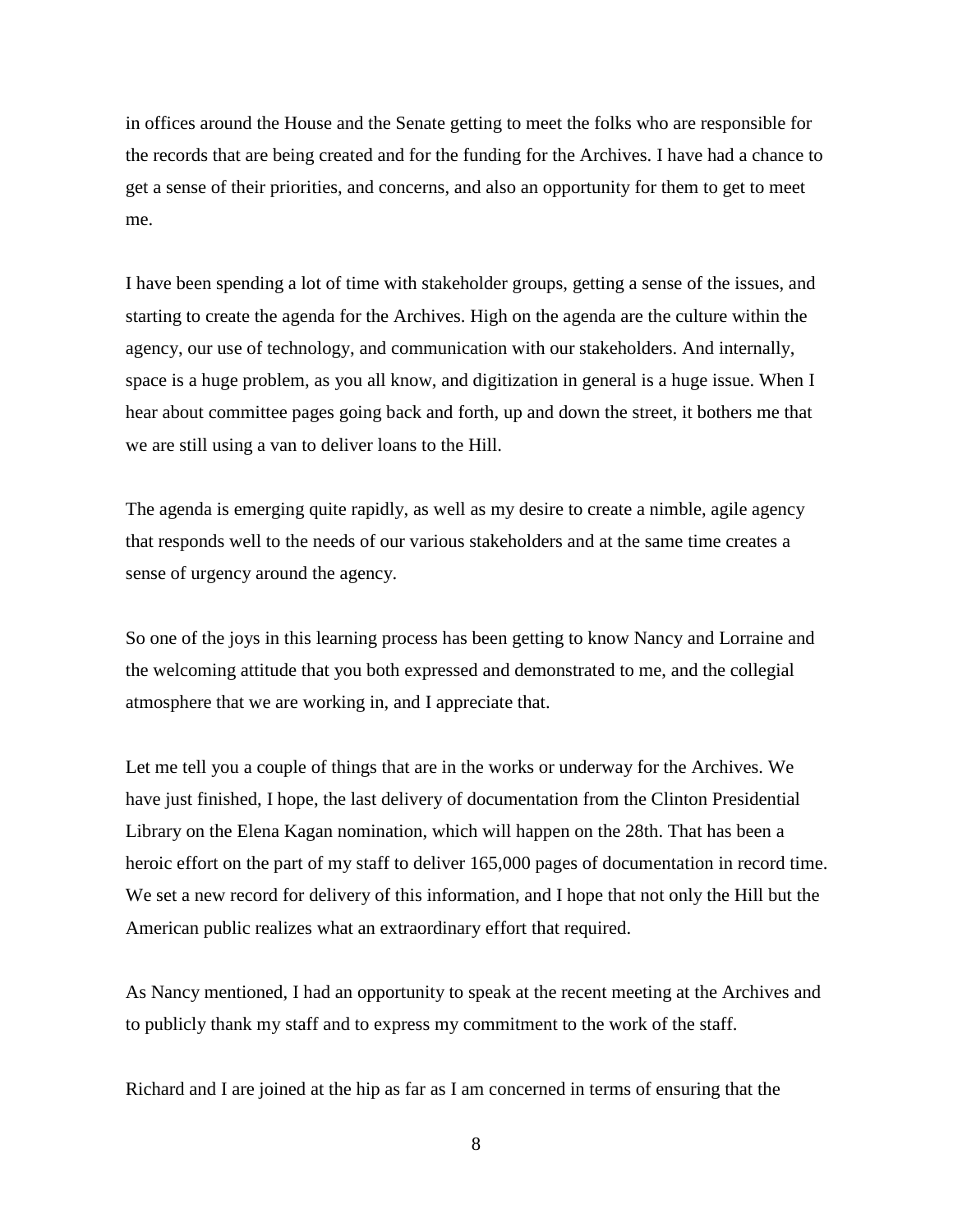Center is well supported, appropriately staffed, with the resources they need, and we are working on a plan to make that happen.

Another one of the joys of coming to the Archives is getting familiar with the staff to understand and appreciate the work that they do. I am making a point of participating in all the VIP tours of the Archives so I get a sense of what is in the collection and what kind of records we have, and have been absolutely blown away every time I visit the vault because of the kinds of things that it can magically produce. And it is certainly one of the upsides of my job to see the remarkable records.

We also last week were the site of a very successful conference on bipartisanship, "Breaking" the Stalemate," which was organized with our partners, the Former Members of Congress Association and the Bipartisan Policy Center. It was, I don't need to tell you, a timely topic. And it fits into another agenda I have as I am meeting and participating in these hearings and just getting a sense of what is going on on the Hill: I want to find ways that the Archives, as a nonpartisan agency, can use its records and its facilities to bring Members of Congress together in a nonthreatening environment to talk. So this was an extraordinary opportunity for us and I am pleased that we took advantage of it.

If you have not discovered AOTUS, the blog of the Archivist of the United States, I encourage you to check it out. I am weekly talking about things that are on my mind, and one of the things, one of the concepts I just want to share with you, is a new program that I have launched called Citizen Archivist, which is an effort to engage the folks who are using the Archives in sharing what they are discovering as they use the Archives. And this is based on my "100" years of experience in research libraries.

We have all these wonderful researchers who are using the materials, learning so much about what we have, going off and writing a book or writing an article, and taking all of that intellectual capital with them. It would be nice if they could share some of that with us, providing opportunities and easy tools for them to use—sharing what they learned and discovered—so the next person using the records can have a better experience.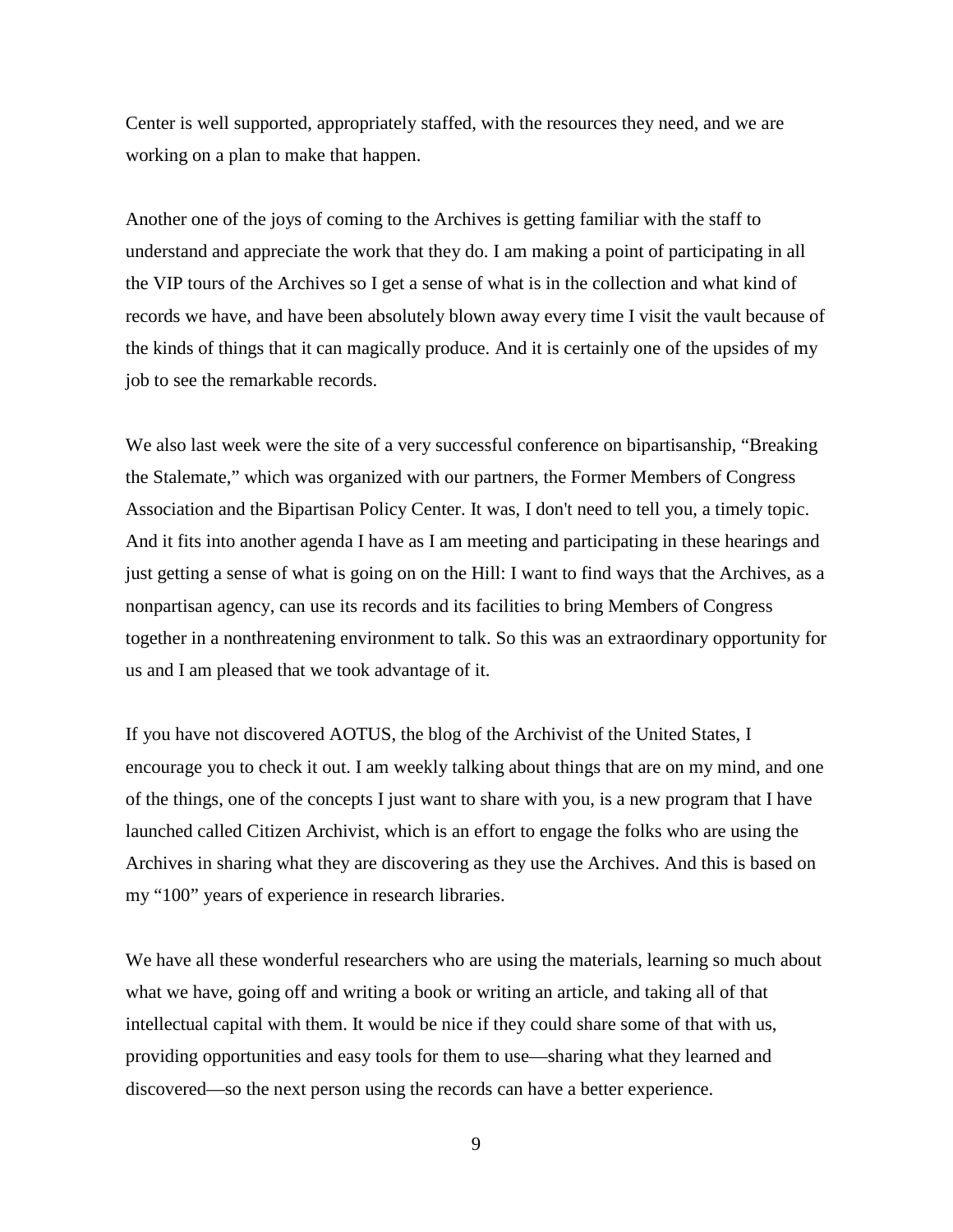So recently I was able to talk about Jonathan Deis, one of our pension record users who is my first citizen archivist, who, in using Senate records discovered a diary from a Revolutionary War soldier that his widow submitted as evidence that she was indeed married to him. We didn't know that diary was in Senate records. So that is a little taste of what is going on in the Archives at the moment. I am pleased to be here.

Ms. Miller. Thank you, David. It is fascinating. You can see there is a lot going on.

We have been joined by our other committee member, Dr. Forrester. Welcome.

Let us take an opportunity for our committee members to make an opening comment; Sheryl, do you want to talk about the conference?

Ms. Vogt. I can. Many people in this room attended the conference, so if I leave out something, please help me.

We are this year going to celebrate "Congress Week" for the first time, which will be about the time of Constitution Week in September. We have a theme. It is "From Main Street to Capitol Hill." And in this initial round, centers are encouraged to participate to the level that they think they can. We will provide the central theme. We will have some literature related to it, and then it will be up to the centers how they want to participate. Our goal is to let people in the states know that we are studying Congress.

We are also continuing to look at including congressional papers in a database project, based on national standards. We are also looking into grants. Our problem right now is that we don't have an administrative setup for the Association to take care of the financial responsibilities of grants. Maybe one of our institutions can take over that responsibility for the Association.

We have our new web site up and running. It is an improvement over the last one in that it is interactive and members can have discussions. We can have committee work on it. And we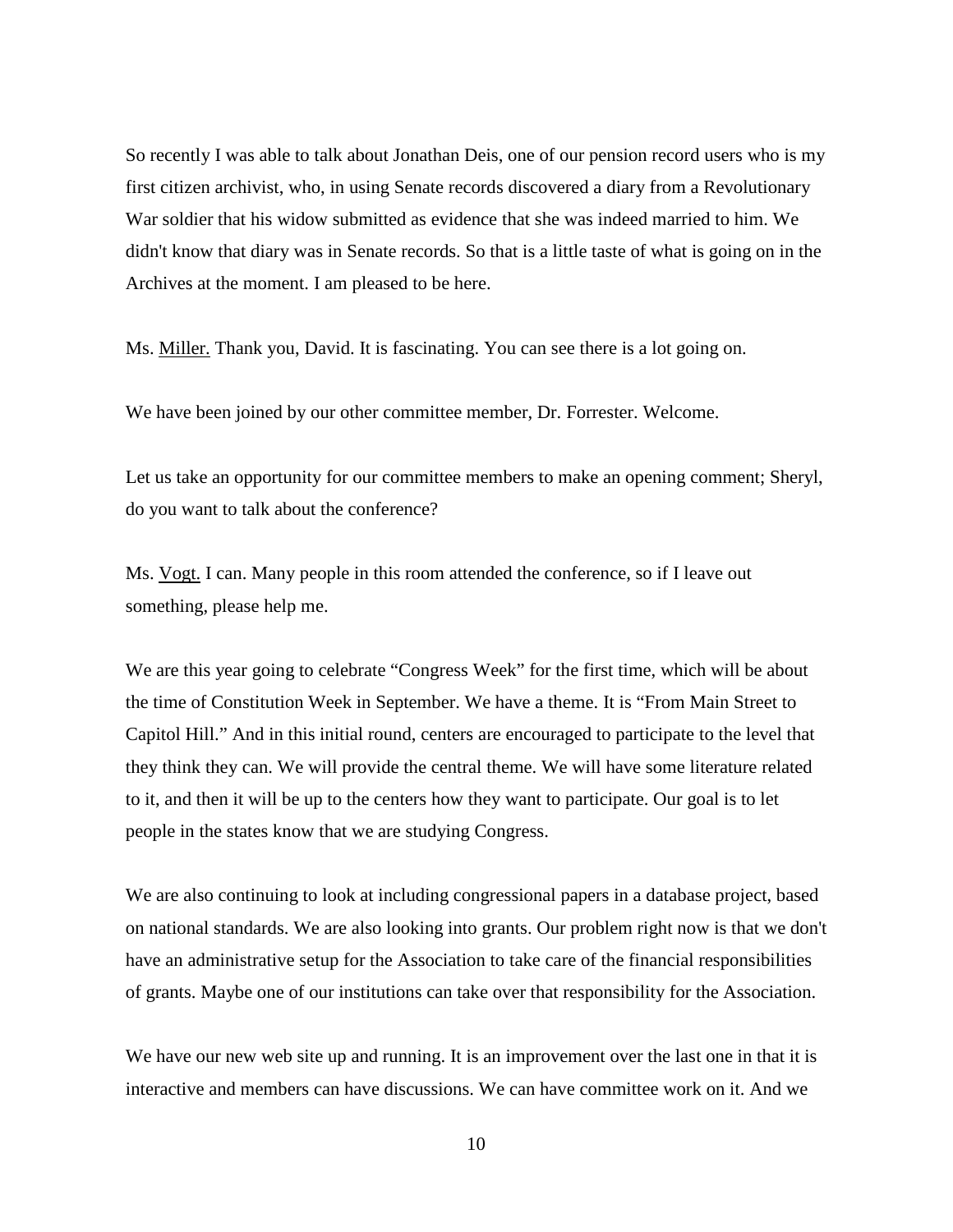can do other things to publicize our different institutions. So we are very excited to have that.

We have had a report from one of the committees to set up best practices for establishing a center. This is something we are very excited to get out. So our committee will be doing edits that came out of the meeting, and we hope to have something on the web site by the end of the year, if not before.

We are committee driven and have an ambitious agenda, and our committees have quite a bit of work ahead of them in terms of outreach and education.

Our Education Committee chair is Christine Blackerby, who is here. And out of her report we are going to try to have some collaboration with National History Day.

So we have more than enough to keep us busy. We had a very good attendance. We really enjoyed being at the Center for Legislative Archives as our host. The staff there was just wonderful to us. Thank you. Any questions, or does anyone want to add anything?

Ms. Paul. I want to begin by thanking Sheryl for her extraordinary leadership of this group. She really is an organizer, and it was just at the point in the organization's history that this kind of organization was needed. And all of us thank her for all of the time that she put into it. It has really been extraordinary and she has been very dedicated.

Ms. Vogt. One thing I will say about this group is that we are a passionate group. We really believe in what we are doing in preserving the records of Congress and making them available. So many of us have other things that we are responsible for and commitments to other organizations, but this is one that has really come out of a passion for the work that we do.

Ms. Paul. I want to follow up on that. And I think one of my favorite panels was composed of the Former Members of Congress, and they were Representatives Martin Frost, Louis Stokes, and Robert Walker, speaking about preserving their records. It was particularly interesting to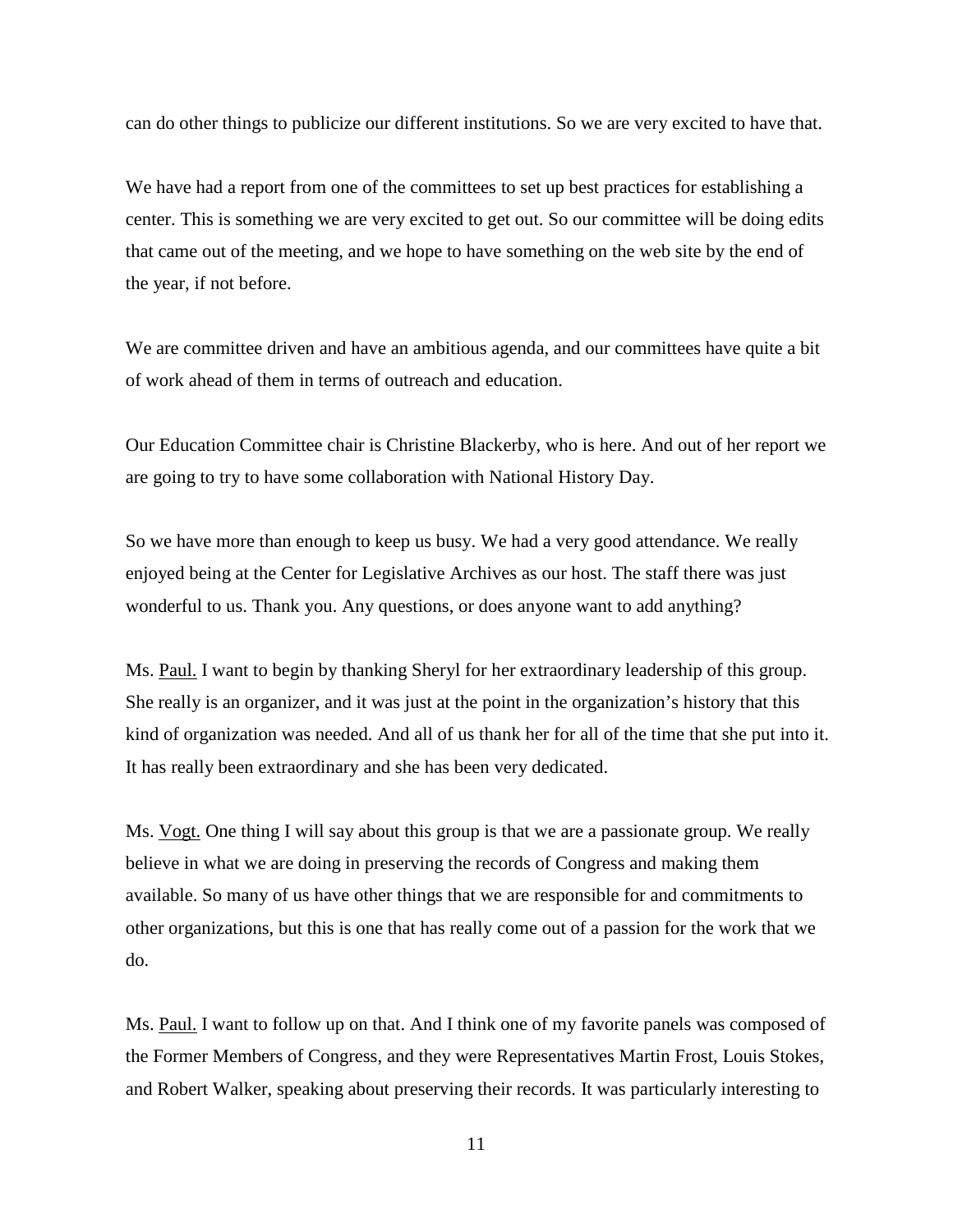hear the Members talk about the process and to learn how much they were involved with it personally. And so I think that tells us that we do need to do more outreach to the Members directly and try to get them involved.

There was a common theme in that session: "Start early in your career," was voiced by all three. At the end of the session, I asked Louis Stokes what advice he would give to those of us who are trying to inspire all Members to preserve their papers. And he didn't hesitate a moment. He said, "Wage a constant campaign." I just loved that response.

Ms. Miller. As a matter of fact, I talked to Mr. Stokes about that, and he is going to come before the Democratic Caucus. He is going to help us organize a bipartisan group of Members—former Members—that will go to each of their caucuses, the Republican Caucus and the Democratic Caucus, to try to encourage Members to preserve their papers. It is a daunting challenge. As my mom would say, "Sometimes you have to be careful what you ask for, you might get it." But we have to be able to take care of them.

This is one of the reasons that Robin has increased our archival staff a little bit. We may have to increase it again if we really get the kind of response that we hope to get from our Members. So it is great. Thank you. That is good.

Ms. Vogt. Another session featured three reporters who report on Congress. This was arranged by Jan Zastrow and was very well received. It included reporters from The *Washington Post*, *Christian Science Monitor*, and *The Hill*. And I think we all gleaned a lot of information there on why we should be saving journalists' papers–especially from people who report on Congress and the political scene.

Mr. Hunt. I would just like to add that the session with former Members was spectacular and exceeded our expectations, since they all spoke to the topic.

Ms. **Miller.** They are former Members, that is why.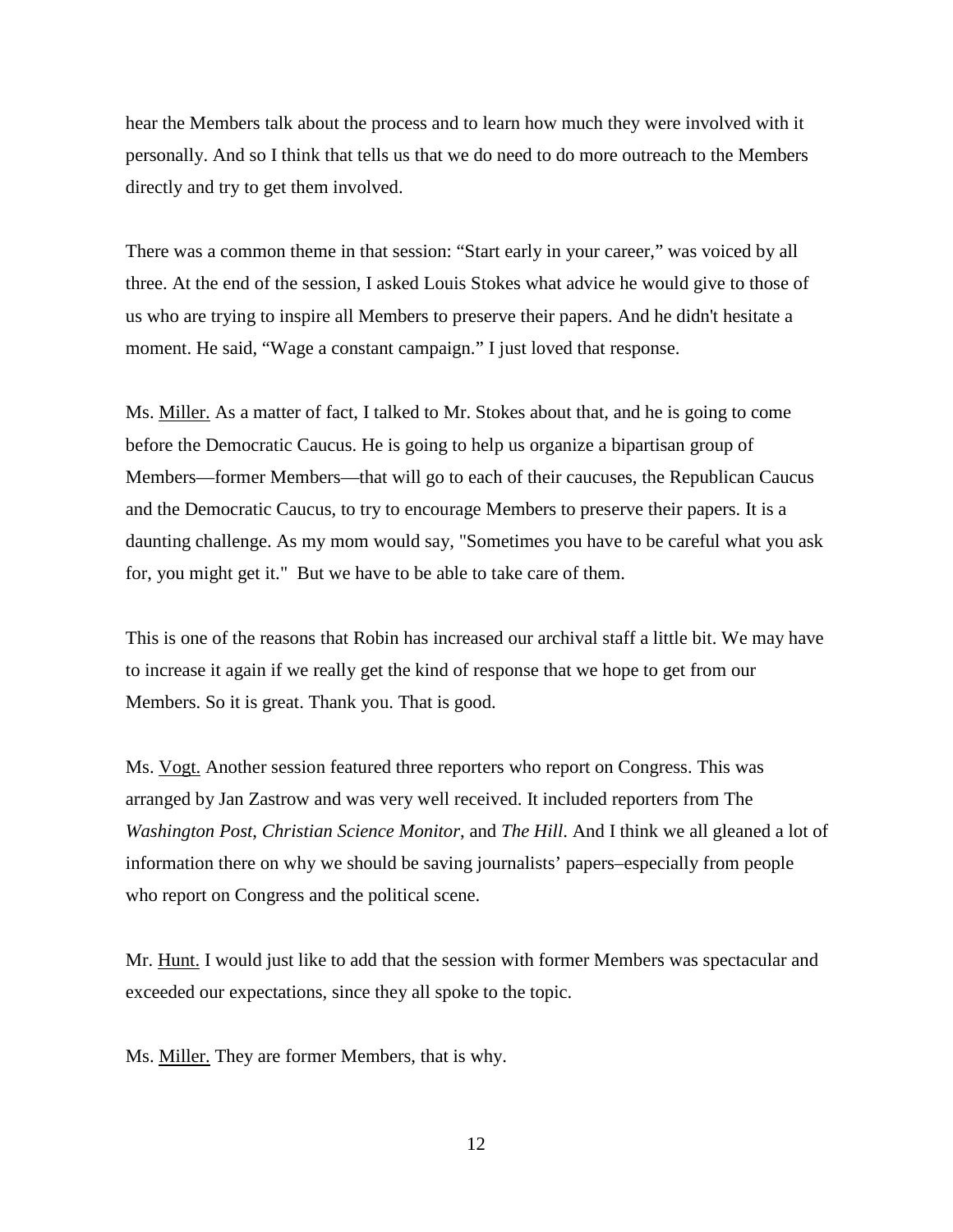Mr. Hunt. I organized the session and sent them an e-mail suggesting what they might speak about 4 or 5 weeks before. Never heard back from them except one unnamed member who called me that morning and said, "What is it you wanted me to talk about?" I got a little worried, but they all stayed on point. I thought—and I am glad that you said you were going to use their talents to make an appeal to current Members—that some edited version of that session would be perfect for new Members during orientation week, because the former Members spoke from the heart and from experience; they were ambassadors for good record keeping.

And I would also like to add that the Archivist's keynote address will be reprinted by the Carl Albert Center in its journal, *Extensions*, which is also featuring pieces by Sheryl and Ray Smock on ACSC. So the prominence of ACSC is going to be uplifted considerably in the future.

Ms. Miller. Any of our other committee members have opening comments they would like to make?

Mr. Birdwhistell. I would just make an observation that the leadership that is coming from the House and the Senate, the Archives, and these others organizations that are working together, in my years on this committee, I have never been more hopeful or more optimistic in terms of the progress that we are making, with Richard's office helping lead that effort. Although there are huge challenges already, I have a sense of optimism that is higher than ever regarding this effort.

Ms. Miller. Thank you.

Mr. Forrester. I have a question. Does C-SPAN have plans to broadcast the ACSC session with former Members?

Mr. Hunt. We have asked many times. I think they might hold it for their new history channel's programming, which is debuting in the fall. I will let you know as soon as they tell me.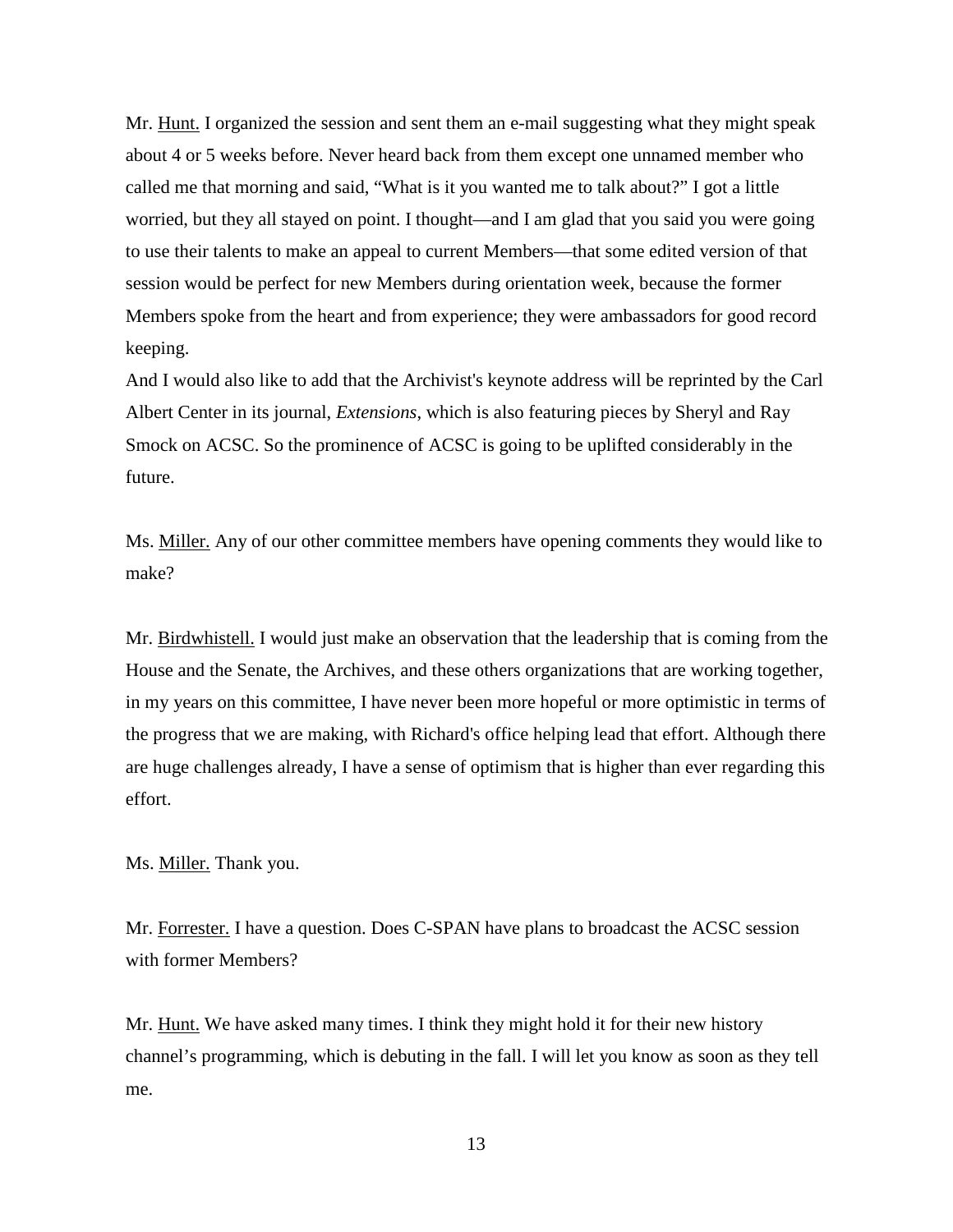Ms. Miller. Great. Thank you, everyone, for your comments. We want this to be interactive.

## **IV. Approval of the Minutes of the Last Meeting**

Is there objection to dispensing of the minutes of our last meeting? Hearing none, I would like to entertain a motion and a second for the approval.

Mr. Ferriero. So moved.

Mr. Cooper. Second.

## **V. Discussion of on-going projects and activities**

Ms. Miller. All right. As we move on to our discussion of ongoing projects and activities, I would like to recognize Karen Paul, the Senate Archivist, who will tell us about some of the projects in her office that she has been working on.

Ms. Paul. Thank you. I want to share one further thought about the ACSC meeting. That is in regard to the panel of congressional correspondents that Sheryl mentioned. I would like to second what Sheryl said. I think it was obvious that centers should consider collecting the papers of journalists. They cover Congress on a day-to-day basis, 7 days a week, 24 hours a day, filing reports. Yet not one of the three had made any plans to donate their collection. These are three people who probably know more about what is going on in Congress than any other three people you could find.

What also became obvious in that session was how journalists do research today. And it was amazing to see how dependent they are on the Internet, on on-line sources for the stories that they are writing. They readily agreed that the whole nature of their research lacks the kind of depth and historical perspective that journalism once had.

So as archivists and center directors, I think we need to think how we can begin to address the need for journalists to develop more perspective. This is a topic for a future seminar, but that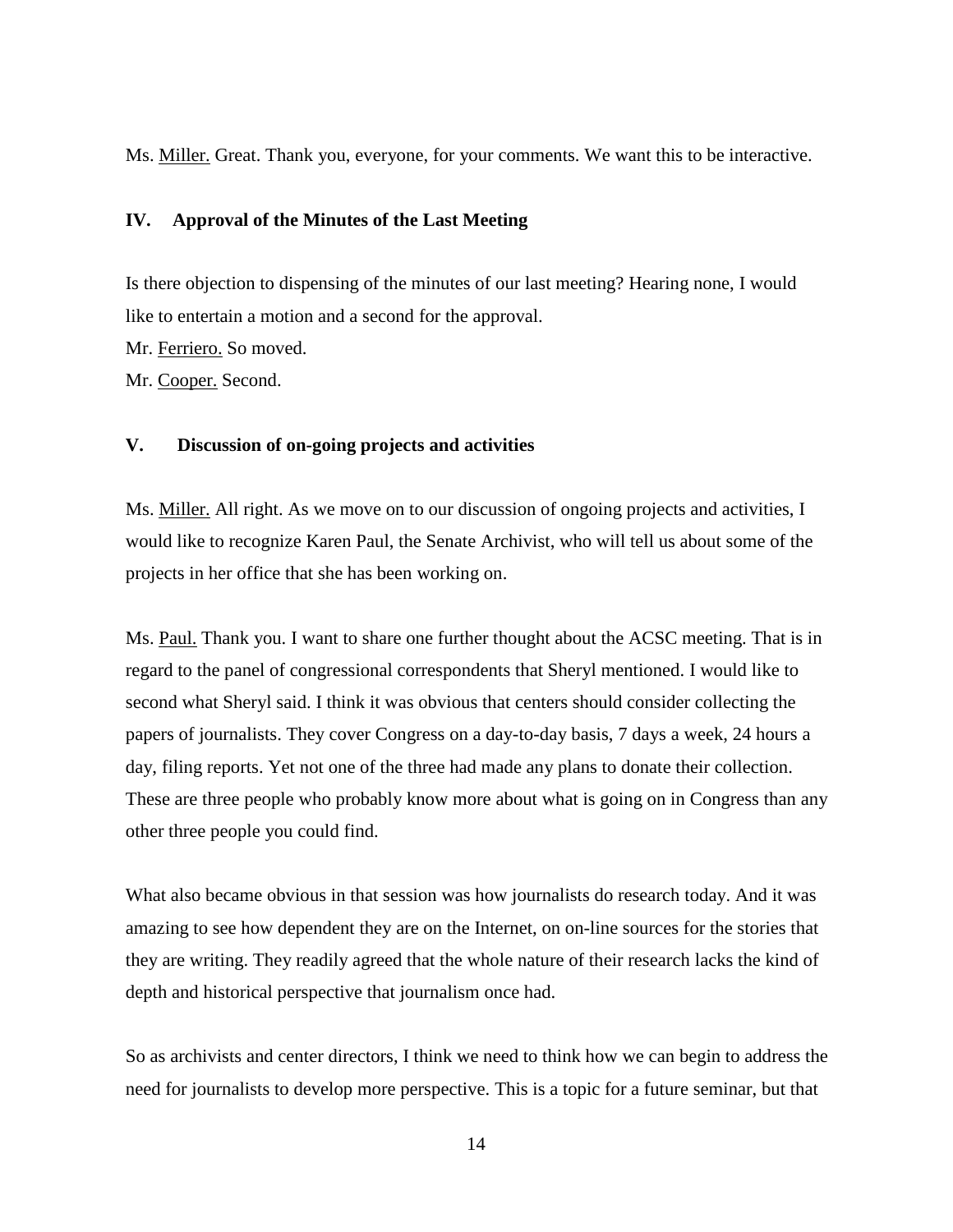nugget coming out of that session was really quite eye-opening for all of us.

I want to follow up on my December report in terms of our office projects. In December, I reported that we were going to begin providing more information, and more context, to the series that we are sending to the Archives. We spent a number of months developing a new documentation form that incorporates elements of EAD and DACS, which is the Describing Archives Content Standard. I want to thank all the committee archivists here for bearing with us, because I think we went through about seven iterations of this form. It was challenging even for the professional archivists on the staff.

The form now provides the Center with a lot more information about what we are sending. We are now capturing additional information, such as the names and titles of staff and their dates of service. We have standardized the series titles. We are providing arrangement information, we are picking out topics of interest in the collection, named entities, and also we are listing document types.

We now have a way to analyze the quality of the documentation that we are sending, what is being included and what is not being included in the records that we are sending. We have rolled out the form and we are requiring all committees to use it.

We also have created a form that better describes the content of electronic records that we are sending, and we were able to do this largely through Allison White, who has a background in digital curation. So now when we send electronic records, we have a much better description of the contents contained; for example, if we send 20 years of shared drive material from a committee, the Center can include our information in its new finding aid, which will allow researchers to access those files when they are opened.

One of our long-term challenges in the Senate has been the records of the Intelligence Committee. We set up a series of meetings with committee staff over the winter to talk about moving declassification forward and ways to get better descriptions of their records. We are halfway there because the committee did decide to go ahead with declassification of the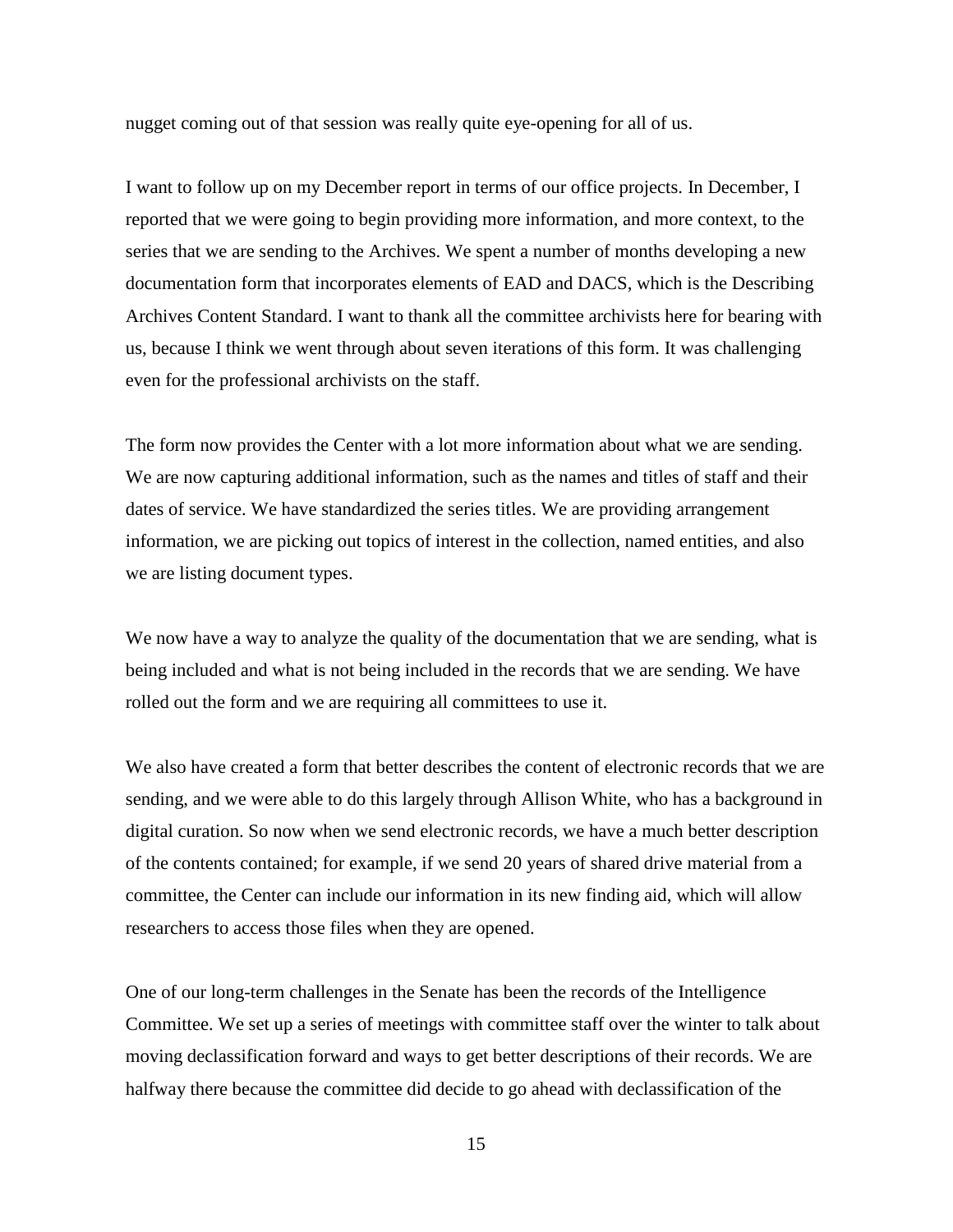Church Committee records, which comprise about 145 feet of records, and our understanding is that they are very complete. They are working to provide the funds to accomplish this, which will require somewhere in the neighborhood of \$4 million to get that much declassified.

On electronic records, we are continuing to work with the committees, and the Secretary mentioned that the Senate Banking Committee, thanks to the decision of Senator Dodd, has created an archivist position. I think Anu Kasarabada starts on July 6th, and Anu is here. She does have her work cut out for her, as there is a tremendous volume of electronic records for this committee.

Our wish, of course, is to have most committees either in the process of archiving their electronic records or with some plans in place by the end of this year to do so.

On the personal papers front, 15 percent of the Senate is retiring, we know so far, at the end of the Congress. We have put together timelines for closing an office, provided information packets, and have reached out and met with these offices. And we have met with a good response; nine have settled definitely on a repository and the others are in the process of making that decision.

Also as a result of one of the brown bag lunches that the Secretary mentioned, we were inspired to think about ways to improve the new Senators' orientation. And I think there are some good ideas that are coming forward, especially to talk with the Members about their papers up front; perhaps when they have a tour of the Archives or some other opportunity like that.

We have a handbook, "Opening an Office," that has a lot of good information. We are looking at that and have decided to repurpose some of that information to develop an office archival tool kit. It will include some of the things that are in the handbook and some quick cards that we have developed for other kinds of archival tasks. We want to create this tool kit so that down the road an administrative manager might be able to use the tool kit to more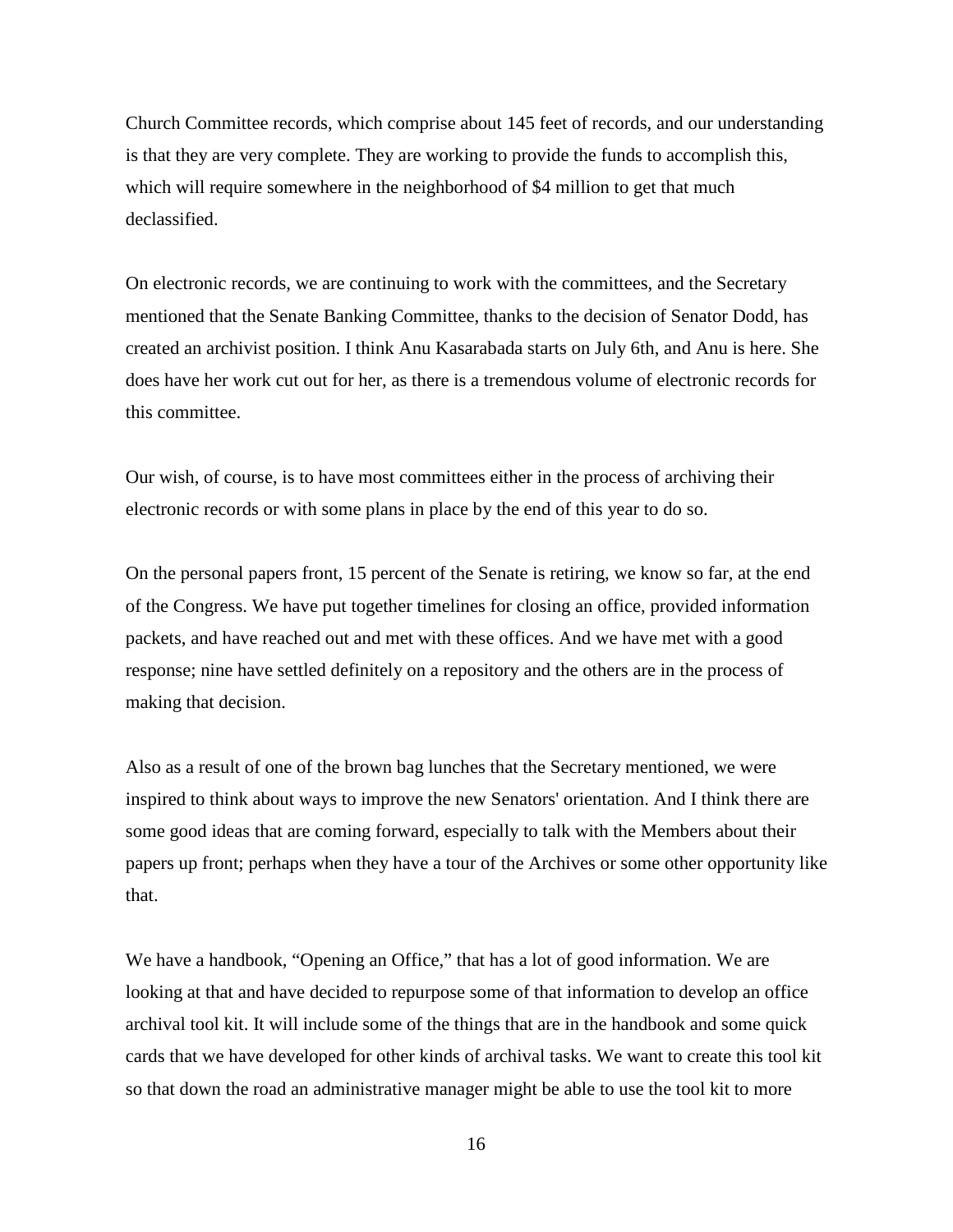quickly address record-related tasks.

Katie Delacenserie is Senator Dorgan's Archivist and was hired to help him close his office. She initiated a staff exit interview for his office that we have shared with other Members' offices. She is already having great success, having implemented this form with current staff and found out some interesting things. She has used it with departed staff, who provide some history about what their most challenging task was. We have also developed a similar form for committees. If an exit interview is good for Members' offices, it will also provide us better information about the records we are getting from committees. We have about five or six questions that can be asked verbally to gather feedback.

And that concludes my report.

Ms. Miller. Thank you, Karen. Your office is always busy serving the interests of the Senate.

Mr. Ferriero. Can I just say that on this topic of the depth of news now, and the impact of the Internet on journalism, that is a topic of research at the Shorenstein Center at Harvard, where they study public policy and journalism. Alex Jones is the director and has recently written a book called *Losing the News*, which talks about this. It is a topic I am very interested in and we should think about doing a program on it.

Ms. Paul It would be a great program.

Mr. Cooper. Just to follow up on the Archivist's comments. I may be overlapping into the Center for Legislative Archives activities, and I may not be aware of everything Sheryl has underway, but I think from time-to-time we need to be more focused on dissemination and education. Obviously, we are doing a terrific job in terms of the preservation of records, and worrying about formats and all the rest.

But there are two other concerns that tend to get short-changed, although not as much as they used to in the past. One is dissemination and one is education.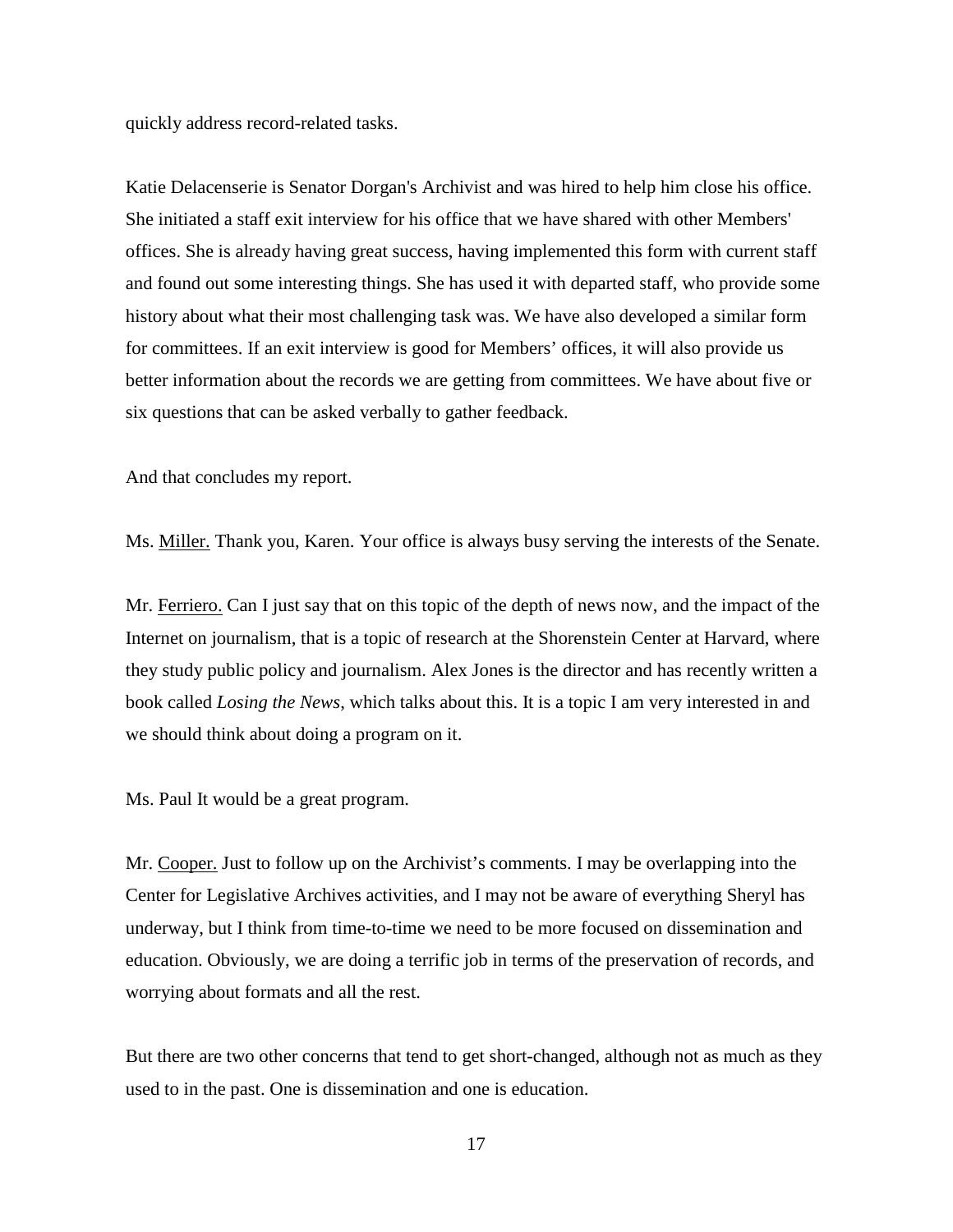On dissemination, I would like to see a short report on what our mechanisms for dissemination are at this point in time. Once we have a list of the ways we disseminate information, we can discuss alternatives.

There is a whole scholarly community out there and I don't know how well we are really disseminating what we have to them. I know we have gone to scholarly meetings and done presentations, but it would be nice to have a list of what we are doing, what we think are our dissemination activities, and then look it over and see if we can enhance it and coordinate it. That would be useful to reach the press as well. The scholarly community and the press are the two constituents of interest on this front.

Sheryl knows that I was a founding member of the Association, but I haven't been that active.

Ms. Vogt. You will have to come back.

Mr. Cooper. Now I am an individual member and everybody else is representing an institution, so it's a little odd. But in any event, the centers and the groups that are in the Association are in some way or another concerned with archives. But some of them are very concerned with education as well: such as the Lee Hamilton Center or the Dirksen Center.

Both the Hamilton and Dirksen Centers, and perhaps others, have extensive programs in terms of helping high school students and teachers. Is there some kind of link so that when we prepare educational material that it goes to the centers for dissemination? We are not going to be able to do that much educational work, so we have to depend on the centers as our arms. It would be nice if there was some input from the centers, or at least talk back and forth, about what kind of materials would be most helpful for them. Then, we could direct or at least focus some of our activities in the educational arena and coordinate and help them prepare materials. Then, we could encourage more of the centers to be our arms for public education.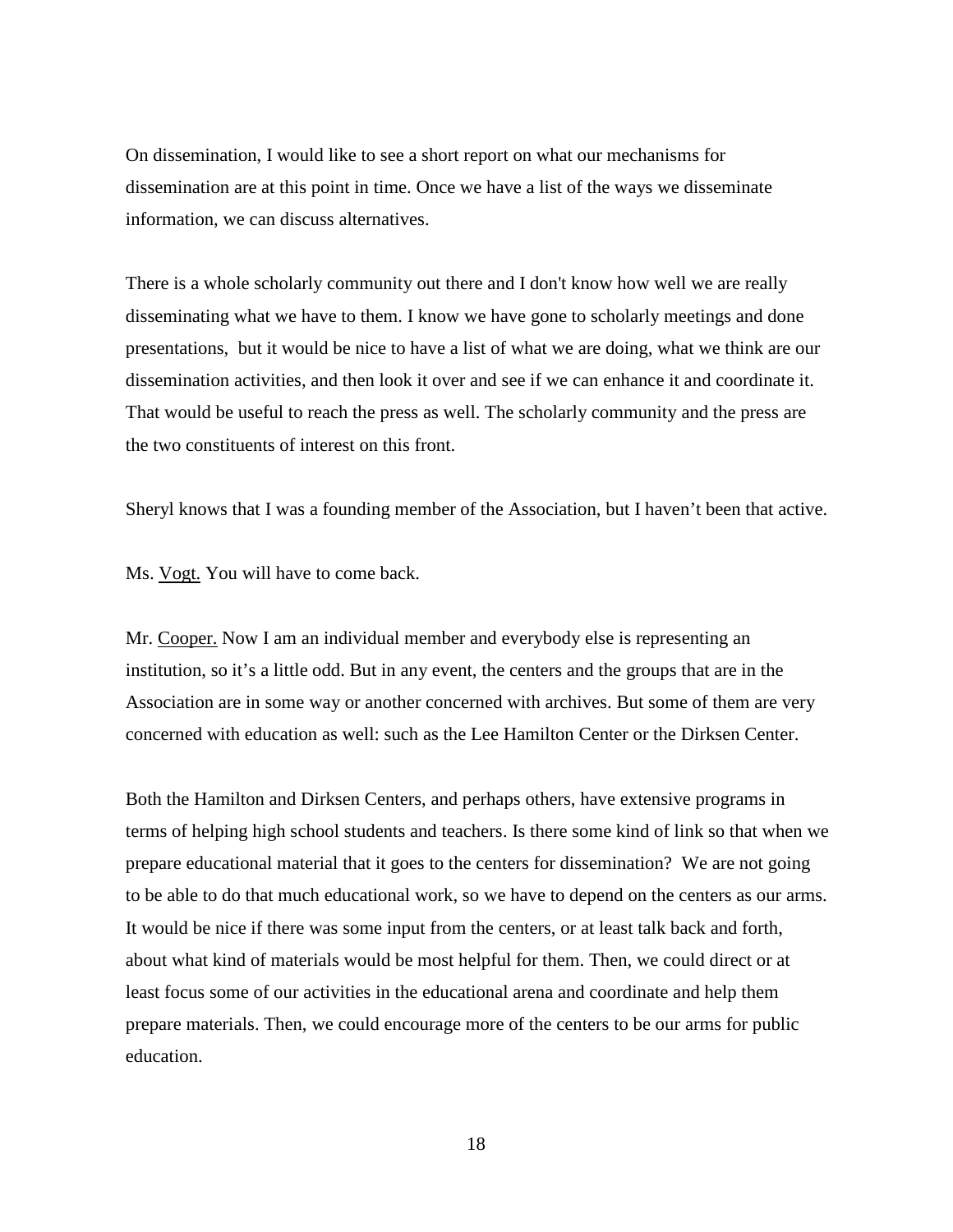Ms. Vogt. This is something we want to do, and this is a subject Christine Blackerby's committee is looking into. Some people already do have K-12 curriculum materials up on their web sites. How can we share this information so we are not constantly reinventing the wheel? We don't want it to be proprietary for each institution. We hope each institution will share and we can learn from each other.

Mr. Cooper. I agree with that.

Another dimension is the Center itself helping them prepare these materials. Obviously, you have got limited resources, but to some degree if you had some sense of what their needs were, perhaps you could help them with material.

Mr. Hunt. We are ready, willing, and able to play that role. We have representation on that education committee. We are building a number of new partnerships on the education front, and I think we are coming to the same realization that you have: We have had a level of success, but we haven't had as much effect and impact as we would like. For the first time, under Charlie Flanagan's leadership, we have an education person leading our outreach program. In 6 months to a year, let us report on our activity on that front; I think you will be pleased.

Mr. Cooper. I just want to highlight those concerns because they tend to get lost.

Ms. Miller. That is one of the reasons that we have lesson plans on our web site, for our books—*Women in Congress* and *Black Americans in Congress*—so that secondary school teachers can use them. That I think is one of the reasons that we get so many hits, because teachers are looking for teaching aids. We don't do a huge effort to market our books, but we get all these hits on our web site, because we provide those lesson plans.

Mr. Birdwhistell. I think there are several models around the country right now that are taking that approach with curriculum guides, providing the ability to go to a site like the Kentuckiana Digital Library and see documents and photographs, and listen to oral histories.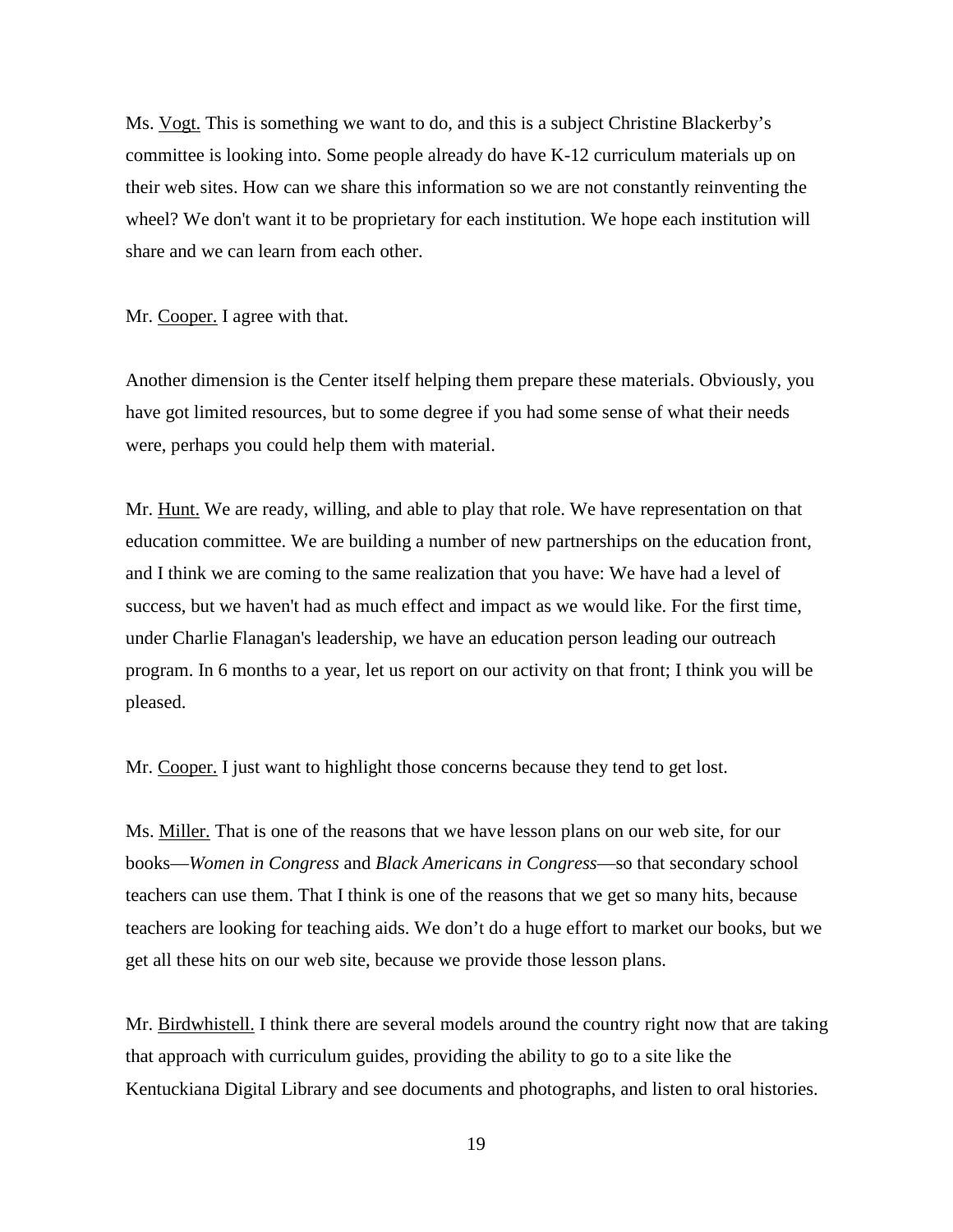Everything is interactive, and I think the role of the Center is one of trying to get your arms around that and get everything working together.

I think we are at a stage right now where all of this is developed independently and one of the great things about what we do here is that we can start trying to coordinate that a bit. But there are lots of efforts in that regard going on already.

Mr. Thomas. If I could just add, there are a lot of centers that have been doing education for a number of years. That is their focus. There are a lot of other places that have never done it, or would like to do it but just have a hard time taking that first step. And I think what would be helpful would be some sort of best practices document or a "how to" manual to get started. Something of that nature, sharing expertise, lessons learned, things of that nature.

Mr. Zink. It seems to me that one of the issues of doing K-12 content is the bar to entry to the materials, to getting them into a curriculum with all the pressures that K-12 curriculums face. Many States have electronic encyclopedias of their States. I know Georgia has a very good one. We host one as well. And the more interactive materials you can put into that, which is fairly well-known on a State level, the more interactive materials you can inject in that, the much easier it is to pull it off in a consistent format and use within the classroom.

Mr. Hunt. This discussion has surfaced a lot of great ideas.

Mr. Cooper. We have a great vehicle now with you and Sheryl working together. And I just wanted to point that out and hope we will have some reports and be able to consider the character, effort, and the coordination of efforts. Not that we are going to conquer the world. We are not going to conquer the world. But we have a better vehicle than we have ever had.

Mr. Hunt. I agree with you and with Terry. There might have been some years of wandering in the wilderness, but we have emerged into civilized society and are ready to help.

Ms. Miller. Sheryl, is there anything else you want to add as a summary overall about the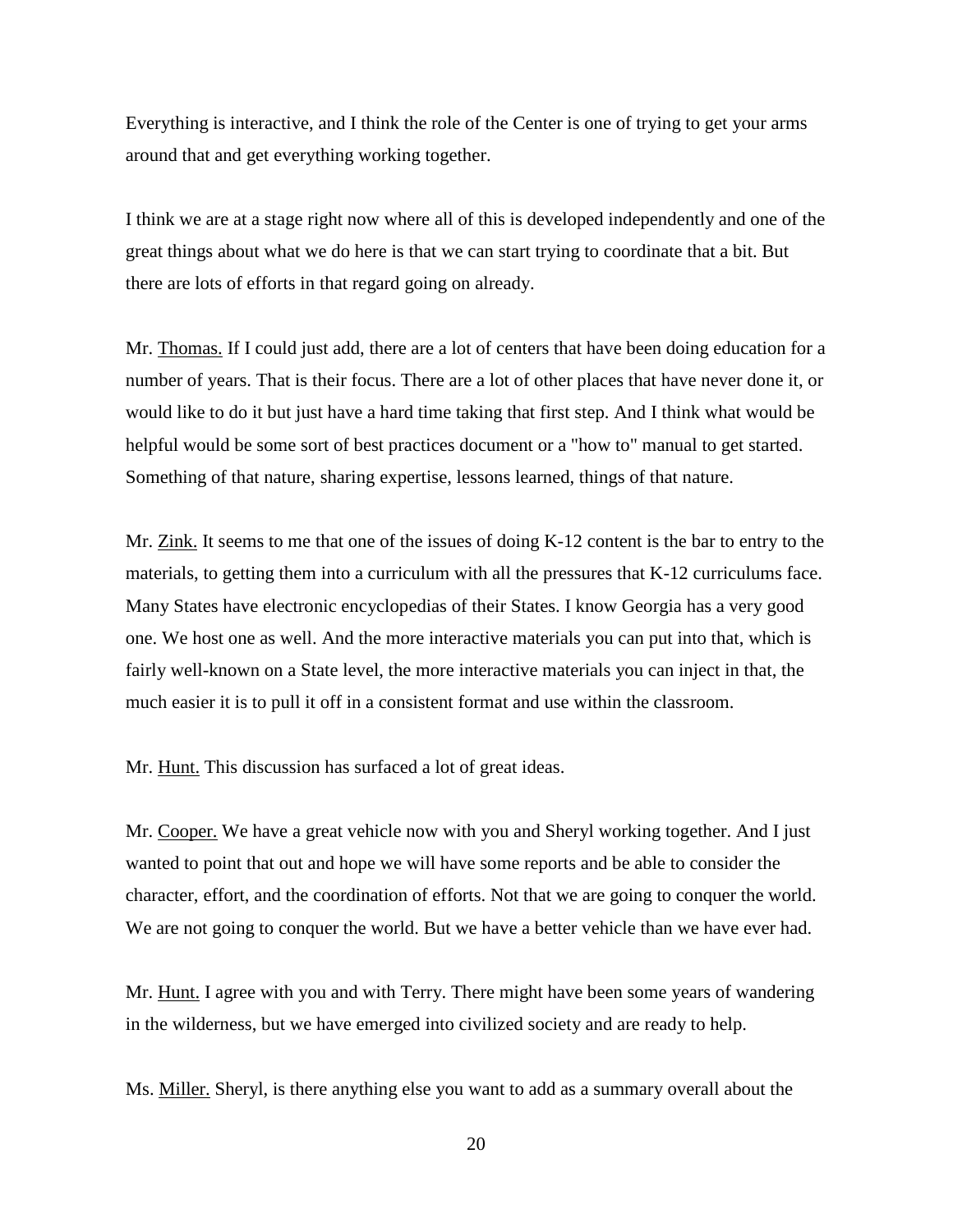Center and the meeting we have just concluded?

Ms. Vogt. I would say that while the Center has the records of committees—the official records of Congress—we have most of the Members' papers, and the more we can talk with each other, the more complete picture we can give of the work of Congress. And that is what we are about. And it is not just the preservation of the record, as Joe mentioned, but also the educational uses; it is providing access and producing something scholarly and worth preserving for our democracy.

Ms. Miller. And, Joe, on top of that, Bernard has been raising the social media part of it at a number of our meetings. I am not a blogger or a Facebook kind of person yet.

Mr. Ferriero. Do you tweet?

Ms. Miller. No, I don't. I don't tweet. I know, I know. I am going to have to come into the 21<sup>st</sup> century.

Mr. Forrester. In light of that, this past year we had a graduate student create a Facebook page. It is amazing the hits that we have gotten from it, where people who knew Barbara Jordan growing up are sending us pictures and letters. And then we also have a blog attached, and they will either call or write and will add to the blog and the narrative.

This adds another aspect to the historical narrative about Congresswoman Jordan. Maybe it is because they are anonymous, but some amazing things surface—the nuances, the little childhood stories and adult stories that they add about the Congresswoman. Some dire situations and stories you might never read about, they remember particularly. Or she did something for a son or a daughter or things like that. That also begins to build a better understanding of the true nature of what Congress is supposed to do, or what a Congressperson is really supposed to do in society.

I am excited about it and trying to expand it as much as we can.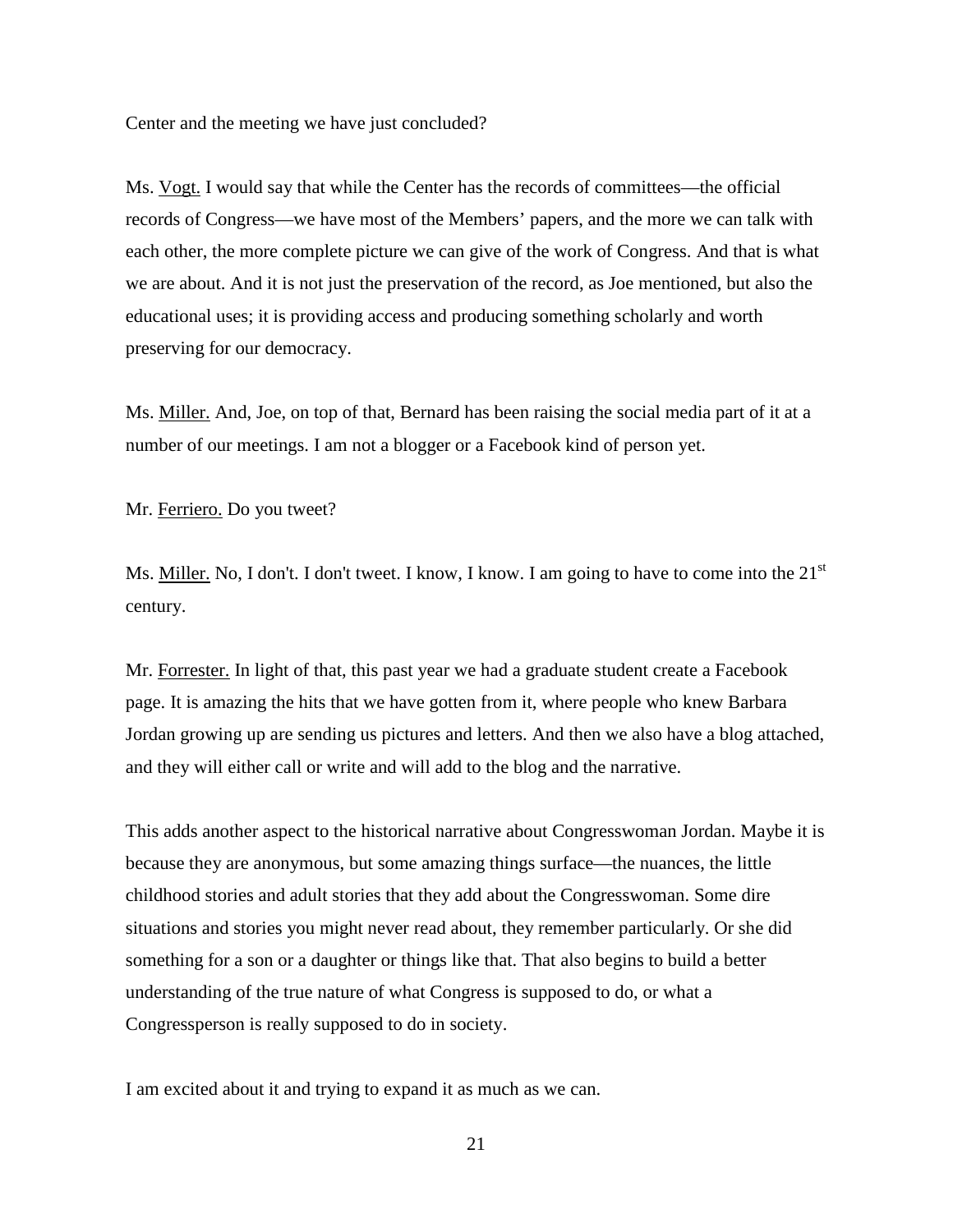Ms. Miller. That adds context. That is one of the things I like about our oral history web site, it makes the history come alive. It is not a dry manuscript, "this person was born 1832" kind of thing. It gives more of a context of what the person was about and makes it that much more interesting and inviting for people to read. I think that is what David was mentioning when they discovered this person from New Hampshire whose pension file was sent to the Senate. This is a great discussion and thank you, Joe, for initiating it, as you always do.

At our last meeting I talked about what we were trying to do with a new project that the Office of the Clerk had put together, that we are really proud of, and continue to work on. It is our "House Live" site. This is our interactive realtime view of what is going on on the House floor. Members can actually go to and use our site. So if Congressman Joe Barton—I just happened to think of him because he is a Texan—wanted to go to see his statement on the floor, all the staff would need to do is go to our Archives, click on that, and they could pull up that particular statement; and he can take it and put it on his web site if he chooses.

So we wanted to give you a bird's-eye view of what house Live looks like and how it operates. And to do that for us is Bob Reeves, who is our Deputy Clerk. Bob is a specialist in technology.

Mr. Reeves. Thank you, Madam Clerk. We will give you the 20,000-foot level here. You can get to House Live one of two ways; either going to the Clerk's web site, which has a link that will take you to House Live. We are calling it right now "House Live Beta." It was released on April  $26<sup>th</sup>$ . Or you can go directly to House Live by typing in "www.houselive.gov." As you can see on the screen, it will bring up the live video. Or you can pick a date. If we go to the main page, this is live and from June  $21<sup>st</sup>$ .

Ms. Miller. This is our pro forma session today?

Mr. Reeves. Yes.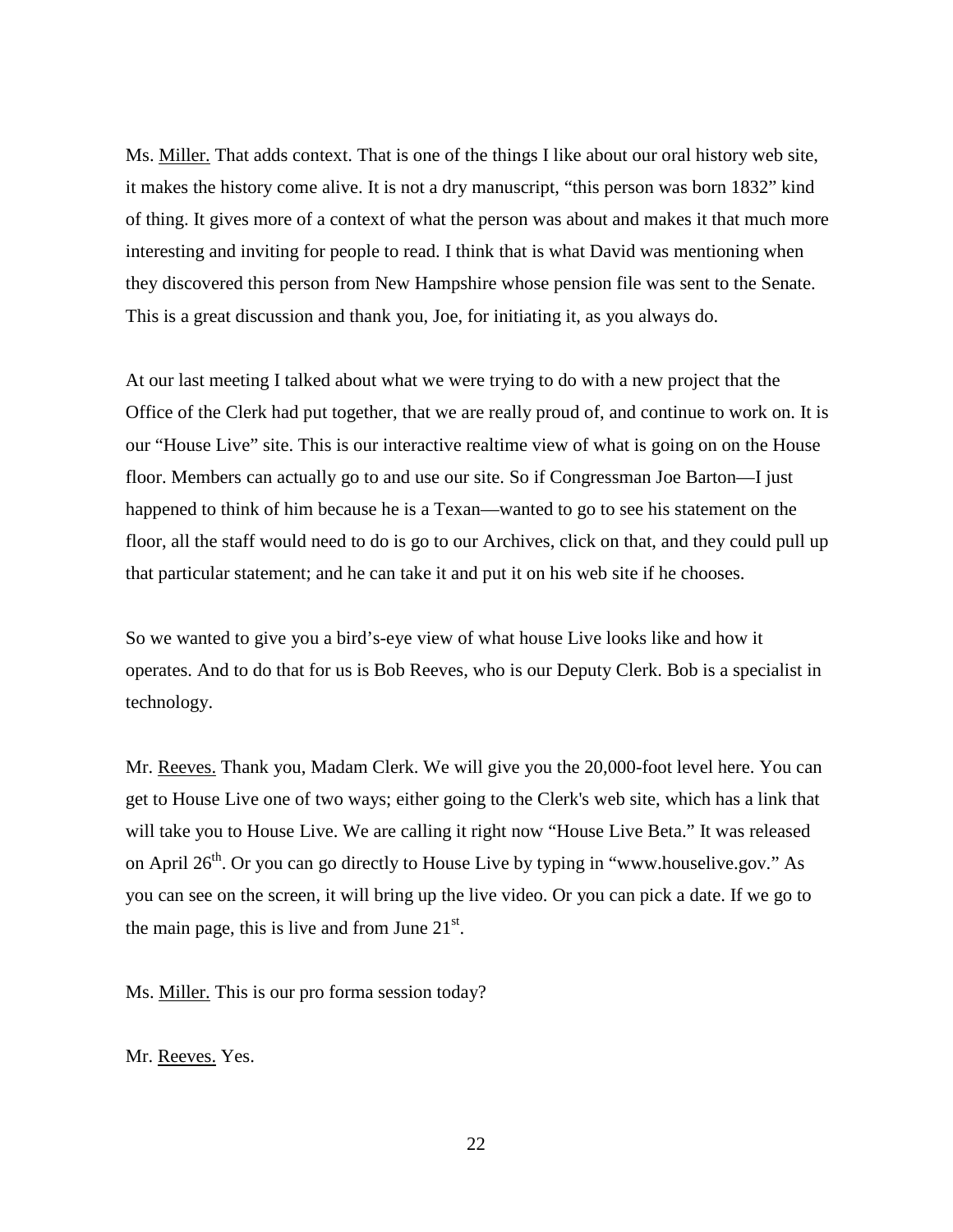Mr. Reeves. As you see, if there is a live broadcast going on, at the top it will say "in progress." As Madam Clerk said, that was today's pro forma session.

Mr. Reeves. But otherwise, you'll see all of the days, with the most recent videos first. So as you can see, it runs from June 17 backwards. If we just pick one of those dates, let's say we will go to the video on June 10, the application will automatically start. There are two components to it. There is the video piece, and then on the other side, is the floor summary. You can hide that if you are not interested in seeing it just by clicking on the tab, or you can go to different events in the day and jump directly to the event.

So if we wanted to jump—let's say we wanted to go down and go to the Pledge of Allegiance—it will jump to the Pledge of Allegiance. You can turn on closed captioning. Help is self-explanatory. You can take the current link, save it, and send it to someone so that they can come and watch the video from the same spot.

Also, on the floor summary side, we link to the text and status of the bill. We simply link you to THOMAS, where that information resides. And then you can go back from there or you can go back again.

We also have voting results for any of the roll calls. You can see what the issue was, the result of the vote, who voted yes, who voted no, et cetera.

Ms. Miller. So Bob, if Mrs. Foxx, for example, was giving the Pledge of Allegiance, she can take that clip, put it on her web site if she chooses to.

Mr. Reeves. Yes.

Ms. Miller. Or she could take those vote summaries and the text for the bills, the bill number and the actual text of it.

Mr. Reeves. Yes. Now, internally, we give Members more capabilities than the public. The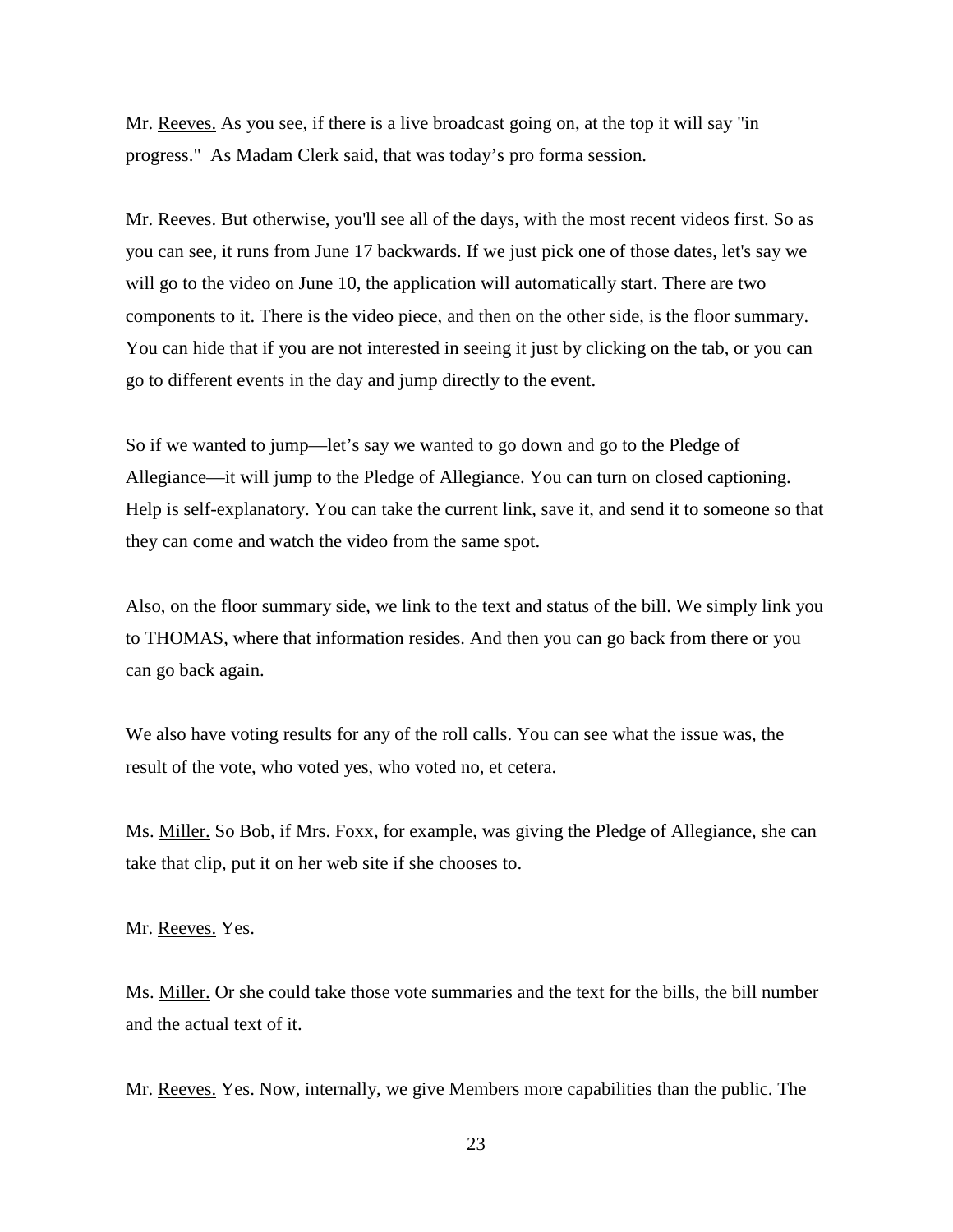way the process currently works is we film or we video the whole day's activities. At the end of the day, when we go out of session, we take the closed captioning, the spoken word, and we integrate all those words and the floor summary into the video so you have all the tools available for searching. By doing that, we also give you the ability to search on any word that was spoken on the House floor and find the iterations where it is spoken, which I will show you.

But a Member can download the video, as the public can, download the video to their PC or their server, and then with tools that they may have on their desktop, they have the ability to go in and start at the beginning of their 1-minute speech, stop at the end, take it out and then post it on their social media site.

Let me show you the search function. Please notice that what we have available is everything from the 111th Congress. For the first year of the 111th Congress—because we had to go back and convert that from tapes—you cannot jump to specific points in the video as you can here. If you search any of the search results, you can go specifically to that point, but as you saw, when I jumped to the Pledge of Allegiance, you cannot do that for the first year of the 111th Congress, because we weren't able to get those points in the video.

For key word searches, there is a simple search and an advanced search. And when you do this search, you are actually searching all of the video that we have available. So if you typed in Ms. Pelosi's name and hit enter, you can see that there are 190 results. And you can click on one of these, and it will bring you to March 11, to that point within 30 seconds or so of when her name was spoken on the floor.

Or you can go to the advanced search. One of the advantages of the advanced search is you could look at a range of dates. So if we picked June 1 through today, we would narrow our answer set. It comes back a little bit faster, but basically, is the same type of thing.

You can subscribe to RSS feeds. They are not live, but they are after the fact. One of the options we are considering as an improvement to the tool is whether or not we can provide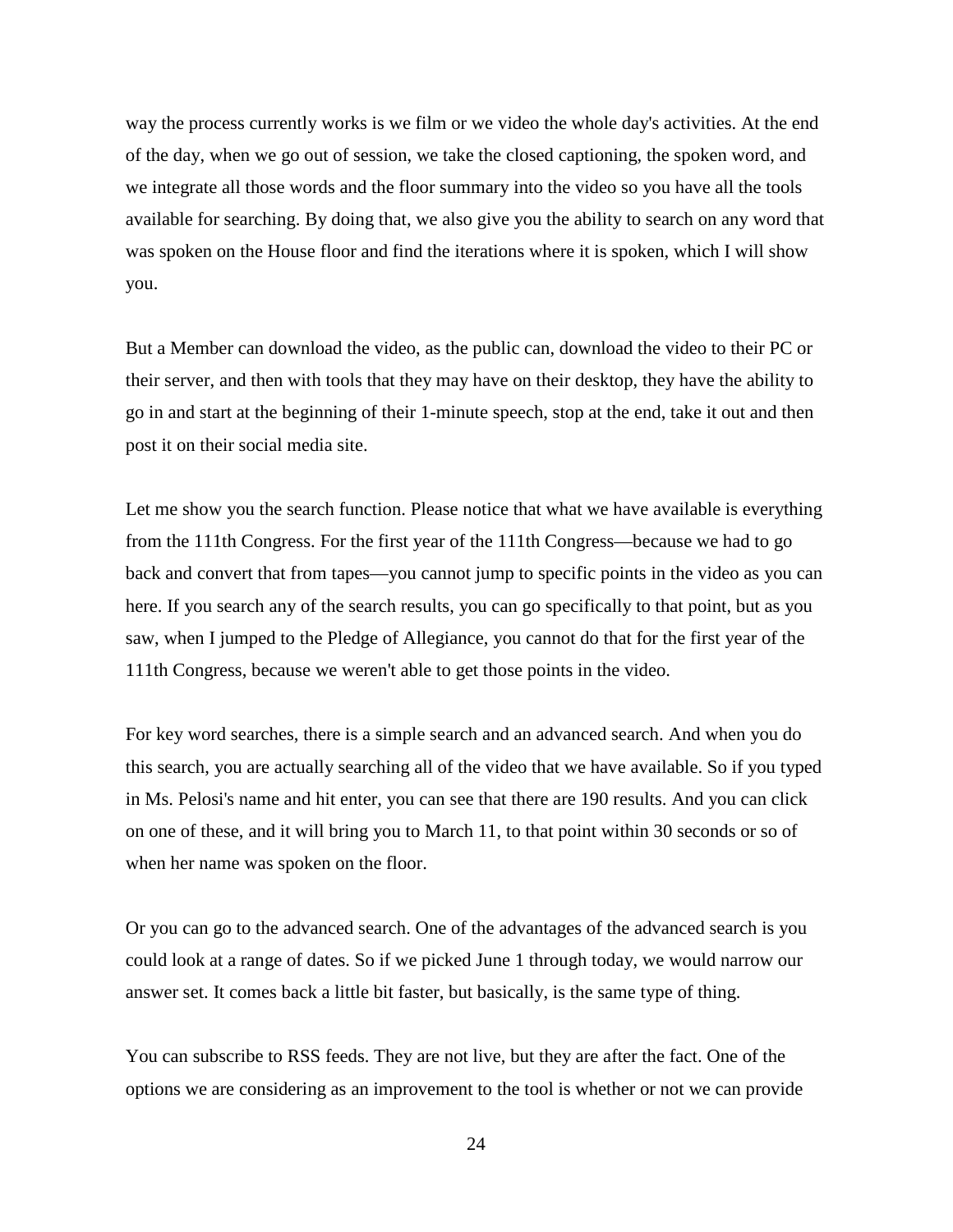those in a live fashion.

One of the things that we have also done is when we have special events—if the President or a head of a foreign nation comes and speaks to a joint session of Congress—we have left them on the date that it occurred. So if you went to that video for that day, it is still in that video. But we have also carved them out separately.

So here we have a list of the joint sessions, including when the Mexican President spoke and when President Obama spoke. I believe we have six of them here all together. Let's see. Yes. Here's President Calderon, and President Obama, and Dr. Merkel. And this is just that specific special event, just when it started to when it ended.

This is the high level tour of the capabilities.

## Any questions?

Mr. Smoot. One of things I really like is the ability to build your own RSS feed which lets you plug in a key word, so whenever that key word is spoken, like "Archivist of the United States," whenever video on House Floor mentions that term, you would know it. Not to push Apple, but there is a great House Live page on iTunes, so if you wanted to download the entire day's proceedings, which is about two to three gigs, you can watch the video on your iPod or just get the audio.

Mr. Reeves. And as mentioned, we do provide the ability to download it. But if you are hooked up through a modem, I would advise not doing it because, as mentioned, the files are quite large and they could be a gigabyte or more, depending on the length of the day.

Mr. Smoot. You need a big tube.

Mr. Reeves. Yes, you do.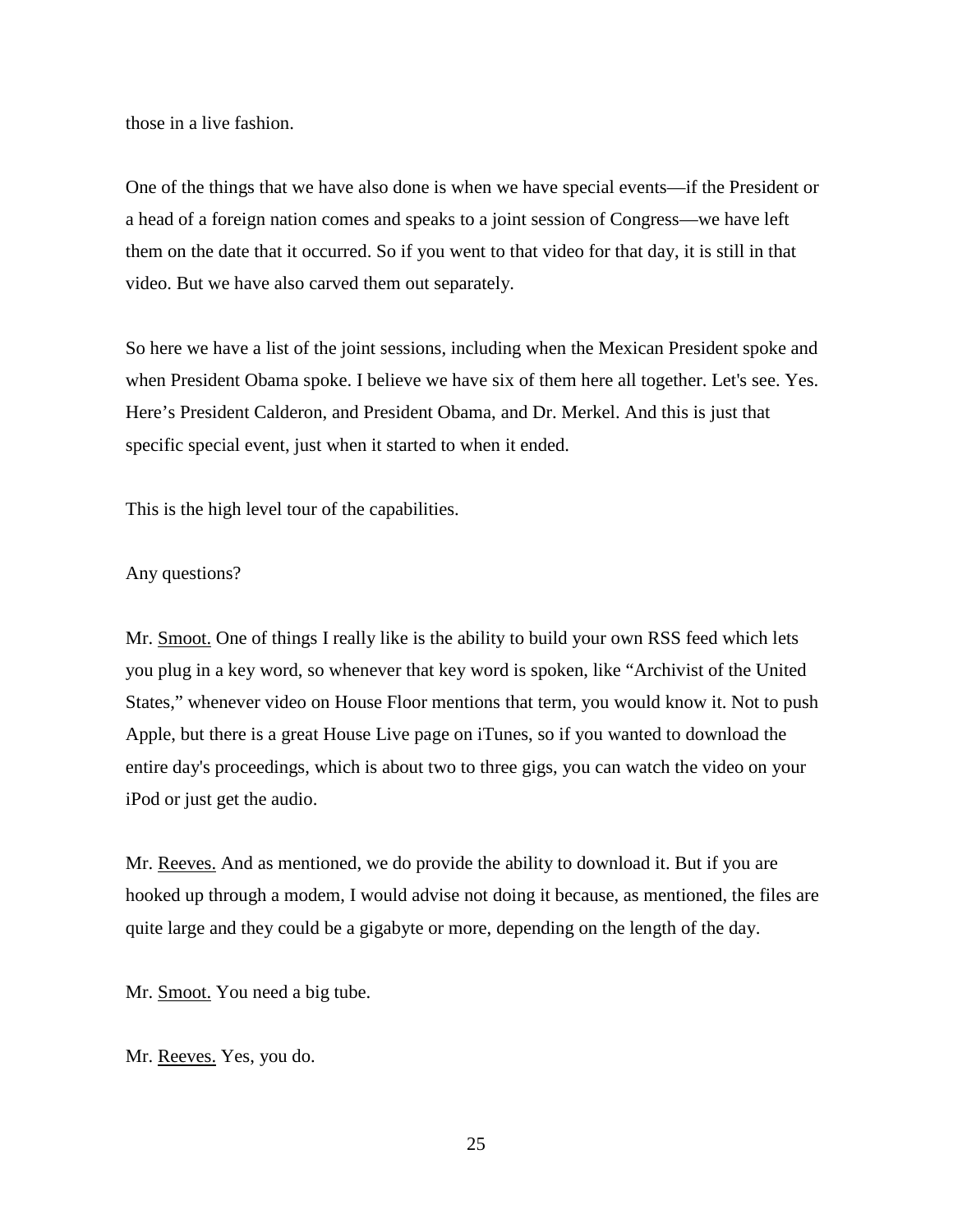Ms. Miller. Any other questions?

Ms. Paul. For a Member retiring, is there a process by which they could get a copy of all of their own speeches, for example, in the archiving process?

Mr. Reeves. There isn't right now.

Ms. Paul. Or would the Member be responsible for doing it on their own?

Mr. Reeves. They would be responsible for doing it. My understanding of the way the process works today—before House Live—is that if a Member wanted their 1 minute speech, they would contact the House Recording Studio and the House Recording Studio would create it for them for a cost. And from talking to the head of the Recording Studio, that takes about two people almost two days a week just to keep up with the requests to clip out those speeches and different things for Members today. Our hope is, of course, to be able to make the Members, their offices, more self-sufficient in getting their own clips out.

Ms. Miller. Any other questions for Bob?

This is a part of the House's effort and the Speaker's to support honest, open, and transparent government. We want the public to see more of the interactions and the ongoings of what happens in the Congress. This is clearly our effort to do that, and then to make it accessible to Members and to the public.

Bob, what kind of hits are we getting on this?

Mr. Reeves. After the first 6 weeks, we had 52,000 hits, which was approximately 4,500 hours of video being watched.

Ms. Miller. So people are actually looking at this. This is a whole new kind of venture for us.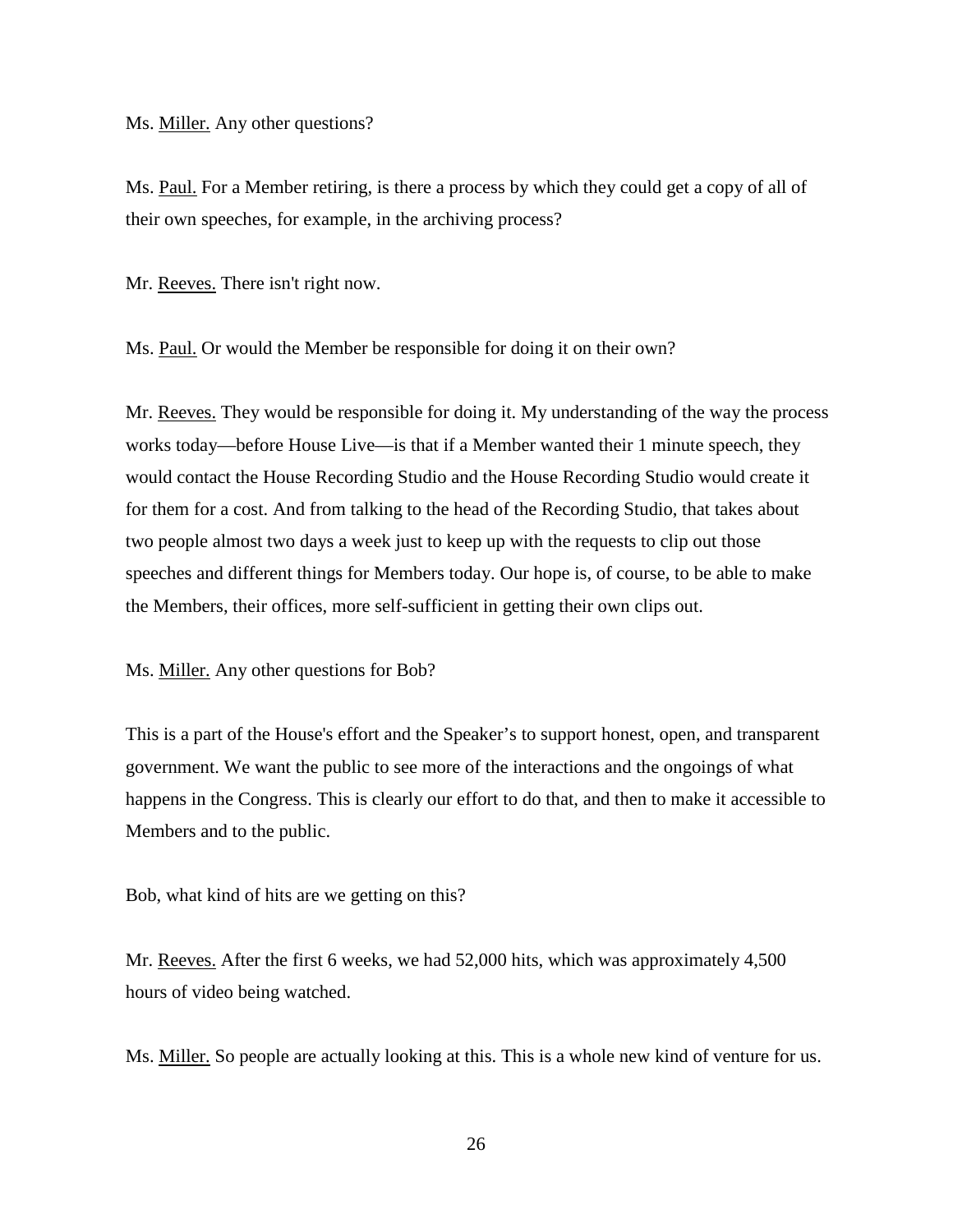Mr. Reeves. And we have gotten feedback from bloggers and feedback from people that have just gone to the web site and also internally, and we are working on some features for the next release.

Ms. Miller. One of the things that we wanted to do was pay attention to what the users were saying. Bob has compiled a list of numerous things that people suggest. These requests have been prioritized. And so we are trying to go back and fine tune it so that it is really user friendly; so that the public and our Members have an opportunity to avail themselves of what actually is going on on the floor at any moment.

My only qualms about it concern what people could do with it politically. Somebody could take something and instantaneously turn it into something it wasn't and interpret it. But that is the world we are living in and if we are going to be more open, it begs a lot of fodder from the other side of wherever your opponent is. We didn't run into a whole lot of policy questions about the use of it, however.

Mr. Cooper. I think it is great because you don't have to then be dependent on reading the *Congressional Record* if you are doing a research project. Let's say you are following a bill in a particular session. You don't have to read the *Record*, although reading the *Record* is always nice, if you get it. Or you don't have to be there when they are talking on the floor at that moment. It is there for you. You have a project, you can then get into this web site and you can follow a bill, or you can look through the Rules Committee on four or five different bills. I think it has lots of possibilities.

Ms. Miller. One of the things I like about it is that the written word may not convey the passion that a lot of Members have when they are making floor statements or speeches.

Mr. Cooper. When I worked in the House, they used to rewrite the *Record* on the floor anyway.

Ms. Miller. Okay, Joe. Moving right along.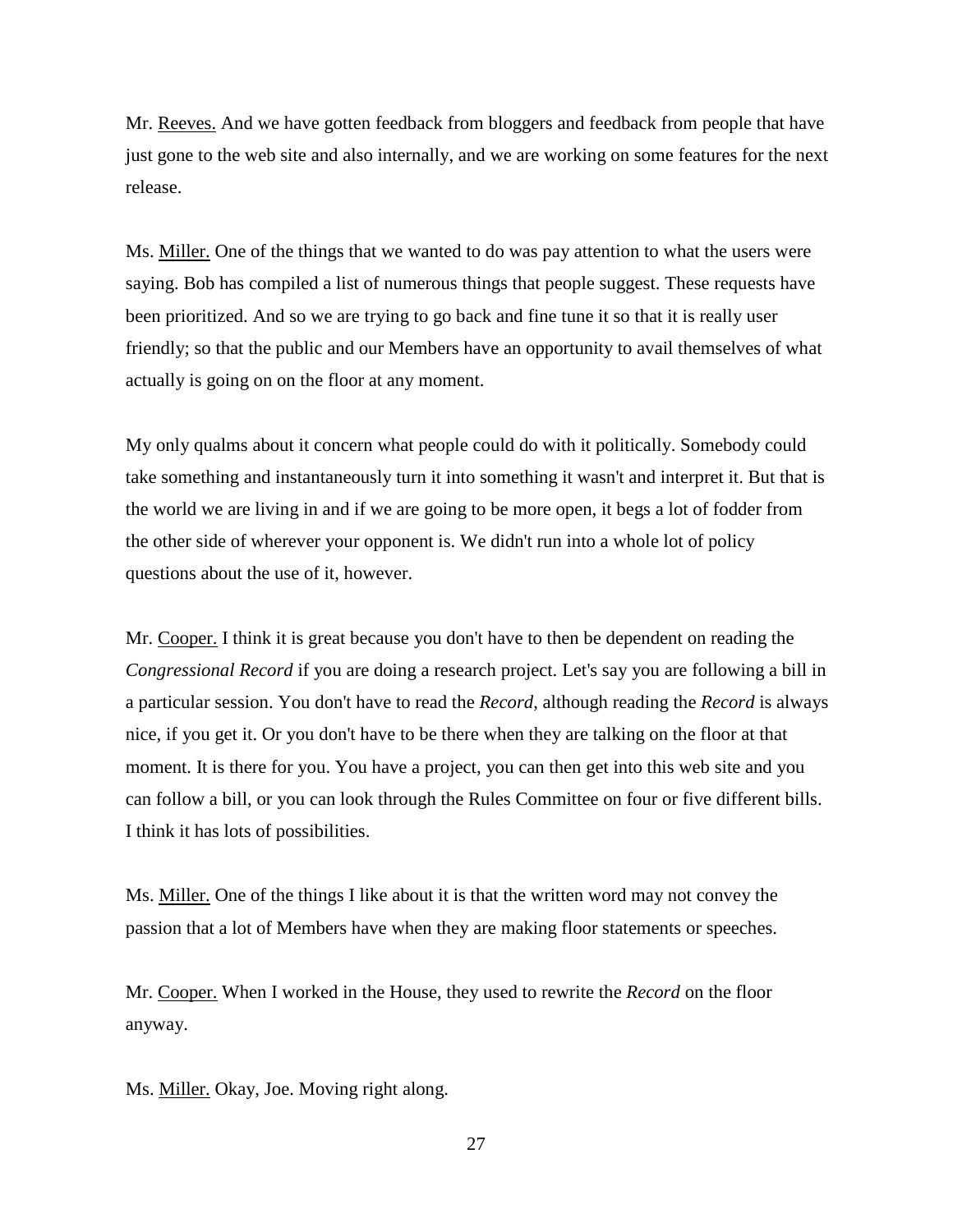Mr. Cooper. Put an end to that.

Ms. Miller. Well, we have to do some kind of courtesy edits.

Mr. Hunt. Madam Clerk, we should have some discussions about your expectations on the archival side. You are doing this for the current Congress, but I am assuming you will continue to do it for future Congresses, so you will have a past record at some point.

Ms. Miller. Yes. And I knew that Forrester was going to raise that. David, we will discuss it over lunch.

Mr. Ferriero. What about committee hearings? Is that the next frontier?

Mr. Reeves. Committees each have their own island kind of scenario. But today there is a method for committee hearings to be put on the web. There is some discussion of doing it similarly to this. We are not really part of that. But I have been in some meetings where they are having a discussion of doing something similar to this for committees that want to participate. And if that eventually happens, the hope would be that we could integrate the databases so that if you search H.R. 12345, you get activity at the committee level, and activity at the floor level, so you have a full picture of everything that happened.

Mr. Ferriero. And where are those discussions going on?

Mr. Reeves. Right now in the Committee for House Administration, which does oversight for technology at the committee level.

Ms. Miller. At one of our oversight hearings, that was one of the first things they asked me: Madam Clerk, when are you going to do committees?

Ms. Miller. Bob, can you talk a little bit about the archival part of this, what is entailed, how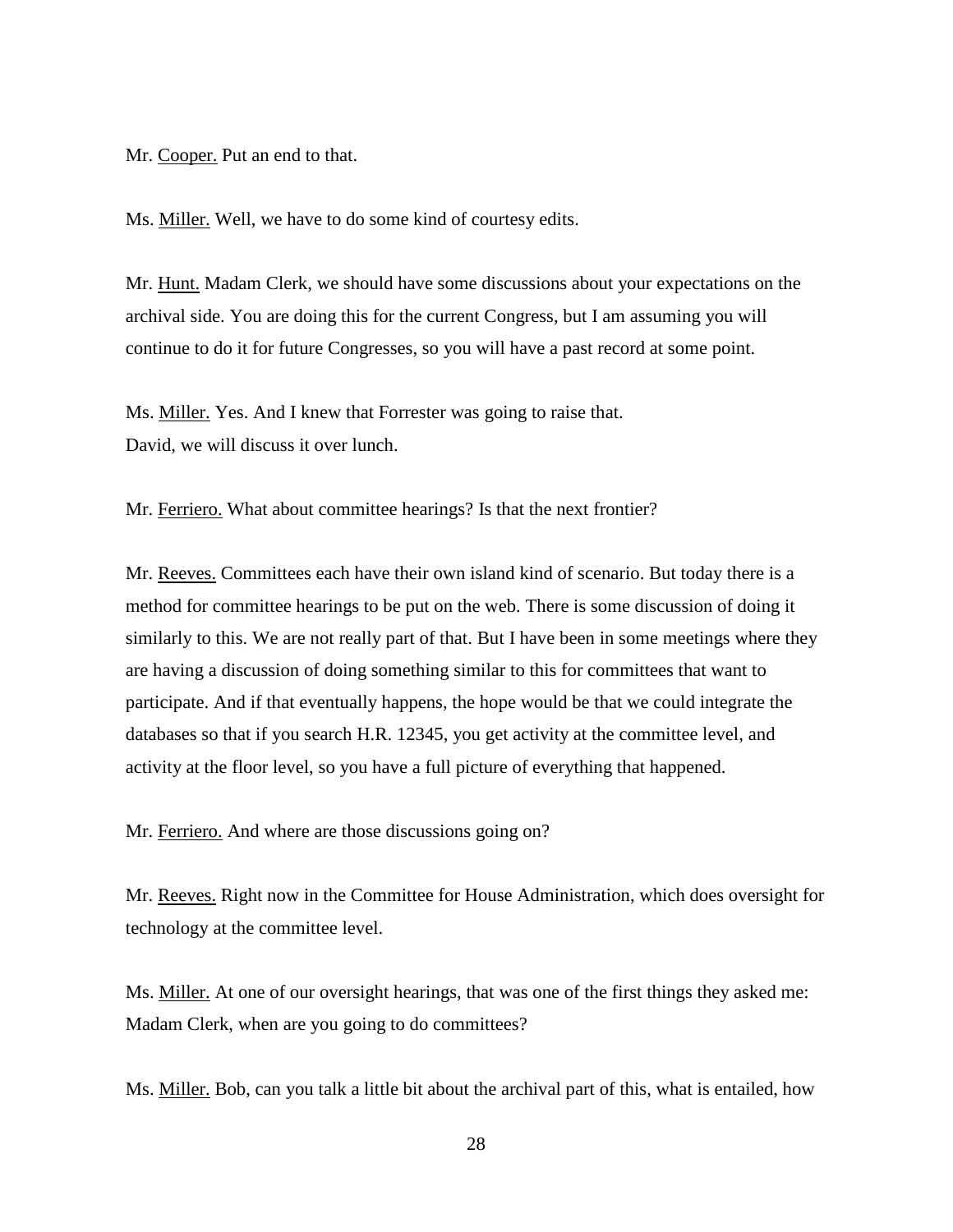are we storing this?

Mr. Reeves. Currently it is stored in four different places. We store it internally because we host the application for internal users. We have a vendor that we work with on this, called Granicus. Granicus is the public face, although it has all of our branding on it. They are the ones who have the network and host the application to the public. And then both of us store it for disaster recovery purposes at our backup sites. So we have it right now in at least four places. And we have enough disk space that we haven't really seriously thought about, well, what are we going to have to do when we take this off?

So right now, for the next year or two, we are in pretty good shape as far as keeping it all on-line and available. And then we are going to have to start thinking about, what do we want available immediately, maybe something that is available more near term, but still available on-line, and then how do we actually archive the pieces that we perhaps don't keep on-line.

Ms. Miller. We are really making a major effort towards transparency, which has been an enormous effort on the House side. It is a fascinating venture. It is always amazing, the committees will sit and think about and come up with these ideas of things that they want us to do for transparency sake, but never talk to us until they are well into the legislative process, and then they will say: "Madam Clerk, Madam Secretary, we want a searchable, sortable downloadable system." Well, where does the searchable, sortable, downloadable money come from to do this technology? So we are trying to get ahead of the curve. Thank you, Bob.

Mr. Reeves. Thank you.

## **V. Center for Legislative Archives Report – Richard Hunt, Director**

Ms. Miller. Committee, we are now coming to the most intensive part of the meeting, where the rubber meets the road and where we are with the Center. And we'd like to entertain our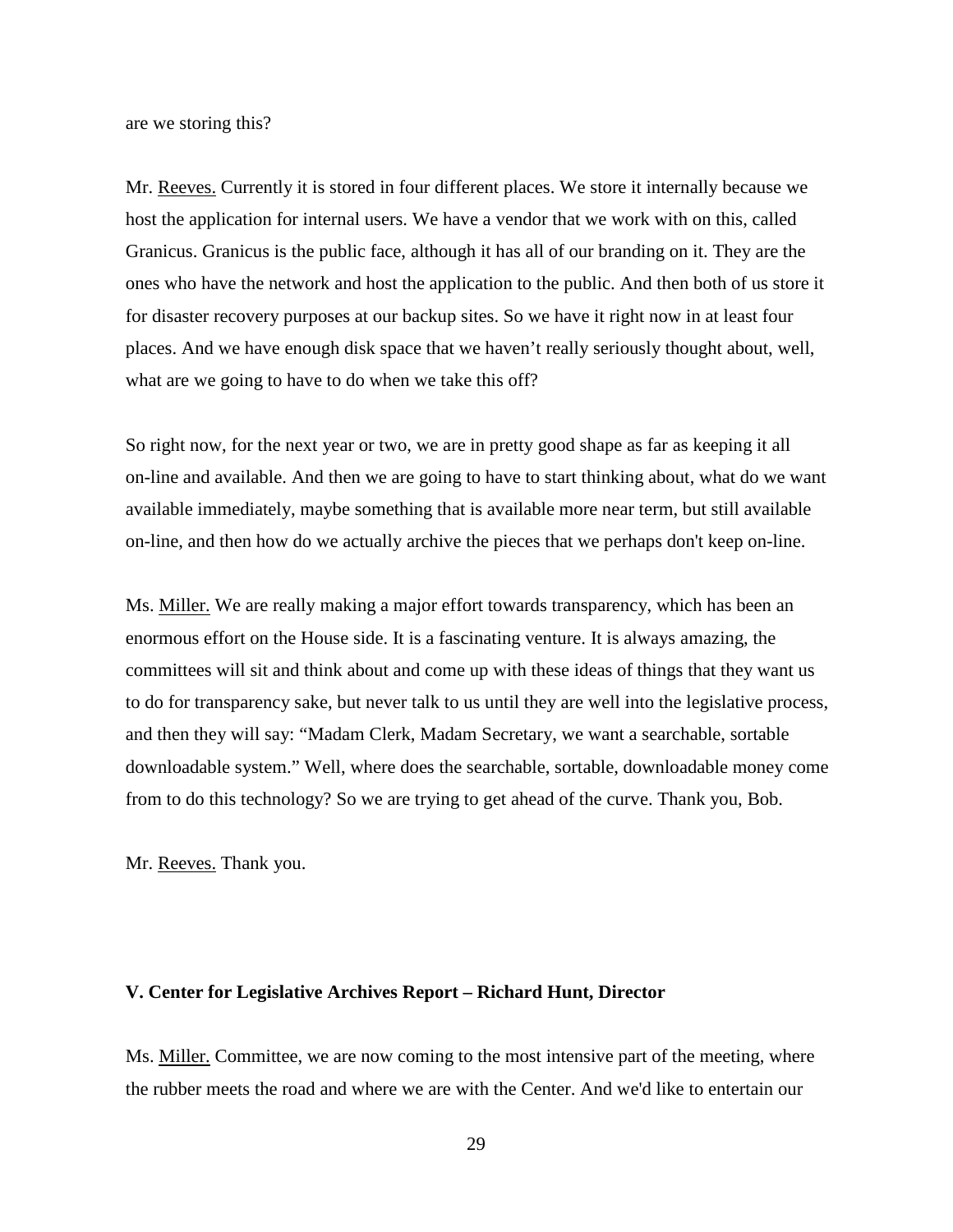report now from our Center for Legislative Archives, and Mr. Hunt, Richard Hunt.

Mr. Hunt. Thank you so much. In your briefing packet you will see our mid-year report, which covers all of our activities. You will notice it has a new organizational scheme, and this is part of what we have been doing in the redefinition of the National Archives on many fronts, focusing on our customers.

Now, we always knew we had customers since we deal with the House and Senate on a daily basis. But we began to track our time and our use of staff resources by the audiences that we serve. And I was so pleased to see that 85 percent of our activity and staff resources are either helping the House and the Senate, helping scholars and researchers use the records, or providing educational services to the K-12 community or college students and professors.

This tells me we are using our time wisely and is a good check on our activities and how we are organizing ourselves to meet our strategic priorities.

You will find all of the programs and activities represented, and I am going to talk about a few today—those of most interest to this committee. The first would be the next-generation finding aid project and the meeting of the task force on description, which was created at your last meeting in November. The task force has an extraordinary array of talent from around the country, all with some knowledge of the congressional record keeping world or the congressional information world. The task force assembled for a day-long meeting and a follow-up teleconference. We have over 200 transcribed pages of notes from those sessions, which was a very productive start for the task force.

And I would characterize the meeting as a get-to-know-us and get-to-know-our-world session. The Center for Legislative Archives—its archival practices and descriptive systems—are not well known or understood outside of our small world, so we were sharing information and briefing them about that.

In the same vein, we had some of the leaders in the National Archives talking about the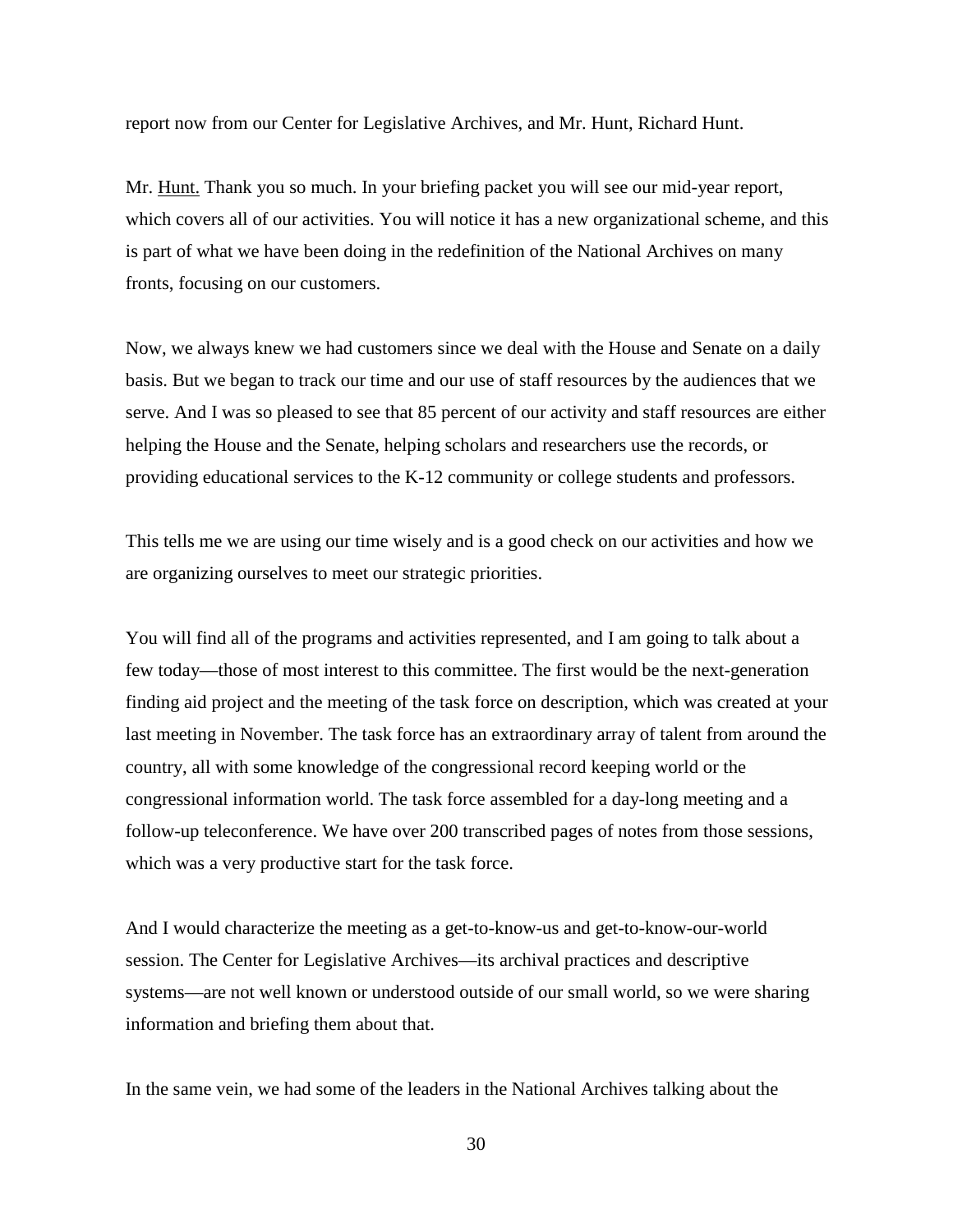Archival Research Catalog, ARC, which is the main line delivery system for information about records for the National Archives. There was also a glimpse into the future with the On-line Public Access system, which is to provide access to both ARC and ERA.

We also looked at our audiences with this group, and the various access issues as to how people want to find information about the records of Congress and how are we going to meet those particular needs.

And finally, we concluded in an area that Karen and Robin have touched upon: how do you capture information from the entire work flow and the life of a record from its creation by the committee, its use as a current business object by the committee, its transfer to the House or Senate Archivist, and its subsequent transfer to the Center For Legislative Archives? And so we spent some time on how we would capture information from that process in an automated system.

At that point, I felt we had prepared the task force and they were ready to receive some additional work product from us. This committee is going to be well served by the task force, which can provide sure handed guidance and recommendations for this committee's consideration.

To create the work product and further analyses of what we do at the Center and how that needs to be improved, I made a strategic decision that the fastest and the best way to proceed was to get on-site contract help from experts who could come in and work with us full-time over a 6-month period of time. I received approval from the Archivist of the United States and the Assistant Archivist for Record Services to fund a contract. And starting in January and ending on June 8, Natalie Rocchio and I have been working with procurement on perfecting that contract. I am happy to say that it is on the street. There is a copy of the performance work statement in your briefing book, so you can see what it is we are asking for.

The bidding closes on June 29. So I am hoping by July we have a contractor on site and we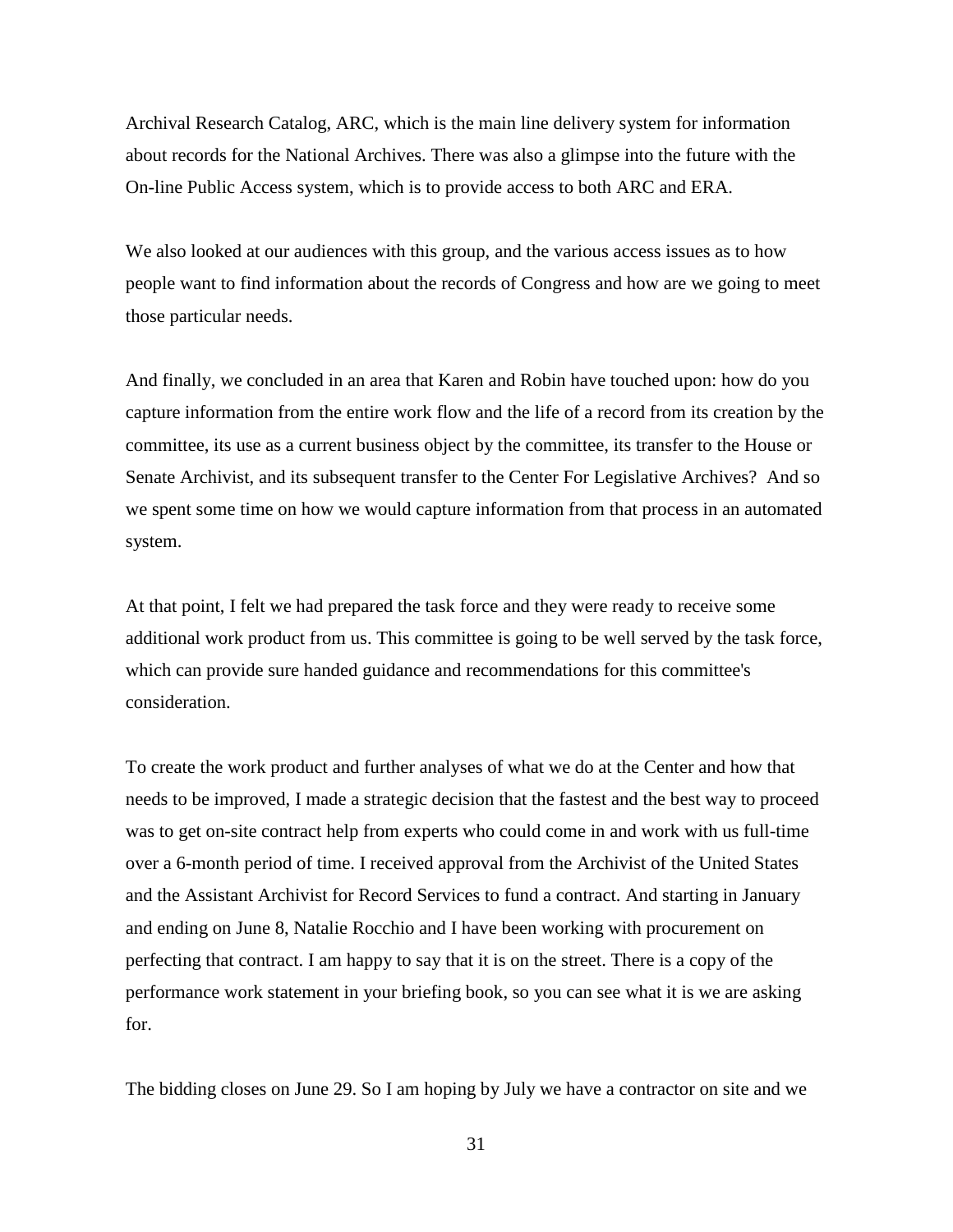can get to work and provide the materials that the task force needs to make some credible recommendations of the way forward, which we can then report to the committee in December.

So my decision on the right way to go and the fastest way to go may have been half right. It hasn't been fast, but I'm confident it's the right way to proceed.

Mr. Ritchie. Richard, could you address that issue because we talked about this at the last meeting, and as you mentioned it took from January to June to get this together. Was there some problem? What was the sticking point in producing that.

Mr. Ferriero. It is the antiquated procurement process that I inherited.

Mr. Hunt. It is kind of you to say so.

Mr. Ferriero. And that is one of the things that I have learned also.

Mr. Hunt. There were rookie mistakes on my part as this is our first procurement activity. But I think it is fair to say, although maybe not everyone is happy to hear it, that our support outside the agency often exceeds our support inside the agency. We are considered something of a distinctive, unique, and not necessarily main-line operation within the National Archives, so there had to be a lot of convincing to go forward.

Ms. Miller. Sort of like the Office of the Clerk.

Mr. Hunt. Perhaps. You have to justify your existence to people.

But David is fully aware of the situation, and I think we are going to get to a more streamlined and efficient operation. So there is light at the end of the tunnel. But I apologize for not delivering more than that at this meeting. No one's more frustrated than I am.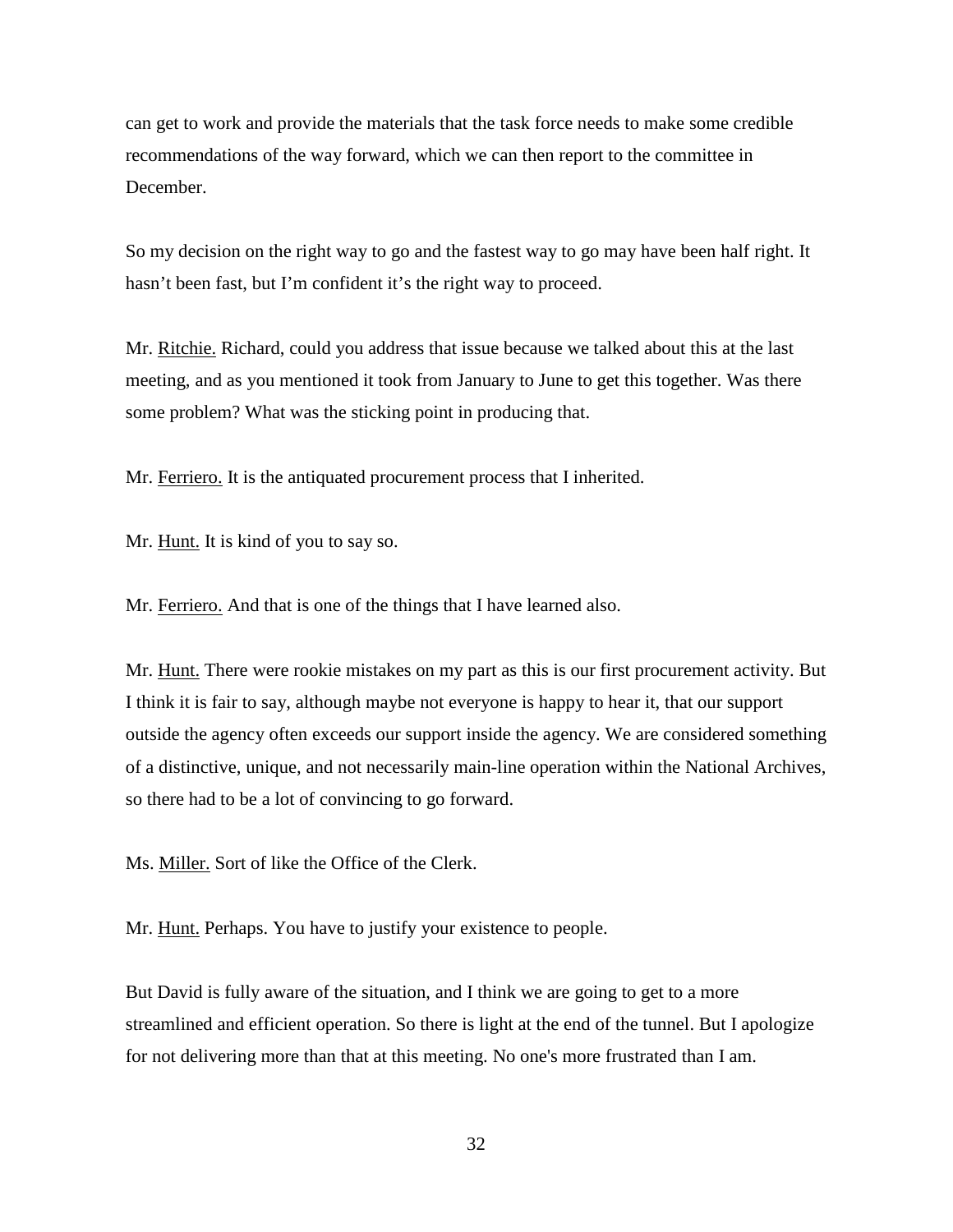#### Ms. **Miller.** Okay. Any other questions?

Ms. Paul. I have a question. I may have missed it in here, but in the work statement I don't see it stated that the study and the products that the task force will be able to evaluate include relating the descriptive product that the Archives pursues with the larger research world, with, like, World CAT and OCLC. And as I say, I may have missed it. I don't see that in here. And it was my impression that that was a characteristic that we were hoping for in the new finding aid.

Mr. Hunt. It is there. Under specific tasks, there is a phase 1, phase 2, phase 3 and phase 4. And phase 2, under task 3.2.1, calls for a survey of the best descriptive practices and systems in use in the archival and library communities. And that would include the systems for disseminating descriptive information. We really wanted it open ended, to take advantage of the most effective ways to categorize and describe this information.

Ms. Paul. Okay.

#### Ms. Miller. Sheryl.

Ms. Vogt. I think one concern we have is that most of the repositories that have Members' papers are moving in the direction of national standards for Encoded Archival Description. We really want, at some point in time, to have a database where we have all of our materials and we can search across collections in repositories. The records of the committees have to be part of that for us to have a complete look at what we are searching for. So I think that there is a real sense from the repositories of Members' papers that we really do need the Center for Legislative Archives to be able to interface with us. That is really one of the main reasons we need to have this done. And so I hope that can come out of this project.

Mr. Hunt. EAD was a topic of discussion at our task force meeting, and it was one of the favored solutions. So I think, we have good prospects on that front.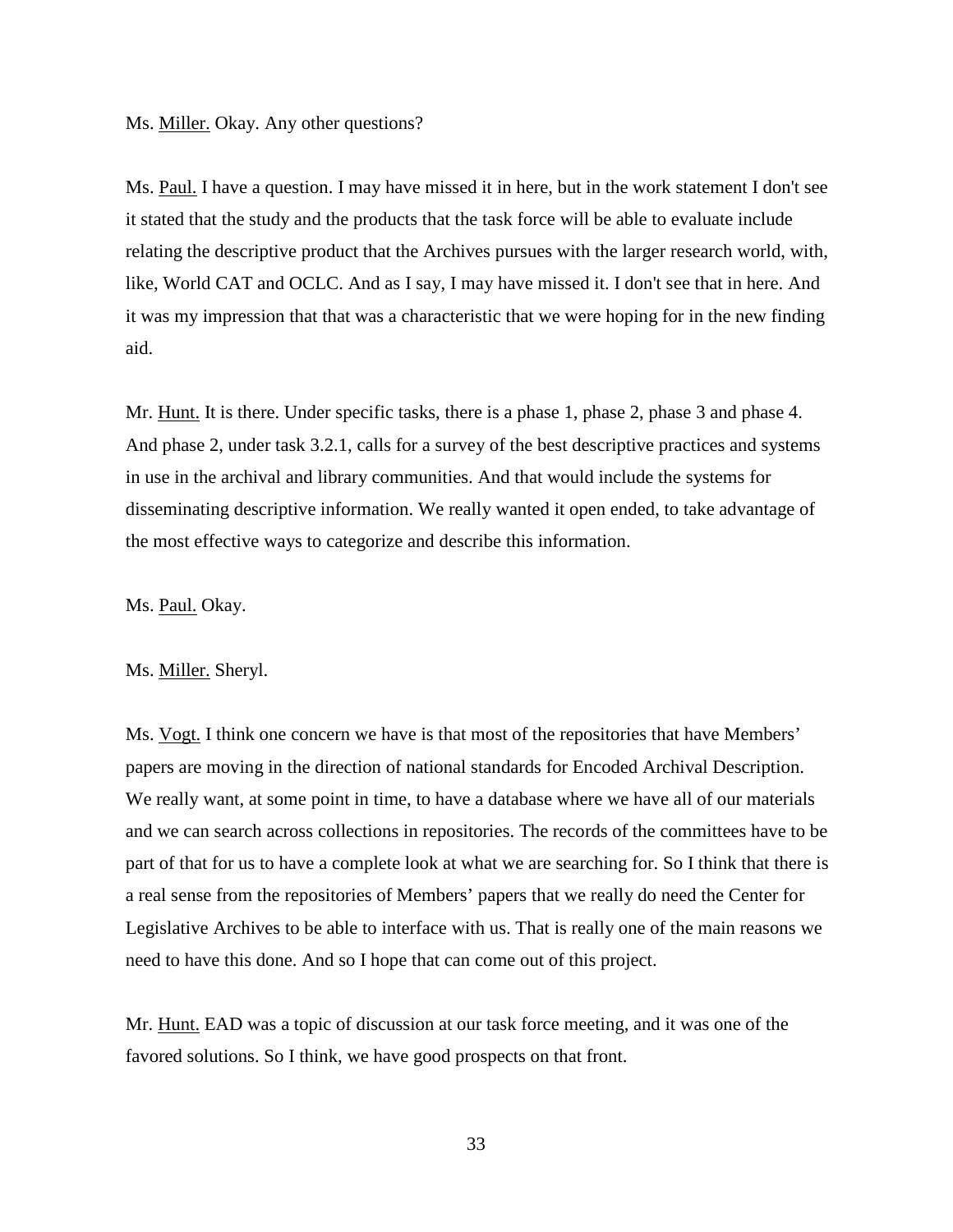Ms. Paul. To follow up with the idea of a MARC-like record, it has use for those of us researching the closed records category as well. And while I understand the necessity to have an accession database and so on, but to have the ability, for example, to find everything related to SALT I in a number of committees is as useful for us as it is for researchers. The fact, whether or not something's opened or closed, isn't maybe as big a distinction as it sounds. We have the same research needs to pull and locate things in 50,000 feet of records.

Mr. Hunt. Right.

Ms. Paul. So I just wanted to make that point.

Mr. Hunt. The background section of the performance work statement describes the world as it exists today. This project aims to transform that world. And it certainly includes better search capabilities for you and committee staff on the records that they have exclusive use of.

Ms. Miller. So Richard, you believe you will be able to give the committee some kind of report in December?

Mr. Hunt. We believe that the task force will be able to report.

Ms. Miller. In December.

Mr. Hunt. In December. Right.

Ms. Miller. The committee would normally meet again in November.

Mr. Hunt. Well, November will be close. The task force will be in the drafting stage.

Ms. Miller. So do we want to consider an early December meeting before the holidays descend upon us for our meeting to take advantage of the report from the task force? What do you think? We don't have to make a decision now, but I would like to put it on the table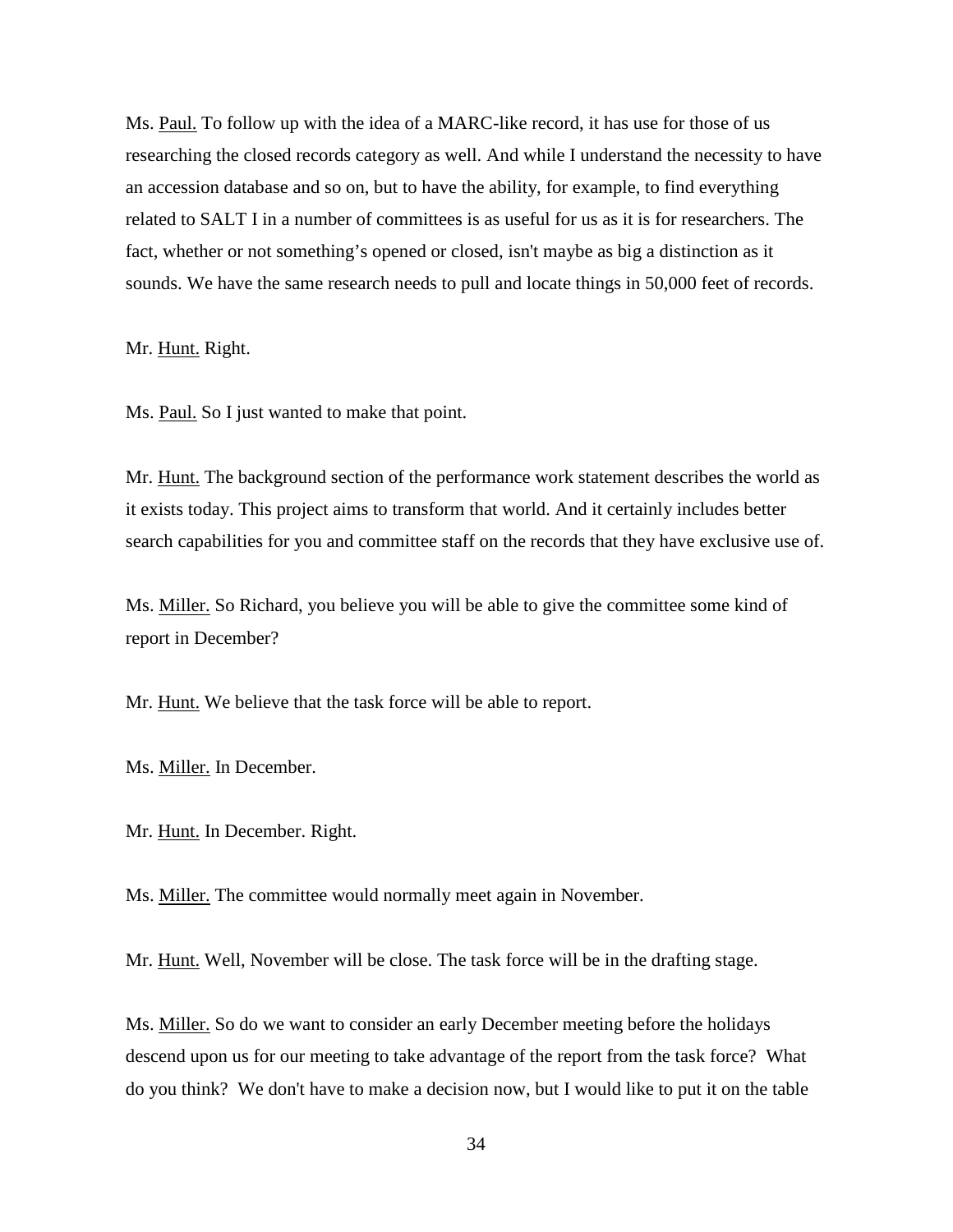so that we could consider it. If we did something in our next meeting in early December, we would be able to take advantage of the task force. And that could be a major agenda item because that will be one of the things that we really want to get our arms around.

Ms. Erickson. Hopefully that December meeting date will be a good incentive for the task force.

Ms. Miller, Sure. And especially if we do it at the top of the month so Joe can have his holidays. Anything for you, Joe.

Okay. Richard, thank you. I am always amazed and impressed with your congeniality and how you push the edge of the envelope just so.

Robin Reeder is the House Archivist. And Robin, could you give us a report on your activities also?

Ms. Reeder. Certainly, thank you. We have been ramping up for the end of Congress, and we have been meeting with Members who are leaving the House or have already left. And we are also preparing for the onslaught of committee records which we will be receiving. And we are so happy to have the compact shelving project done so that we will have plenty of space for all the new records that will be coming in.

In May, we held our annual committee records forum. It was very well attended. We had 59 attendees from 15 committees, and we went over procedures for archiving committee records. Other staff from the Clerk's Office also discussed reporting and transcription services as well as legislative operations. And the curatorial staff of our office discussed chairmans' portraits and what to do and what not to do with art and artifacts in committee offices.

Matt Fulgham from the Center for Legislative Archives spoke about what happens when the committee records go to the Center, and Ashley Smoot from the Center spoke to us about electronic records, which always gets a lot of questions from the committee staff.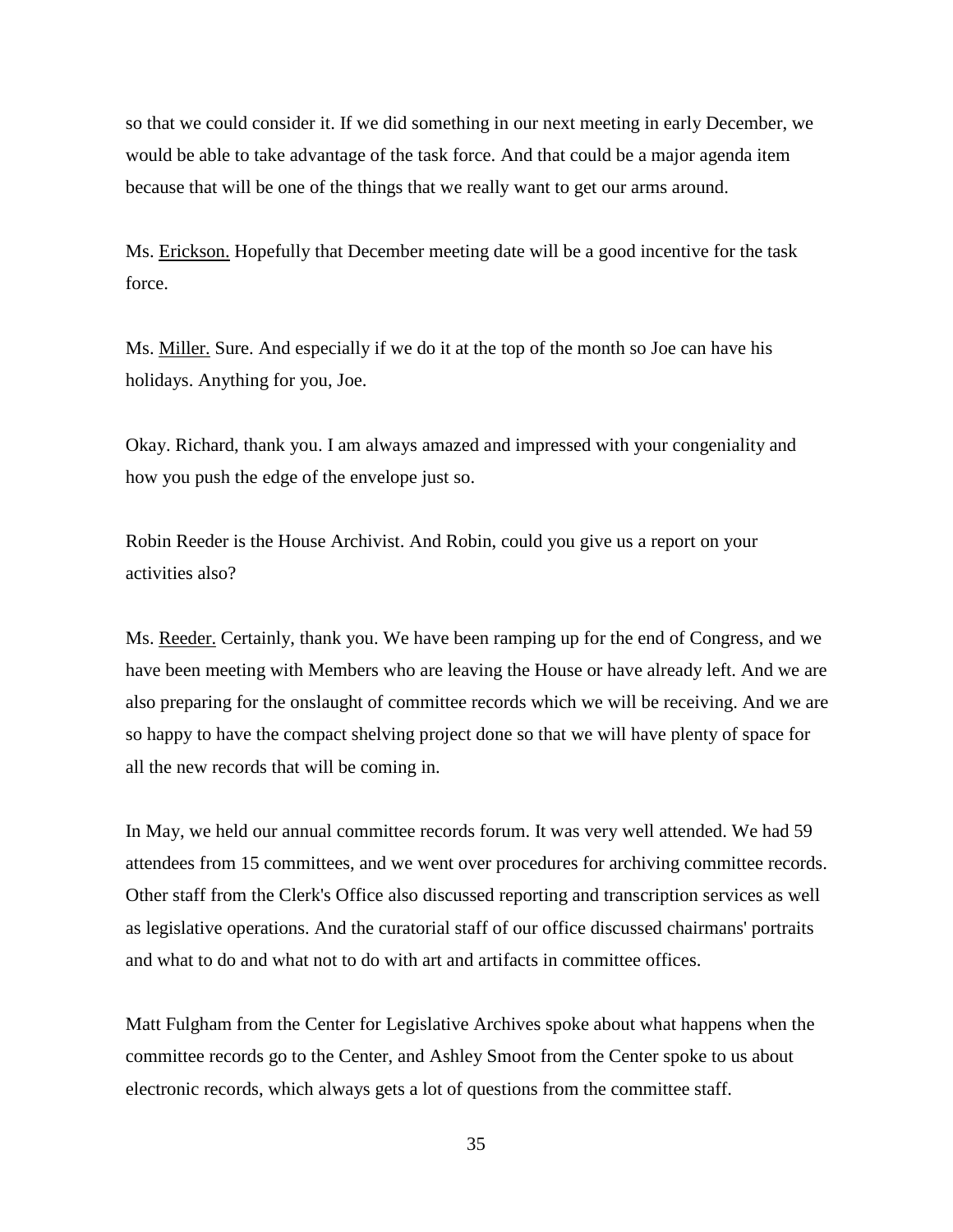Thus far, we have received 67 cubic feet of committee records for the  $111<sup>th</sup>$  Congress, which is not very much. For the 110th Congress, we received 1,350 cubic feet, so we are really bracing ourselves for a major onslaught that will be coming at the end of the Congress.

We still are working very closely with committees to transfer electronic records. Thus far we have transferred a total of 19.3 gigabytes, or 22,000 files, from the House Committee on Homeland Security. And since Ashley Smoot and Shannon Niou came on board at the Center, we are hard at work transferring more electronic records over, and thus far, have transferred 31 archival boxes containing electronic records mostly on CDs and DVDs.

There are currently 48 members who are leaving or have already left the House. And we have met with 30 of those offices, which is 63 percent of the offices that are leaving, which is up from 61 percent from last Congress. And we are hoping that that number will go up even further in the future. We also had 29 consultations with other Member's offices just in terms of records management in general.

We also will be participating in the Chief Administrative Officer's transition briefings for offices that are closing at the end the Congress. There will be six briefings total that will take place, and they start at the end of this month and go through November.

Heather Bourk, our Assistant Archivist, is working on getting our photographs in order. We have quite a collection and have accumulated them from various departments—the archival, curatorial and historical publication departments.

She attended training for the digital asset management system that the curatorial department currently uses in the office. She will be working on this and hopes to have this up and running soon. And Heather's also been working on the Member consultations as well.

Alison Trulock, who is our archival specialist, has been a wonderful addition to our service. She has been working with the committees and their records and it is beginning to be busy as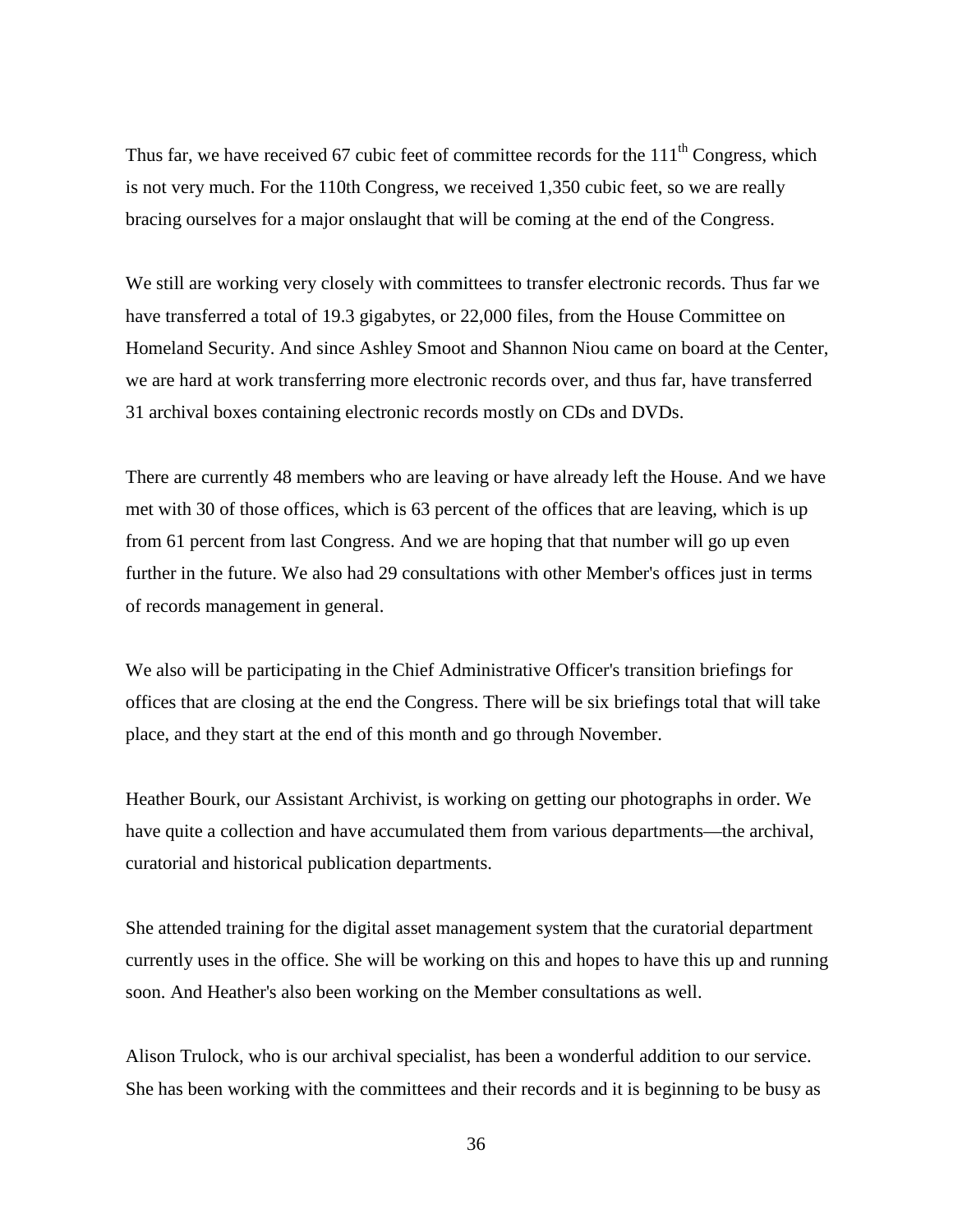we draw to the end of the Congress. And Alison also has written the weekly highlight articles on the history of the House Records at the Archives, and there are copies of those in your blue folder. And also, there are copies of our records management manuals for committees that are in your brochures as well.

We are in the process of updating those manuals. They are a little out of date, especially the section on electronic records, which, of course, moves so rapidly, but we will get on that and hopefully soon have new revised copies of those.

I also wanted to add that the history side of the Clerk's Office added a new staffer since our last meeting, Abbie Kowalewski. He joined the history staff in November of 2009 after completing a history MA at the University of Tennessee, which included work as an assistant editor at the James K. Polk papers project. And as part of OHP's six-person history staff, Abbie is assisting with the oral history program, "Hispanic Americans in Congress," and general reference work. And like Heather and Alison, we are extremely happy to have him. That is the end of my report.

Ms. Miller. Thank you, Robin. The records management manual in your packet is what we give our Members to assist them in trying to manage their records. It is an important tool. Because we are such a large body, we have to make an effort every day to not only send letters as Members notify us that they are retiring or not seeking re-election, but staff also will follow up with the office to try to get in there as soon as we can. We are trying to be proactive, to stay ahead of the curve, trying to put this on the radar screen with our Members as soon as we can.

Farar and Robin always send a letter as soon as a new Member comes across the threshold. Half the time I see them on the floor and they say, "Madam Clerk, I got this letter from you. What is this archiving stuff?" We want them to understand and appreciate archiving from the very beginning of their service in the House, as opposed to waiting until they have been here a number of years. Then they have got so much stuff that they have no idea what they have or a way of trying to figure out what to do with it. So we try to stay ahead of the curve with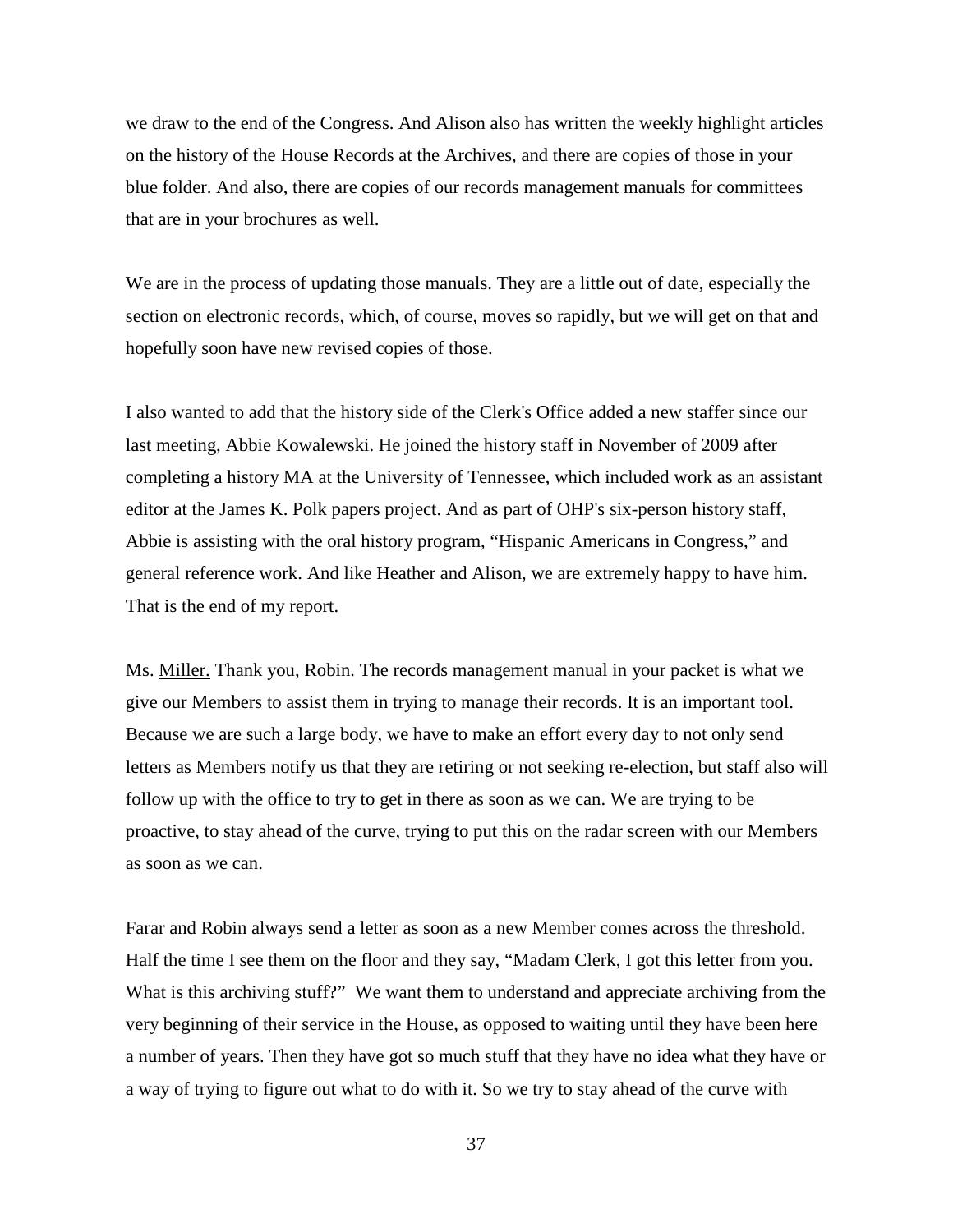them.

I know there are some other important issues that we want to bring up. Improving declassification, as Karen mentioned, has become a real issue for us in the House and Senate. And I would like to invite Mr. Jay Bosanko, who is the Director of the Information Security Oversight Office, which serves as the Executive Secretary for the Public Interest Declassification Board.

Mr. Bosanko. Thank you very much. I appreciate the opportunity to represent the board today. It is very important that I stress that the National Archives provides staff support to the Public Interest Declassification Board, and in turn, I serve as the Board's executive secretary. That presents a few challenges for us, given the key role that the National Archives plays in declassification. Clearly, when you are dealing with an entity which has a key, oversight role, combined with a policy role as well, it can be a little complicated.

The Board was established in 2000 by the President and the Congress in order to promote the fullest possible public access to a thorough, accurate and reliable documentary record of significant national security decisions and activities. There are nine members—five appointed by the President, four appointed by the Congress: one by the Speaker of the House, one by the Senate majority leader, and then one each by the minority leaders of the House and Senate.

Funds were not made available until 2005, so the Board did not stand up, with all the members appointed, until February of 2006 when it held its first meeting.

The report that was referenced represented, if you will, the first year and a half of the board's activity. It was completed in December of 2007 and made available to the public and to the President in January of 2008.

These are very exciting times in the area of classification, declassification, and increasing public access to records and information. The President incorporated a number of the Board's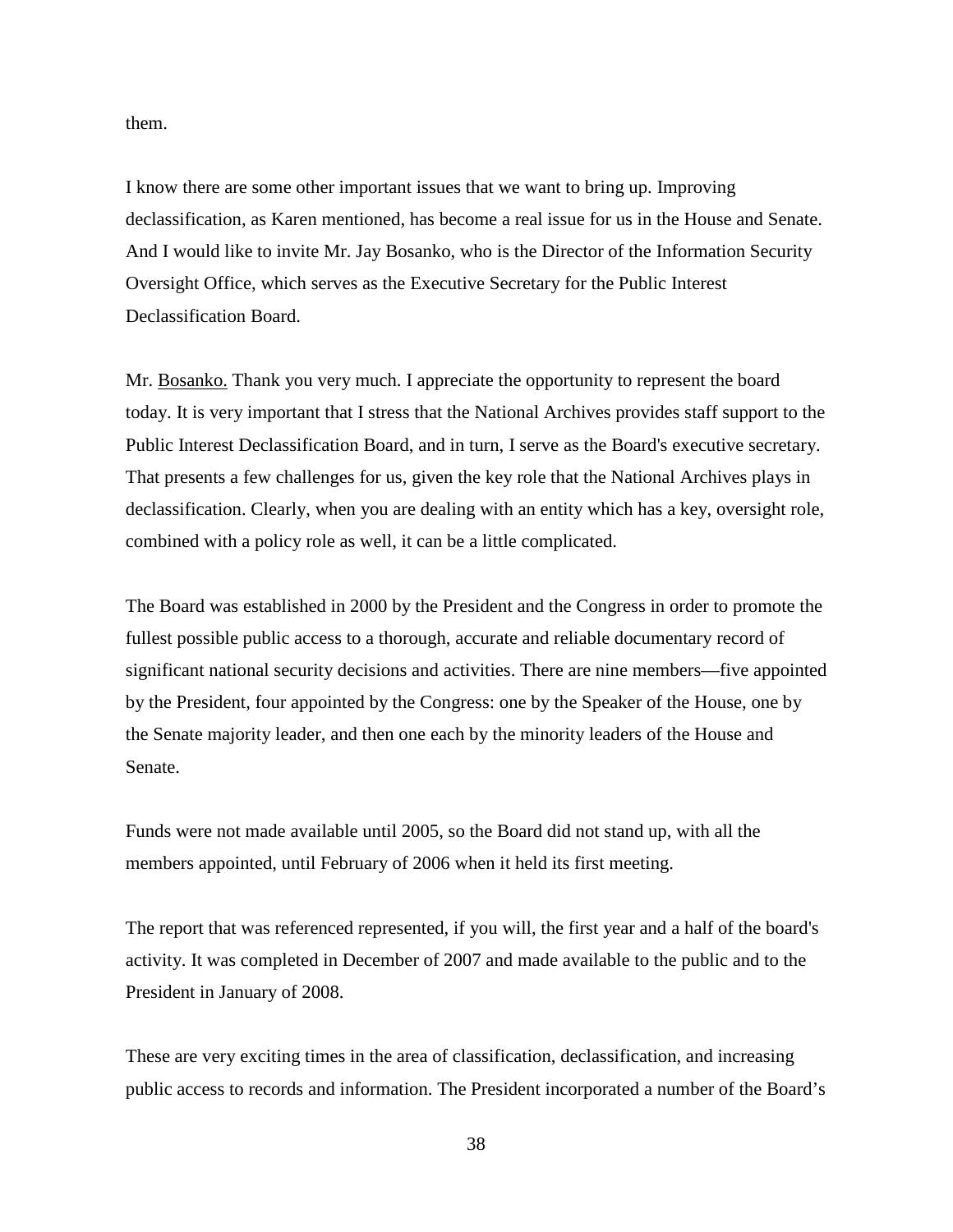recommendations in policy changes that were put in motion on December 29 of last year and which become fully effective this week. On June 27, the President's executive order will be fully effective. A number of the 15 issues and more than 49 recommendations included in this report grew out of longstanding frustrations inside and outside the government with respect to how we classify information, how we declassify it, and then how we do or don't make it available.

Many of the issues that the Board pushed in this report focused on the acknowledgment that we have finite resources, an explosion of records, particularly in the classified area, and the need for us to focus these limited resources on the records of true historical significance.

Given that the Board has four members appointed by the Congress, and several Board members who have served on key committees and commissions supporting the legislative branch, the Board recognized, in one of its recommendations, the importance of the records of Congress in this massive revisit of classification and declassification issues. So issue number 15 in the report was entitled "Declassification Reviews of Certain Congressional Records." I am going to actually read this because it is important to get it just right. The Board, in the report, noted that "classified records created by the Congress often provide unique and significant insights into national security policy, decision making, and the budget and oversight process." And the Board stressed that often Congress is the forum where executive branch policy in the national security area is explained, challenged by members and staff, and defended.

But there are some particularly vexing issues whenever you are dealing with classification and declassification. The Moynihan Commission—Moynihan-Combest Commission—was a commission on protecting and reducing government secrecy. It reported in 1997 that one of the most significant challenges that the executive branch faces in the declassification area is third agency equities. For example, a State Department record may have CIA information in it or DIA information in it. Working through those equities of interest is a very complex and very expensive process. If you just think of that as an example, and then realize that when we are talking about declassification of classified information in the records of Congress, now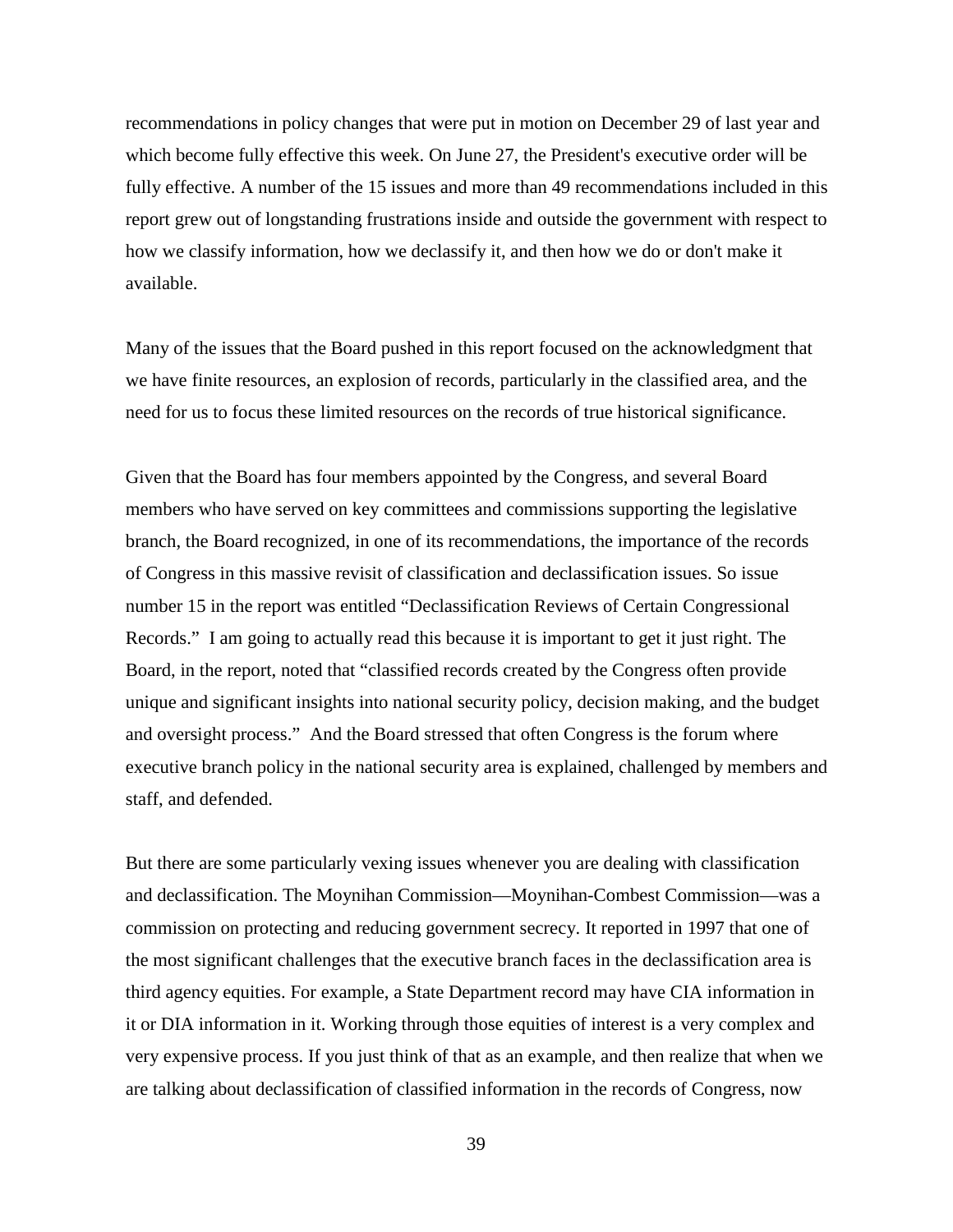not only do we have multiple agency equities, but we have the equities of separate branches of government. So these are probably some of the most historically significant records, but they also are probably some of the most challenging to deal with from a declassification perspective.

So where's the Board's interest today?

Again, this report came out in 2008. It is now 2010. The Board is having a meeting on July 22 just down the hall. And one of the issues that the Board continues to want to draw attention to is the need to address declassification of classified congressional records. The Board wants to understand the challenges associated with this issue. It wants to lend its support and expertise to try to make these records a priority, acknowledging the complexity of rules, processes, and procedures and the executive branch agency interests intertwined in the mix.

But the Board sees these records as of immense historical significance, and despite the challenges that are associated with them, it believes these records deserve our best efforts. And when I say "our best efforts," that means the executive branch's best with respect to making decisions on classification issues. And the rest they leave to the Congress.

Ms. Miller. Thank you. Committee, any of you have questions? Is the July 22 meeting open to the public?

Mr. Bosanko. Yes, it is. The vast majority of the Board's activities are open to the public.

Ms. Miller. The vast majority of them.

Mr. Bosanko. Yes. There is the occasional closed session when it needs to work through some issues. But yes, it will be open to the public. Right now Board members have had some discussions with former staffers from key committees, a few historians that appreciate the value of the records, and others who might shed some additional light on the challenges.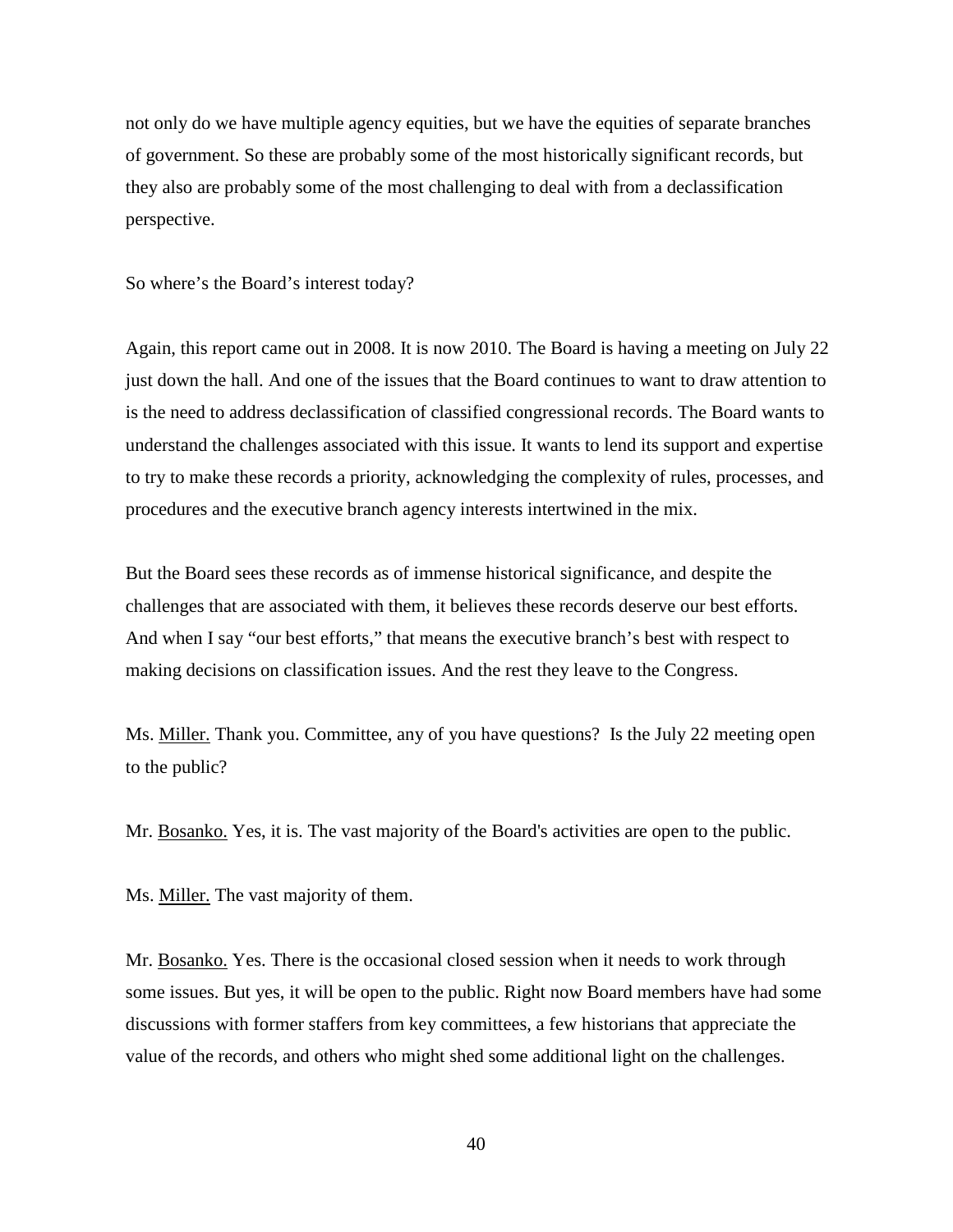There was a reference made earlier to the 145 cubic feet of Church Committee records. That is a perfect example of the incredible complexity from a declassification perspective and the high cost that will be involved. But part of that is because of the high level of the classified matters that are being worked in those documents, which require that the records be scanned and reviewed by multiple agencies. It is a very tedious and expensive process.

The positive piece is that we will be doing, I would expect, a redaction method where the still-sensitive information is excised, and then you will have an electronic product that you can make more widely available.

Ms. Miller. The timing that it takes to get through that process has been the real rub here. What can you do? What is the Board considering to shorten the time?

Mr. Bosanko. I think from the Board's perspective, we have an opportunity here. This is a bit of a clean slate. There are many lessons learned over the last couple of decades in the executive branch on how to declassify records in an efficient and effective manner. We want to take advantage of all of those and use them with different bodies of records.

All of the problems that we have in the executive branch exist in these same records. The entities that created them, when they are done with them and send them off, are worried about the classification interest. They are very sensitive to that. They don't really want anybody else playing with them. They don't typically understand the archival perspective and the historical perspective. The archival and historical folks typically don't have the security clearances they need, so they don't have access to the records.

These classified records, regardless of where they are, executive branch or legislative branch, typically are the most neglected, if you will, because they are locked away. In the Archives, we always talk about the attics and the basements holding records. These are attics and basements with locks and alarms and guards and guns. So they tend to get the least amount of attention.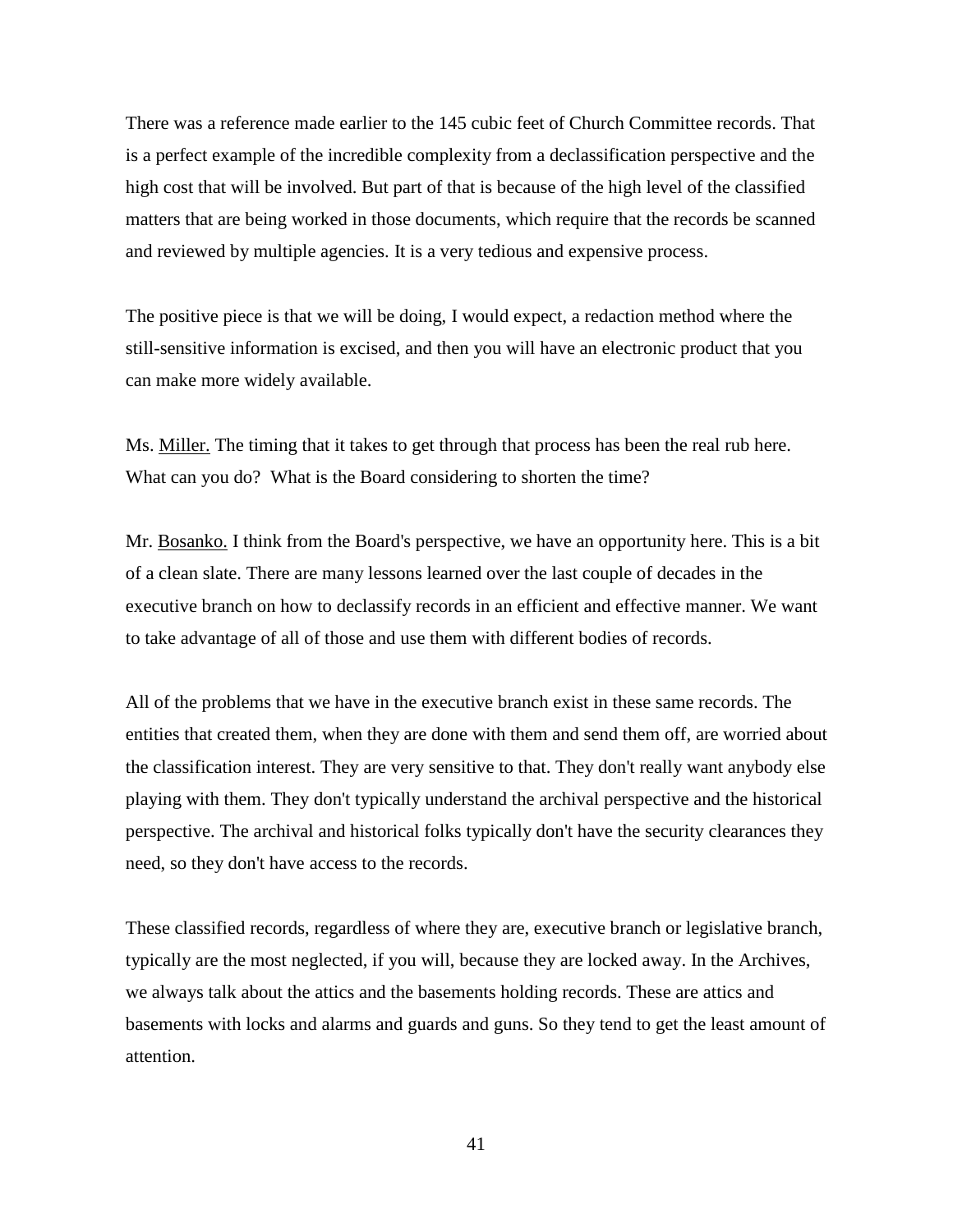So when it comes time to pick them up, it is truly Christmas every morning. You open the box, but you have no idea what is in it.

Ms. Miller. And it takes a good bit of time to figure that out.

Mr. Bosanko. It would be important for the pressure to remain on the executive branch agencies to give these records the best scrub. There was a change made in the declassification program back in 1995, but 15 years later we are still trying to get the agencies to realize that you can move records through a process. You can make records available and protect national security.

Mr. Cooper. Does Congress play any role other than having, what was it, four members out of nine on the Board? Does the Board periodically report to the Congress? Obviously it couldn't disclose confidential information, but does it report on its policies and progress and such?

Mr. Bosanko. The Board actually provided this report to all, including copies to a variety of committees. There has been some interaction in the past whenever there is an issue of interest, where we reach out to different entities. But unfortunately, if you think of your own experience dealing with the unclassified records, very often folks don't think of these things until it is much later or sometimes too late. So no, there hasn't been a lot of direct interaction.

Mr. Cooper. Because the authority always comes from the Congress, doesn't it? If it is an executive order it has to be based on law, so Congress, at some point, has delegated its authority to the executive branch.

Mr. Bosanko. Well, actually, that is probably one of the biggest challenges that you will have with these bodies of records. You have an executive order that sets the policy for how we declassify. All of the agencies that have equities in these records are under the gun, if you will, to get things done by a certain deadline. They would argue they don't have the resources to do that work. And then any effort to move these truly important congressional records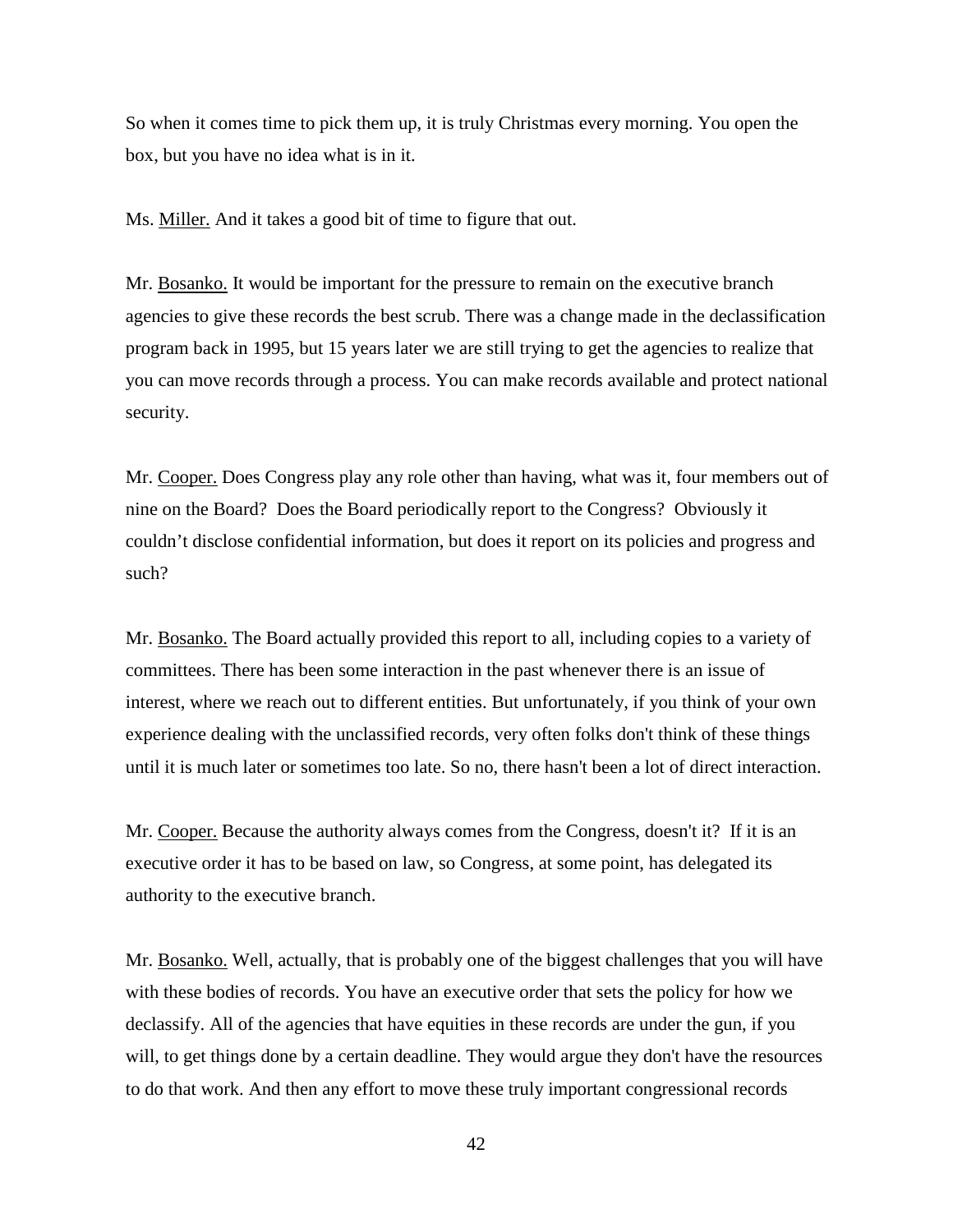through that process is going to draw away from their ability to meet the other deadlines.

That is why, in the Board's initial report, there was a theme of moving away from these deadlines, which were blunt instruments, and going to a system that had more flexibility, where you could consider the likelihood of the records being declassified and their historical significance. Those sorts of changes were made in the President's policy. But at the end of the day, these congressional records aren't subject to automatic declassification. They don't have to be reviewed by some date certain. You have hit the nail on the head. Absent an authoritative requirement to force the review of these things, the only time that it happens is through immense effort by key individuals who make a push. Otherwise, each committee is left to its own devices. And it is incredibly complex.

Ms. Miller. The Board doesn't prioritize which records move through the process?

Mr. Bosanko. No, ma'am.

Ms. Miller. So then it does fall to the public, either from a historical perspective or from a journalist writing a book, to force some declassification?

Mr. Bosanko. And it is very difficult for anybody to force the declassification of these particular records because you have the rules of the House and Senate as well. You can only make a request or try and seek out something if you know that the records exist. Very often, there isn't even a great deal of knowledge about these records. They haven't been described or made available.

From the Board's perspective, I think it views this as a critically important issue where we haven't seen something that allows us to say that progress has been made.

So the Board is asking: what can it do, and how can it lend its weight to help overcome any other challenges?

Ms. Miller. What can we, as a committee, do to be of help to you?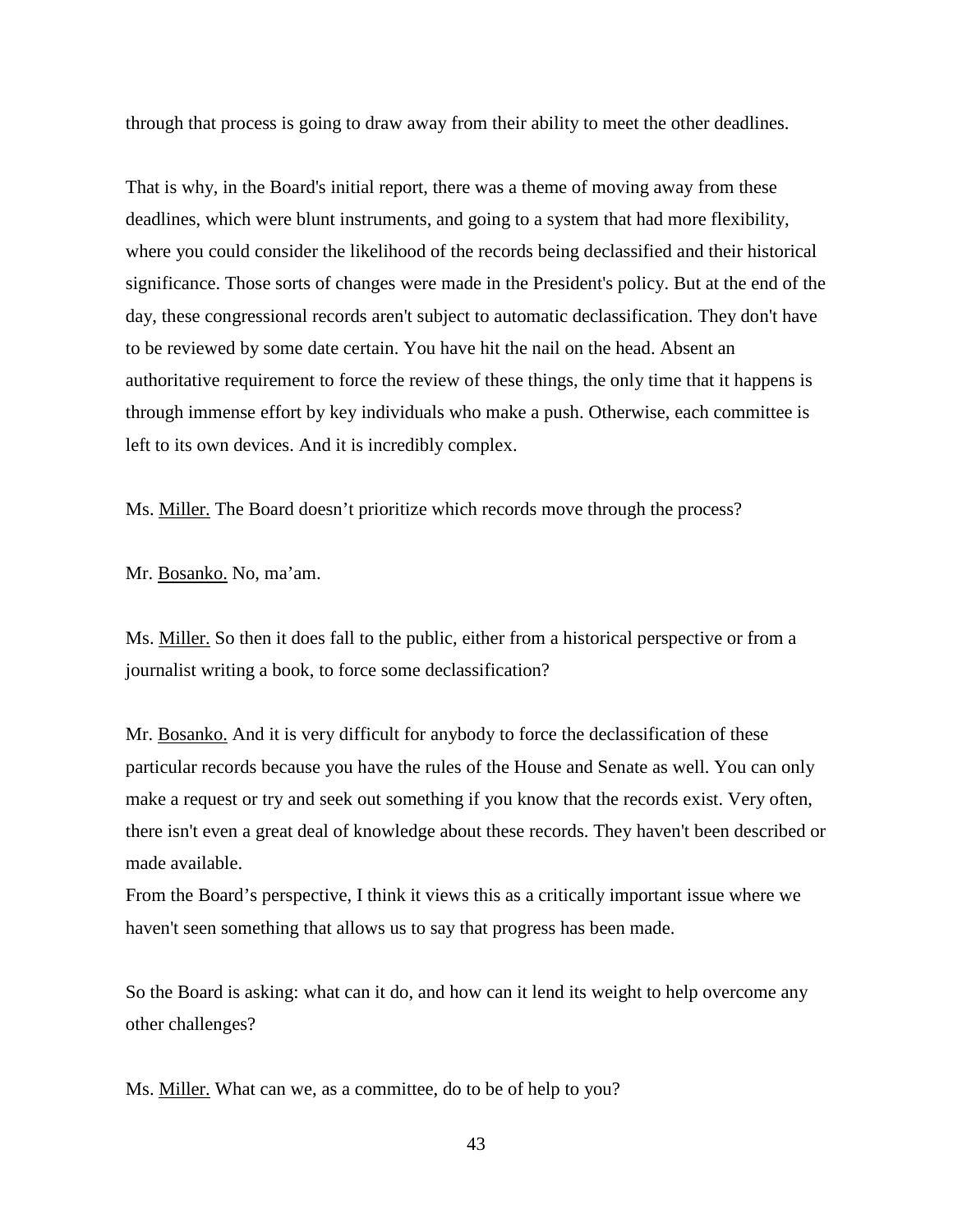Mr. Bosanko. From my perspective, one of the things that would be useful is to find a way to support the archival staff—the individuals who are trained in the nuances of the records of the House and the Senate and the various committees—to equip them to be able to discover what is held so that good sound decisions can be made about what do we need to declassify. If you go to the folks that are with the committees now, my guess is, these materials are locked up. They are worried about other things on a day-to-day basis. There isn't a strong body of knowledge about these records.

So getting the archival personnel the security clearances they need to have access to the records, helping these committees understand all of the same things that you are doing on records management, helping them understand that this applies to their classified records too. Then, getting the archivists the access they need to provide you with information, so that you know what is in those boxes of Church Committee records, and then what comes next after that. I think that would be the most important thing—building a body of knowledge about the records.

Ms. Paul. Could you send us an agenda for the meeting that we can publicize?

Mr. Bosanko. We will be glad to.

Ms. Paul. Will you e-mail us, me and Richard, so that we can get some people to attend?

Mr. Bosanko. We will.

Mr. Ferriero. That raises another question I had, because at every one of these meetings, I learn about the number of archivists that are here on the Hill. And my question is do these archivists ever get together? Is there some kind of a regular opportunity for them to get to know each other?

Ms. Erickson. We do at the Senate. We have the Secretary's brown bag lunches, and an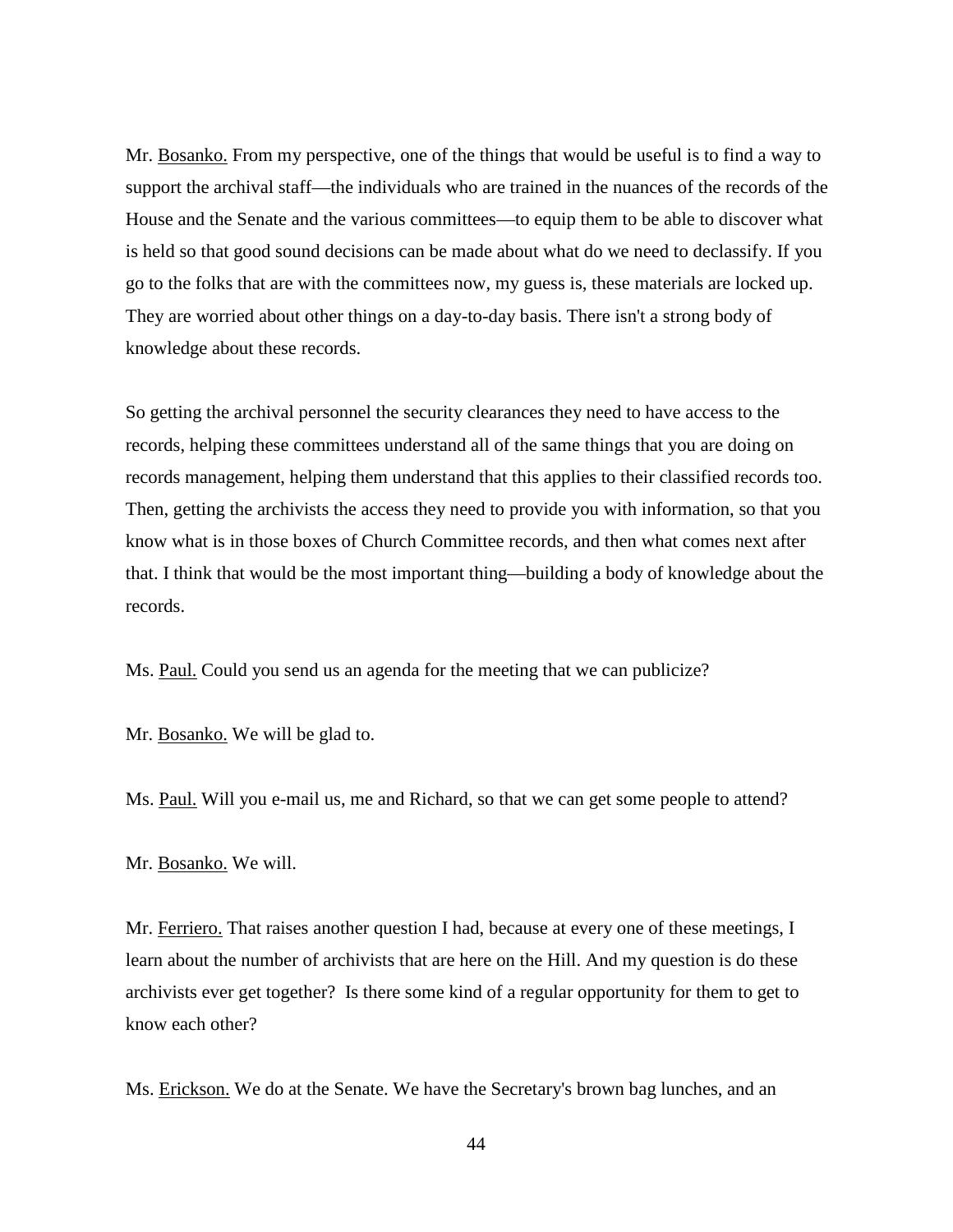informal group called CHARM that gets together.

Ms. Reeder. We don't have as many archivists on House committees as the Senate does, and we have mainly the three of us on staff. But we do get together and talk often with committee staff.

Mr. Ferriero. I would like to host a meeting of Hill archivists, and those who serve as such, to talk with us. And one of the things I think would be useful is for Jay to talk about this issue with that group.

Ms. Miller. Okay.

Mr. Bosanko. One of the things that we have been pushing in the executive branch and slowly having success is bringing together the records managers, the security folks, and the subject matter experts, helping them understand that the archivists are aware of the security concerns. The security folks understand the records concerns. In the past, those folks don't always talk and a lot can be done if there is some dialogue.

Ms. Miller. Thank you, Mr. Archivist. That is awfully generous of you, and I am sure we will take you up on that. Mr. Bosanko, thank you. Any other questions of him, committee?

Mr. Cooper. No, I think that was very, very constructive. Very good.

Mr. Bosanko. Thank you for the opportunity.

Ms. Miller. Thank you so much. We have a couple of minutes. Are there any new issues that anyone wants to raise with us? Are there any other issues that any of the committee members would like to raise?

Ms. Paul. Is there anything new to report on the Congressional Records Instance?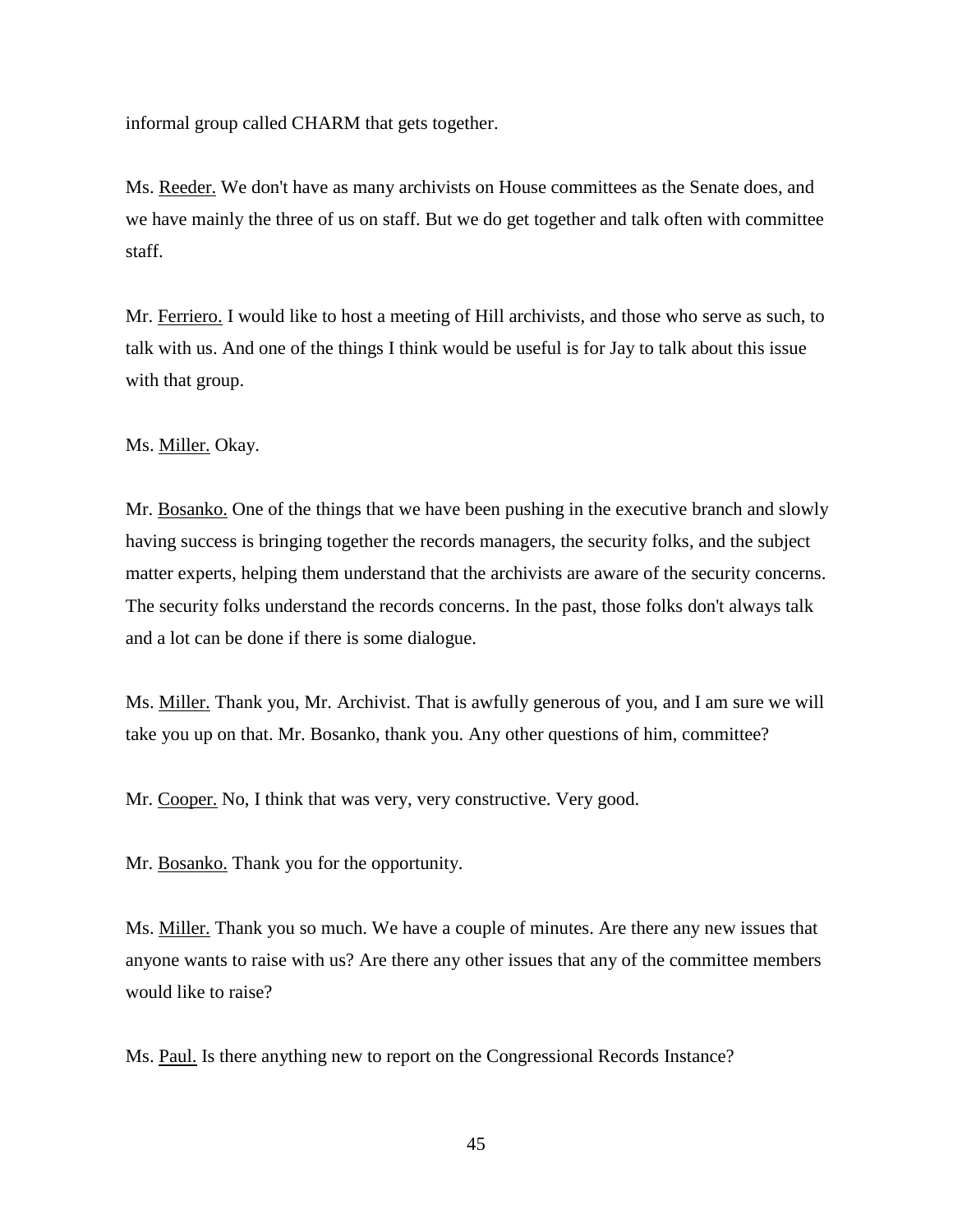Mr. Hunt. Just continued progress. We are in active outreach mode right now with Karen and Robin. We are meeting with committee staffs to tell them what they need to do to get their electronic records ready. We are processing everything that we have on hand, and we have completed our first transfer to the Electronic Records Archives at Rocket Center. So the process works from beginning to end and now it is just continuing on.

My nightmare is the volume of electronic records one day soon is going to rise significantly. That will be the true test of the system and the moment when Ashley and Shannon are going to stand up and perform.

Ms. Erickson. Karen has had some luck on that front on the Senate side with committees that have contacted her as a result of an e-mail she sent out.

Mr. Hunt. And that is where the volume keeps creeping upward.

Ms. Paul. We have had three more committees respond, so we are inching forward.

Mr. Hunt. I know. Good.

Mr. Thomas. Richard, I had one question as far as the electronic records archiving. At our last meeting, we had the report on that subject, are those still being physically taken on an external hard drive or something like that?

Mr. Hunt. We are still moving them on hard drives from their origins in the committee to the downtown Archives building, immediately putting them through processing and duplication, and we have multiple copies in multiple locations, and that it is going on to another drive for transport to West Virginia for now.

Mr. Thomas. And that is the way you are going to be doing it for the foreseeable future?

Mr. Hunt. Ashley, how long are we going to be doing it this way?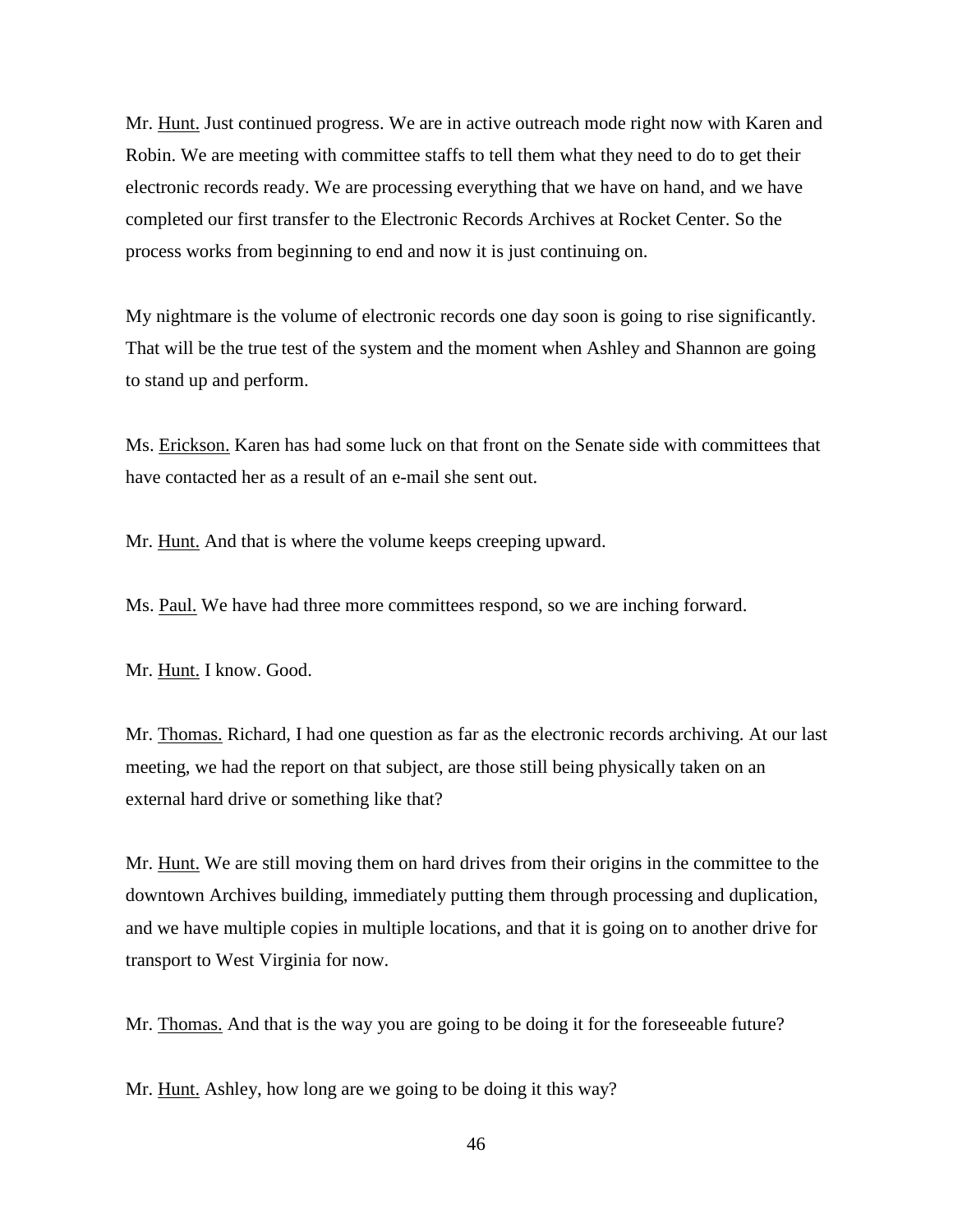Mr. Smoot. We already talked with the Senate and House Archivist about internally using a server-based method that would come under jurisdiction of the House Clerk and the Secretary of the Senate for offices to transfer their records over high speed networks instead of optical disks and portable hard drives. This would also enable the House and Senate Archivists to work on processing the records and giving feedback to committees so we could get a better product of work coming down to the Archives. Even then, the fastest and best mechanism in the near term would still be using portable hard drives with encryption. This would be done personally by myself or my colleague, Shannon.

But there is the possibility of maybe opening up networks in the future. The Capitol does have a network called CAPNET, for example, that the Senate and House share access with the Library of Congress. So there are possibilities in the future.

Ms. Miller. Bob. You have something to say?

Mr. Reeves. I was just saying that I am aware of CAPNET, but the bandwidth at CAPNET is not very big, so if you are trying to push something through that at this point in time, you are not going to get a lot through there. However, I do understand that all of the different groups that share that are in discussion of trying to expand it to a more acceptable bandwidth.

Mr. Smoot. Exactly. Right now sneaker net is still faster. I can walk to the Hill and back to the Archives faster than CAPNET.

Ms. Paul. One additional thought. The Archivist was so gracious to offer to host a meeting about declassification. And I am thinking that a meeting about electronic records handling might be a good one, too, for the committee staff. I don't know whether they could be combined.

Mr. Ferriero. In fact, I wrote a note earlier when we started hearing about all these archivists, it would be great for the group to develop an agenda of the things they want to talk about with